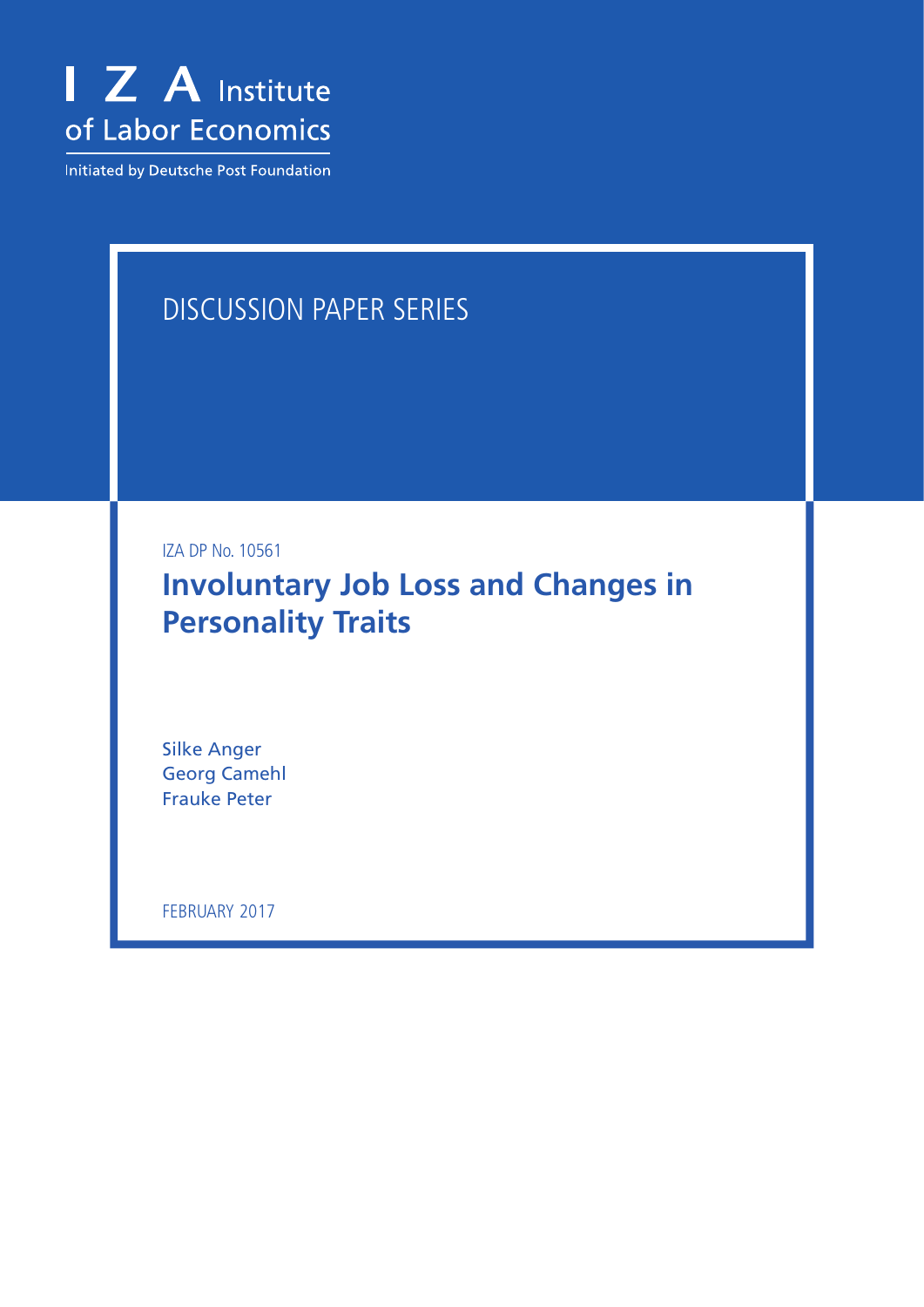

Initiated by Deutsche Post Foundation

### Discussion Paper Series

IZA DP No. 10561

## **Involuntary Job Loss and Changes in Personality Traits**

**Silke Anger** *IAB, University of Bamberg and IZA*

**Georg Camehl** *DIW Berlin*

**Frauke Peter** *DIW Berlin*

february 2017

Any opinions expressed in this paper are those of the author(s) and not those of IZA. Research published in this series may include views on policy, but IZA takes no institutional policy positions. The IZA research network is committed to the IZA Guiding Principles of Research Integrity.

The IZA Institute of Labor Economics is an independent economic research institute that conducts research in labor economics and offers evidence-based policy advice on labor market issues. Supported by the Deutsche Post Foundation, IZA runs the world's largest network of economists, whose research aims to provide answers to the global labor market challenges of our time. Our key objective is to build bridges between academic research, policymakers and society.

IZA Discussion Papers often represent preliminary work and are circulated to encourage discussion. Citation of such a paper should account for its provisional character. A revised version may be available directly from the author.

| IZA – Institute of Labor Economics                 |                                                      |             |  |  |
|----------------------------------------------------|------------------------------------------------------|-------------|--|--|
| Schaumburg-Lippe-Straße 5–9<br>53113 Bonn, Germany | Phone: +49-228-3894-0<br>Email: publications@iza.org | www.iza.org |  |  |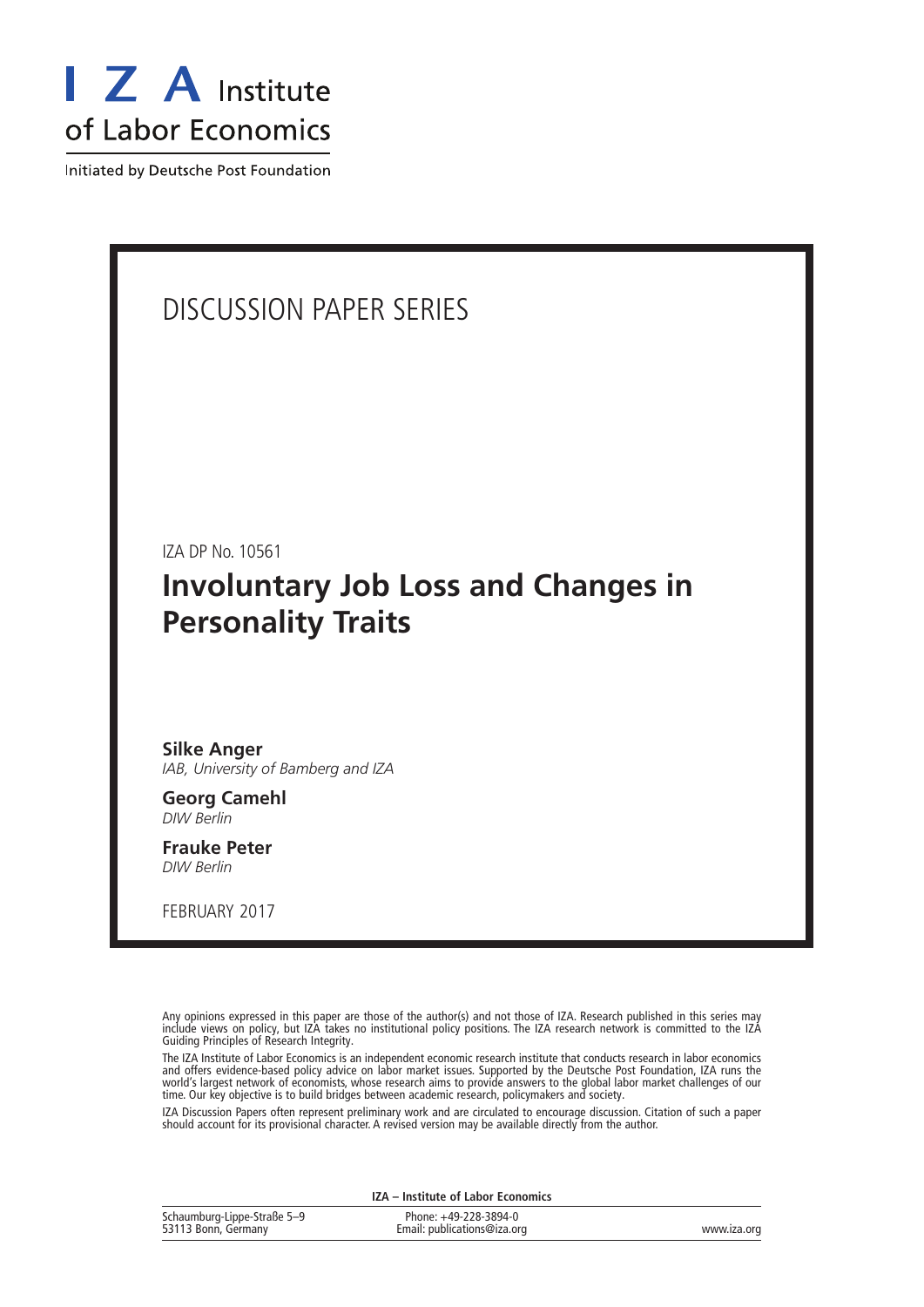# **ABSTRACT**

# **Involuntary Job Loss and Changes in Personality Traits\***

Economists consider personality traits to be stable, particularly throughout adulthood. However, evidence from psychological studies suggests that the stability assumption may not always be valid, as personality traits can respond to certain life events. Our paper analyzes whether and to what extent personality traits are malleable over a time span of eight years for a sample of working individuals. Furthermore, we specifically look at changes in personality traits after a major adverse life event: involuntary job loss. We use data from the German Socio-Economic Panel Study (SOEP) from 2004 to 2014 – a period over which individuals' Big Five personality inventory was measured three times. Our dataset allows us to exploit detailed employment information, particularly reasons for job termination and unemployment spells. We focus solely on plant closures as a reason for job termination. Job loss due to plant closure is widely used as a relatively exogenous event to identify causal effects. Our results suggest that personality traits are indeed malleable during adulthood. Although the Big Five measures are relatively stable within the overall population of workers, we find an increase in openness, that is, the willingness to seek new experiences, for the average displaced worker. This increase, however, is fully driven by individuals with high educational attainment and by those who find a new job immediately after dismissal. The other dimensions of the Big Five personality inventory remain nearly unchanged after an involuntary job loss. Our findings hold for a number of robustness checks and are supported by the results of a falsification test using a placebo treatment.

| <b>JEL Classification:</b> | 112, 118, K32, C33                                 |
|----------------------------|----------------------------------------------------|
| Keywords:                  | involuntary job loss, personality traits, matching |

### **Corresponding author:**

Georg Camehl DIW Berlin Mohrenstr. 58 10117 Berlin Germany E-mail: gcamehl@diw.de

<sup>\*</sup> We are grateful to the editors and two anonymous referees from this journal for very helpful feedback and suggestions to improve the manuscript. We thank the participants of the 7<sup>th</sup> IWAEE conference, the SOEP 2016 conference, the IWH workshop on unemployment 2016, and the annual meeting of the German Economic Association 2016 for useful comments and discussions. We gratefully acknowledge helpful editorial assistance from Adam Lederer. The usual disclaimer applies.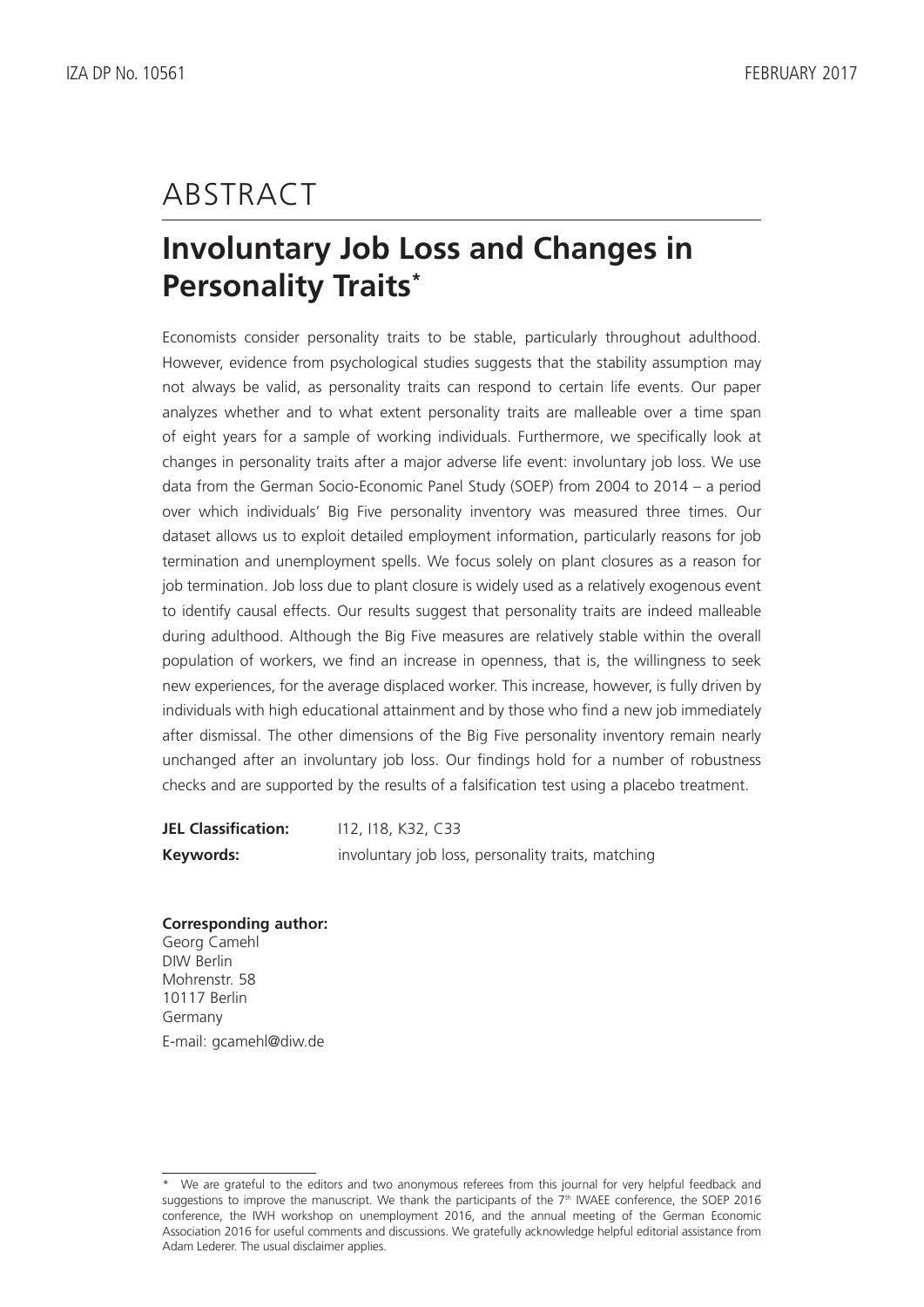#### **1. Introduction**

The assumption of stable personality traits is important in the economic literature. While standard economic theories treat personality traits as unobserved characteristics, empirical analyses take them into account as unobserved time-invariant factors. Some studies include measures of personality traits to show their importance for predicting social and economic success (Heineck and Anger, 2010; Mueller and Plug, 2006; Wichert and Pohlmeier, 2010). Likewise, in order to rule out reverse causality, these models have to assume stability of personality traits, as they measure them at only one point in time. The strict stability assumption in the economic literature is against common sense that individuals change their traits, preferences, expectations, and behavior in response to life experiences. This notion of malleable personality traits is closely related to the contextual view in the psychological literature, according to which personality traits are affected by life events (Srivastava et al., 2003). In contrast, economic studies have adopted the biological view in the psychological literature, according to which personality traits are "set like plaster" (McCrae and Costa, 1994).

However, if an individual's personality traits respond to economic shocks over the life cycle, this has implications for economic models and empirical results. It is important to elucidate whether changes in personality traits occur and whether they are an outcome of specific events. This is also of social importance because changes in personality traits may also affect future economic and social outcomes. An increasing number of economic studies suggest that non-cognitive skills, which include personality traits, are important predictors of educational attainment and labor market success. For example, Heckman et al. (2013) show that non-cognitive skills obtained early in life explain more of the variance in later outcomes than cognitive skills. Moreover, from a policy point of view, if institutional settings could indirectly affect personality traits, for example, by relieving economic shocks, changes in personality traits should be included in cost-benefit analyses when evaluating policy actions.<sup>1</sup>

This paper aims at analyzing whether workers' personality traits are stable and how stable they are over time. Using data from the German Socio-Economic Panel Study (SOEP) from 2004 to 2014, we investigate changes in personality traits, focusing on a sample of workers who were initially employed and have not experienced any unemployment spell. Furthermore, we specifically look at changes in personality traits

<sup>&</sup>lt;sup>1</sup>In contrast to other factors, which may be expected to affect personality traits, such as social events and health events, policymakers have a stronger influence on institutional factors.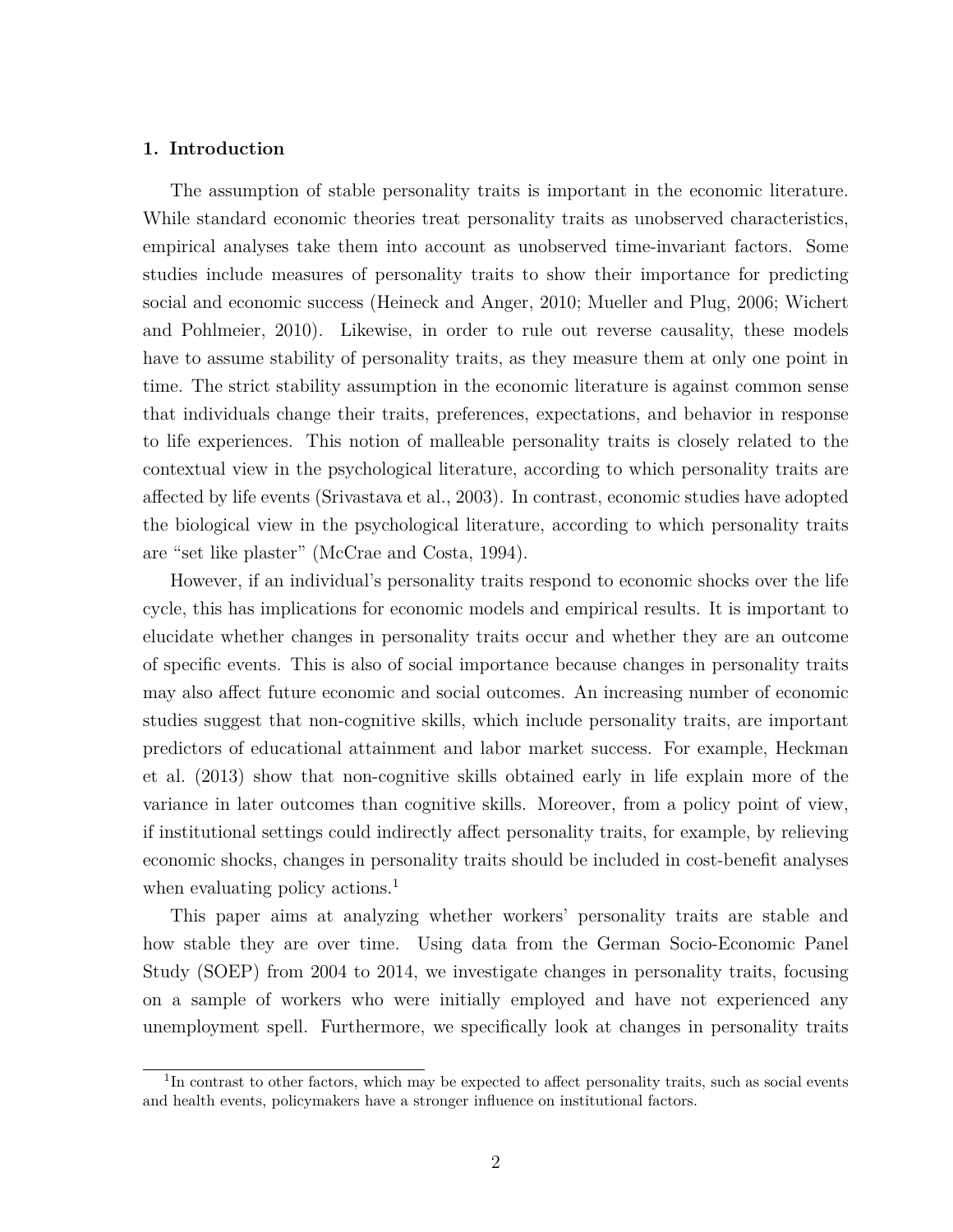after one particular life event. Job displacement is a major adverse life event, as it threatens the physical, mental, and social existence of an individual. Even compared to other negative life events, such as death of a partner or divorce, unemployment has very strong effects on well-being.<sup>2</sup> Displaced workers who cannot quickly find reemployment face increasing difficulties in re-entering the labor market (Abraham et al., 2016), and there is still need for a better understanding of the factors that contribute to this state dependence in unemployment. Personality changes may explain long-term unemployment if personality traits are adversely affected by shocks during the working life. Our analysis, therefore, exploits different measurements of personality traits over time, comparing individuals' "initial" personality traits to personality traits after job loss. The novel research idea of this paper is to focus on an event with relatively exogenous variation, namely, involuntary job loss due to plant closure, and to analyze its effects on an individual's personality.

Our paper complements previous research on stability and change in personality traits, which is traditionally found in the psychological literature. Many of these studies use small or selective samples, measure a small sub-set of non-cognitive skills, or are restricted to specific age groups (for an overview, see Roberts et al., 2006). More recent research on the stability of personality traits is based on large representative datasets, as a result of the introduction of psychological measures into large panel surveys, such as the Household, Income and Labour Dynamics in Australia Survey (HILDA) and the German Socio-Economic Panel Study (SOEP).

We improve on previous studies on the stability and change of personality traits in several ways. First, we exploit a relatively long time span of eight years and three measurements of personality traits. While Cobb-Clark and Schurer (2012) for Australia and Specht et al. (2011) for Germany examine changes in the Big Five personality traits between two measurements over a four-year period,<sup>3</sup> we are able to investigate rather long-term changes and to apply panel methods by pooling two periods of four years.<sup>4</sup>

<sup>&</sup>lt;sup>2</sup>For example, Clark et al. (2008) show that unemployment has the strongest effect on life satisfaction compared to other negative life events. Job loss is also shown to trigger pecuniary and non-pecuniary consequences that may even spill over to their partners and children (see, for example, studies by Charles and Stephens, 2004; Huff-Stevens and Schaller, 2011; Lindo, 2011; Marcus, 2013, 2014; Oreopoulos et al., 2008; Peter, 2016; Rege et al., 2011, 2009; Schaller and Zerpa, 2015). In this strand of literature, job loss due to plant closure is classified as an exogenous shock, which allows us to rule out endogenous selection and omitted variable bias.

<sup>3</sup>Studies on the stability of other non-cognitive skill measures, such as locus of control and risk preferences, also exist but are not the focus of this paper.

<sup>4</sup>Where one could argue that even longer time spans would be optimal, we consider an eight-year or four-year period after job loss to be a reasonable compromise, given that there may also be development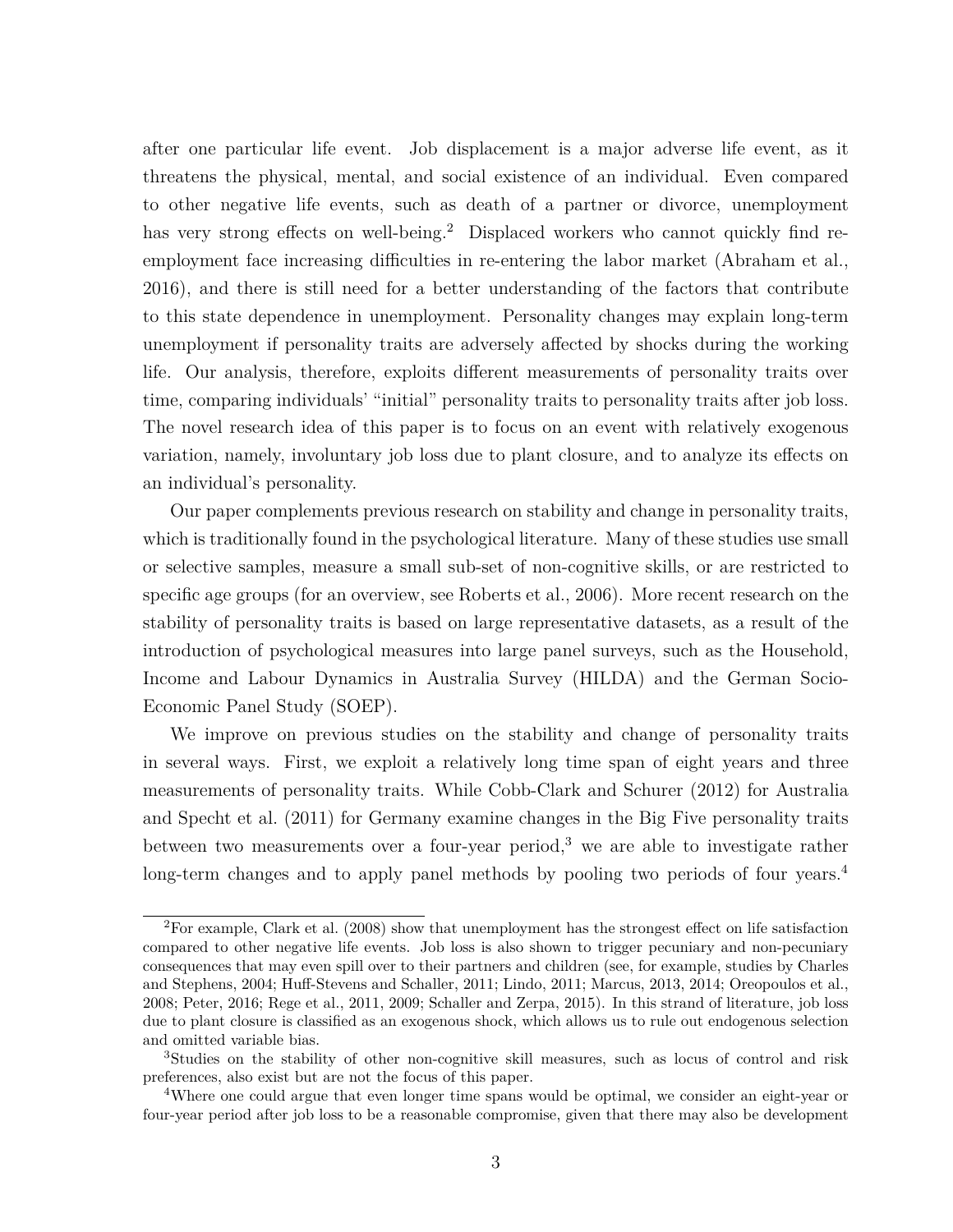Our study compares well with the median time span of six years of psychological studies on changes in personality traits reported by Roberts et al. (2006), who also show that larger changes are found in studies with longer time spans.

Second, we complement studies that sum up multiple life events in two measurement categories - positive and negative life events - (Cobb-Clark and Schurer, 2012, 2013) by focusing on one specific, well-defined shock. This is important, as there may be heterogeneous effects for individuals who experience different events over the (working) life course. We pick job loss as a possible event in the life course, as this is the most striking negative event in an individual's work life, affecting a sizable fraction of workers each year. We build on the existing literature that shows that unemployment leads to a long-term decrease in life satisfaction (even after re-employment and more pronounced than other social life events, such as death of the partner) and test whether personality traits are also affected by such a striking event.

Third, we advance findings for Germany (Specht et al. (2011) and Boyce et al. (2015)) by utilizing an identification strategy that allows us to estimate causal effects. The general unemployment status and any other types of job loss may be endogenous, and individuals' personality traits may be affected by previous unemployment history. Therefore, we focus solely on workers who are employed at the time of the initial measurement of personality traits and who have no previous unemployment experience. Furthermore, we restrict job losses to those due to plant closures, which are less likely to be endogenous than other types.

Finally, we provide added value to the literature by using refined econometric methods. We compare individuals who lose their jobs due to plant closure to similar individuals who remain employed by the way of entropy balancing, a novel matching estimator (Hainmueller, 2012) that is more efficient than standard matching techniques. Further, by contrasting individuals' personality traits pre- and post-job loss, our empirical strategy takes into account selection on unobserved factors that are time-invariant. In addition, we further estimate the robustness of our results to omitted variable bias with the method proposed by Oster (2013, 2016). This method assesses the potential bias from unobserved factors. We hereby exploit the assumption that the bias from observed factors provides information about this unobserved bias, as the method assumes some kind of proportionality between both biases.

of the personality traits due to aging over even longer periods. However, using econometric fixed effects methods in long-running panels is based on the implicit assumption that personality traits are fixed throughout the entire longitudinal study, which may be far more than eight years.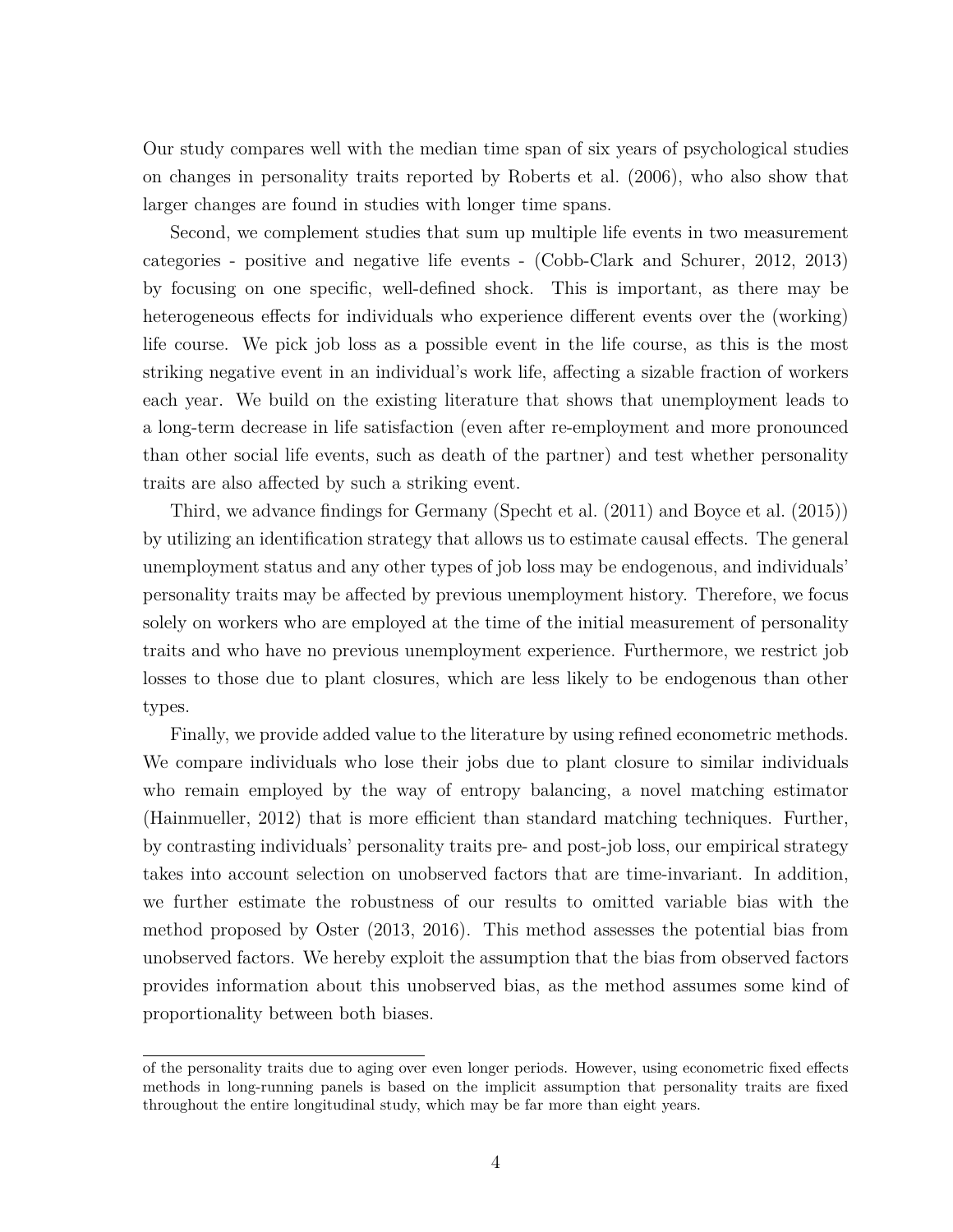While we examine job loss as an explanatory factor of changes in personality traits, there is a small body of literature that finds an effect of personality traits on unemployment. Existing research shows that openness is associated with increased unemployment duration, which might partly stem from selection into more insecure jobs or the possibility that open individuals are more likely to accept job offers that deviate significantly from their previous position (Uysal and Pohlmeier, 2011; Viinikainen and Kokko, 2012). Studies in this stream of literature focus on unemployment experience, on the unemployment level in general, and on the duration of unemployment, which all might indicate potential channels of the effect of job loss on personality traits. However, firms and employers might not always induce unemployment experience. Plant closure as a way to end a job is unlikely to be driven by workers' openness or emotional stability.

It is *ex ante* unclear if and how involuntary job loss affects an individual's personality traits. First, it is not obvious if changes in personality traits can always be labeled as "positive" or "negative." On one hand, it depends on an individual's initial level of a personality trait whether a further increase or decrease is advantageous. For example, even for a personality trait with a positive connotation, such as conscientiousness, a positive change could be undesirable if the individual is already at the extreme. On the other hand, whether a change in personality is "good" or "bad" may well depend on individual circumstances. For example, a personality set that puts high weight on being agreeable may not be advantageous for specific situations or roles in an individual's life. Even in the case of worker displacement, there may be both negative and positive effects, depending on the circumstances surrounding the job loss. While we tend to associate job loss with mostly adverse effects, due to related economic uncertainties, losing a job may also "improve" personality traits. For instance, losing an unfavorable job may possibly increase a worker's emotional stability by reducing stress or pain. Likewise, displacement may force individuals to be more flexible and open-minded in order to find a new job, which may lead to higher openness and could benefit the individual in the future.

Our findings show that the Big Five measures of personality traits are relatively stable for the overall population of workers, even over a time span of eight years. The largest change occurs for emotional stability, for which we measure a mean-level increase of less than ten percent of a standard deviation over the four-year period and only a slightly higher increase over the eight-year period. In contrast to the stability of personality traits for the average worker, we find that personality traits change in case of job loss. Our results suggest that involuntary job loss following a plant closure leads to an increase in openness for the average displaced worker and, to some extent, to a change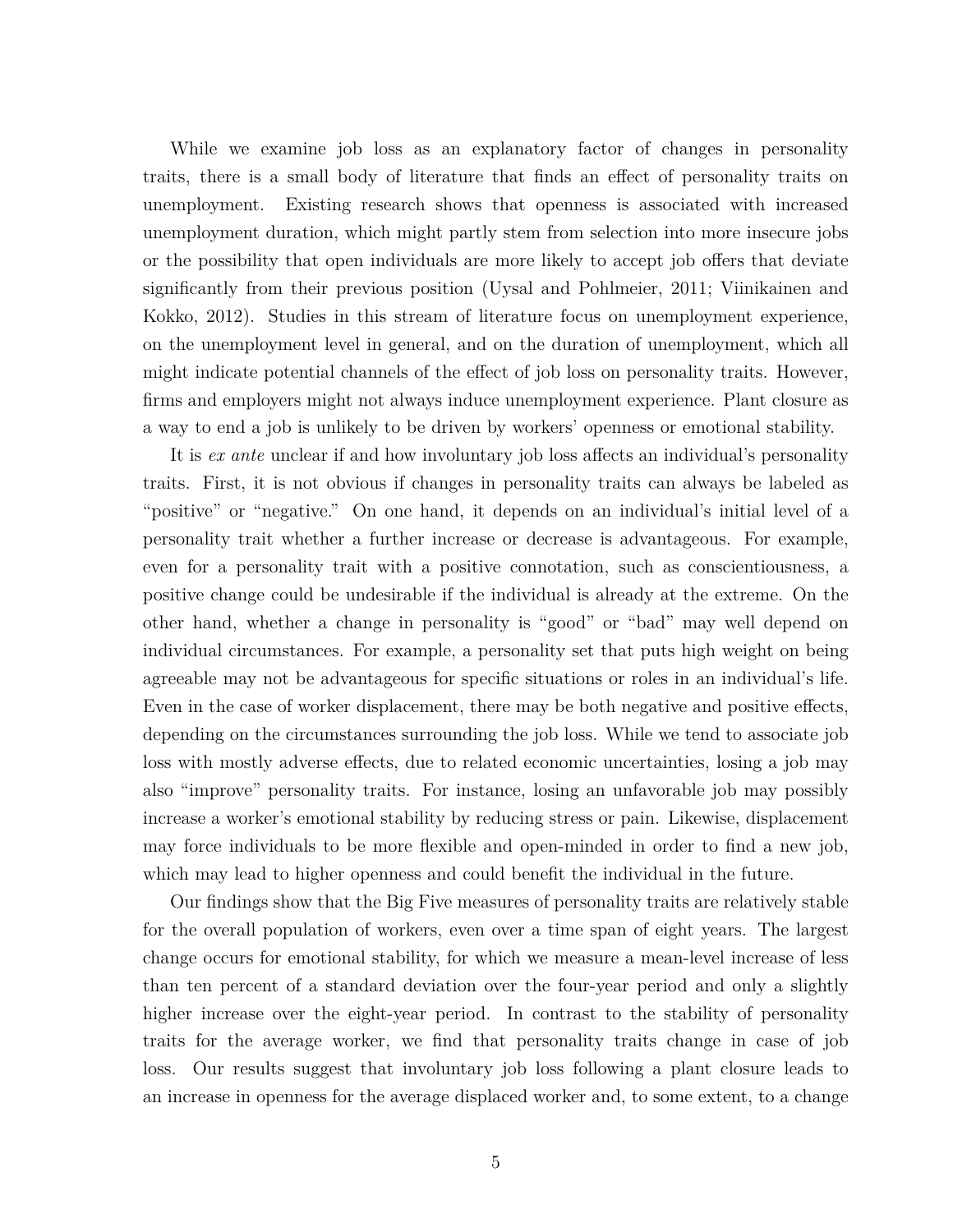in emotional stability, whereas the other dimensions of the Big Five personality inventory remain unchanged. The increase in openness is sizable (about 20 percent of a standard deviation) and statistically significant, whereas the effect on emotional stability is smaller and only marginally significant in models that do not control for individuals' initial levels of personality traits. Moreover, our findings point to strong heterogeneous effects. The increase in openness following a job loss is entirely driven by displaced workers who have a high level of education and by those who immediately find another job and thus have a "smooth" job-to-job transition. Controlling for an individual's initial level of the Big Five personality traits delivers similar results. The findings also hold for a number of further robustness checks and are supported by the results of a falsification test using a placebo treatment.

We conclude that studies analyzing the impact of personality traits on educational or labor market outcomes should utilize personality traits measured prior to the desired outcome to avoid reverse causality or simultaneity bias. This paper demonstrates that the stability of personality traits cannot be assumed for the entire working-age population.

The remainder of the paper is structured as follows: Section 2 discusses the related literature on job loss and personality traits. Section 3 presents the data, defines the sample, and summarizes the descriptive findings on the stability of personality traits. It also explains the construction of the treatment and control group for the empirical analysis. Section 4 describes the empirical strategy. Section 5 discusses the estimation results, and Section 6 shows findings of robustness tests before Section 7 concludes.

#### **2. Previous Research**

Many of the economic studies on the returns to non-cognitive skills specifically look at the effects of personality traits on outcomes such as educational attainment, health, and labor market success. In order to identify causal effects, most authors assume that personality traits are stable in adulthood. If personality traits were not stable, reverse causality would threaten the validity of their identification strategies. Although a few studies acknowledge that personality traits might exhibit small changes in some traits over the life cycle (see for example Wichert and Pohlmeier, 2010), they still assume stability of personality traits in their analyses.

Economists base their assumption of stable personality traits on the *biological* view in the psychological literature, according to which personality traits are stable during adult life, as they arise mainly from genes and are influenced only by the environment during childhood and youth ("*plaster hypothesis*"). The biological interpretation of traits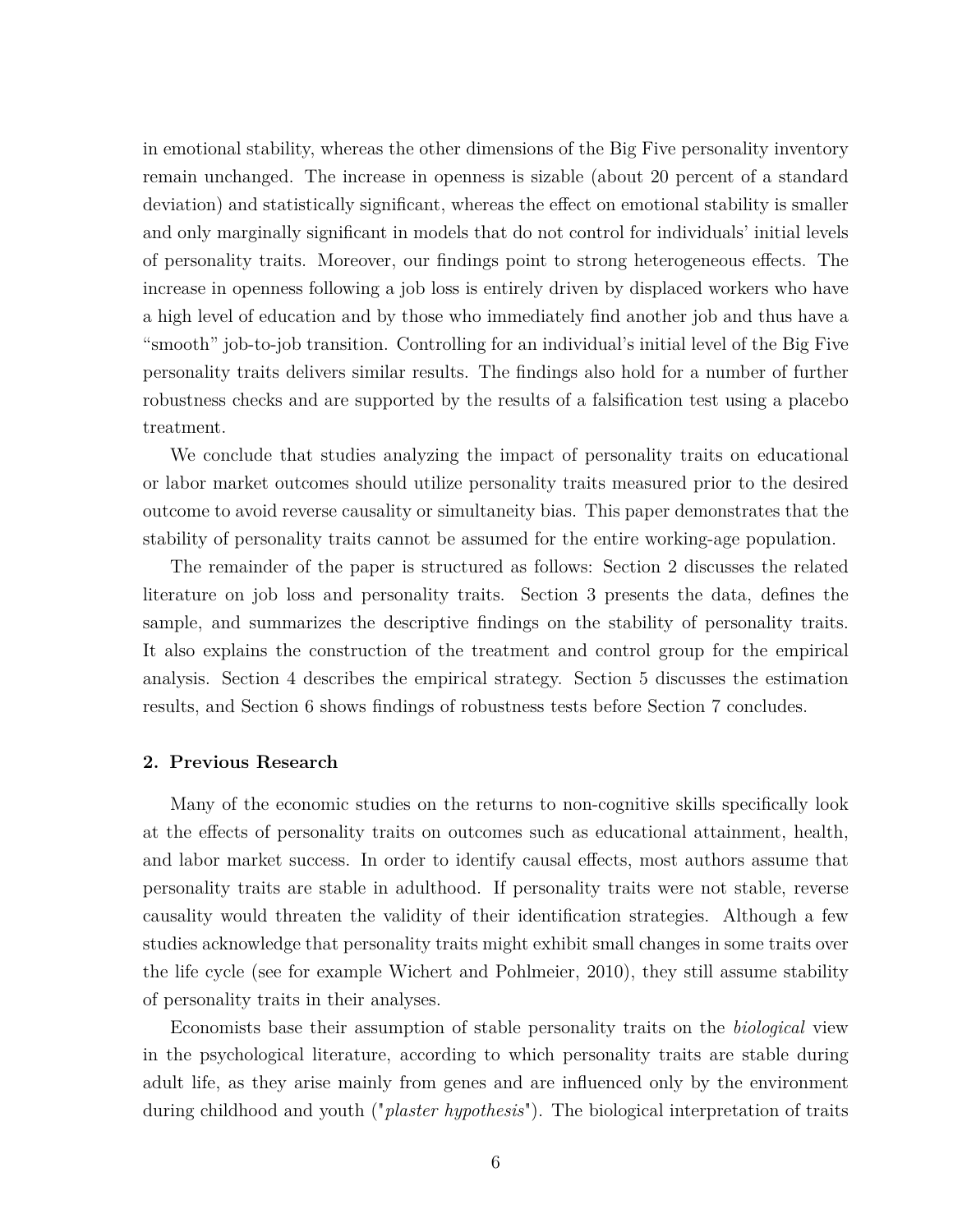emphasizes that personality measures are less likely (if at all) to change due to events experienced over the life cycle. For instance, looking at mean-level changes of the Big Five personality traits suggests that they are fairly stable across adulthood (e.g. McCrae and Costa, 1994). However, there are also contradicting views in the psychological literature that assume that personality traits are more malleable. According to the *contextual view*, individuals change their traits, preferences, expectations, and behavior depending on their life experiences (Srivastava et al., 2003). These contradicting views have existed for decades in the psychological literature but have never been exhaustively empirically tested due to a lack of appropriate representative data.

However, some studies show that an individual's personality traits may be affected and subsequently changed by life events in early and middle adulthood (Borghans et al., 2008; Heckman, 2011; Srivastava et al., 2003). Srivastava et al. (2003), for example, use largescale data from an online personality test in the United States and Canada and compare mean-level changes in a cross-section, differentiating between the age group from 21 to 30 versus the age group from 31 to 60. They find mean-level changes and conclude that the course of development in adulthood is different for different traits, with some variations by gender.

The psychological literature on the stability of personality traits has been recently complemented with analyses based on large and nationwide representative panel datasets, which have incorporated repeated measurements of personality traits since the early 2000s. One of these few studies that specifically investigate the stability of personality traits with longitudinal data is Cobb-Clark and Schurer (2012). They analyze the stability of the Big Five personality traits using nationally representative data from the Household, Income and Labour Dynamics survey (HILDA) in Australia. They compare mean-level changes in personality traits over time and analyze whether or not personality traits become more pronounced in a particular group of the population (individuals aged 25 to 64). In addition, they also compare individual personality traits between two points in time by examining their relationship with life events, such as divorce, changes in employment, or changes in income, and a person's personality traits before and after the event. Cobb-Clark and Schurer (2012) show that, for some events, such as experiencing up to five negative employment shocks, individuals become more open to new experiences. Although personality traits are not fixed, their findings point to the stability of the Big Five personality traits among working-age adults, as mean-level changes are rather small and individual changes are not economically meaningful. In addition, Cobb-Clark and Schurer (2013) report similar findings with respect to another personality trait, individuals' locus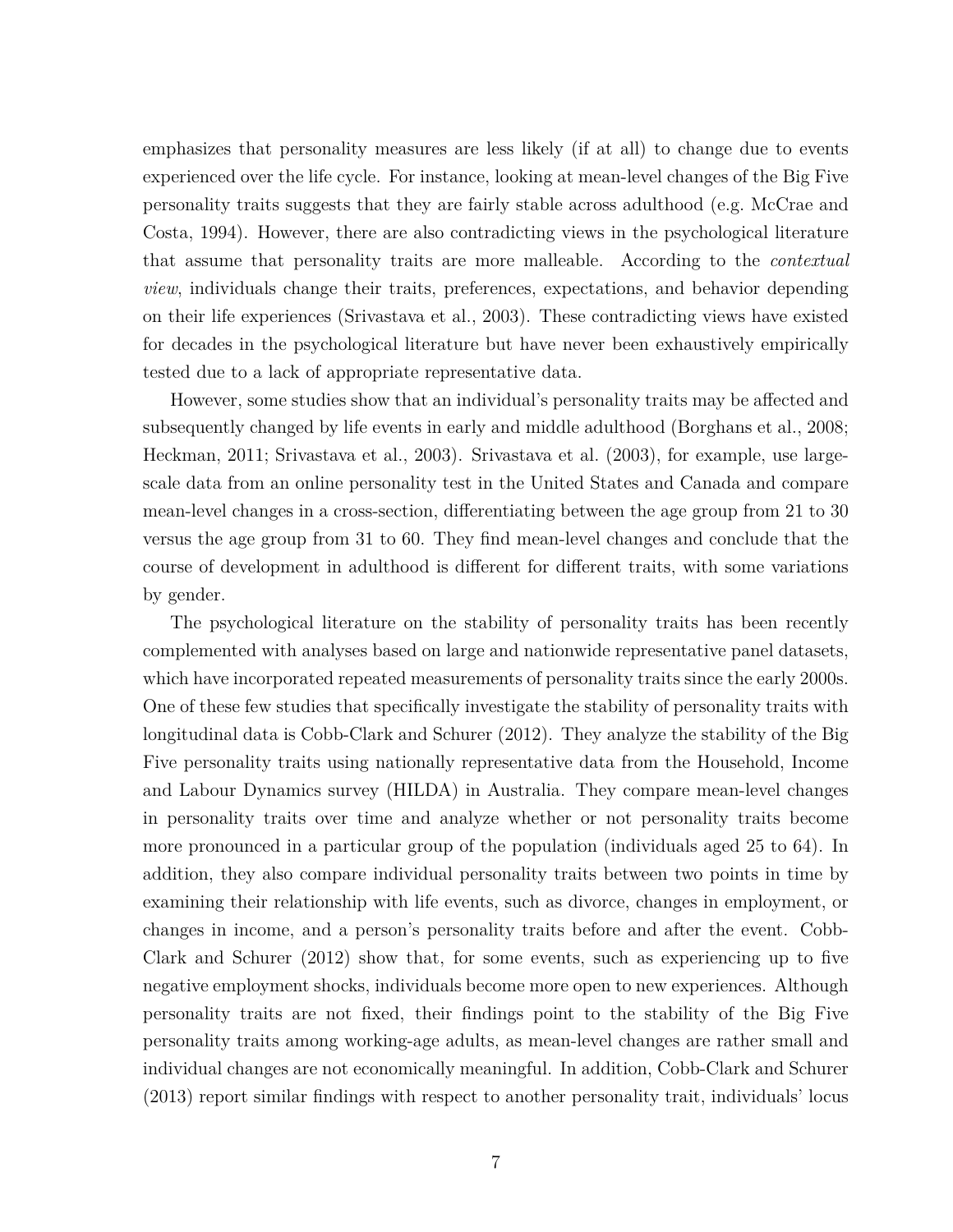of control. This trait changed only slightly over time (with changes being concentrated among young and old individuals) and seemed to be unaffected by positive or negative life events.

Using representative data from the German Socio-Economic Panel Study (SOEP), Specht et al. (2011) analyze mean-level changes and the rank-order stability of the Big Five personality traits in a heterogeneous sample of adults. They show that personality traits change throughout the lifespan, with larger changes found for those of a young age or older age than for middle-aged individuals. Furthermore, they find that larger changes are correlated with major life events, such as changes in relationships, changes in household size, and job-related changes.

While Specht et al. (2011) and Cobb-Clark and Schurer (2012, 2013) look at different life events, including one's first job, marriage, childbirth, and unemployment, Boyce et al. (2015) examine solely the influence of unemployment on changes in personality traits using SOEP data. They look at mean-level changes and take into account both the incidence and duration of unemployment. Their results indicate not only reductions in agreeableness and openness but also reductions in conscientiousness for women following unemployment. They also show that changes in personality traits differ if an individual remained unemployed or had re-entered employment after job loss. However, the study by Boyce et al. (2015) cannot rule out reverse causality because prior unemployment experiences that may affect personality traits are not controlled for and because unemployment may be induced by a worker's (change in) personality traits.

Importantly, analyses of unemployment's effects on the stability of personality traits need to consider existing studies that find an effect of personality traits on unemployment. Viinikainen and Kokko (2012) show that higher openness is associated with an increased cumulative duration of unemployment over the life course. They find that individuals with higher scores on openness are more likely to experience more frequent unemployment spells. This might stem partly from selection into jobs with a higher probability of job loss or the possibility that open individuals are more likely to accept job offers that deviate from their previous positions and skill levels (Uysal and Pohlmeier, 2011). This suggests that unemployment or job loss might be caused by personality traits. Looking at different life events affecting the stability of personality traits without accounting for the potential selection of individuals in certain events might render spurious results.

Thus, this paper aims for a more refined approach to obtain causal effects. The analysis draws on job loss by plant closure with a clear restriction of the sample to those individuals who have not had any unemployment spells prior to their "initial" measurement of the Big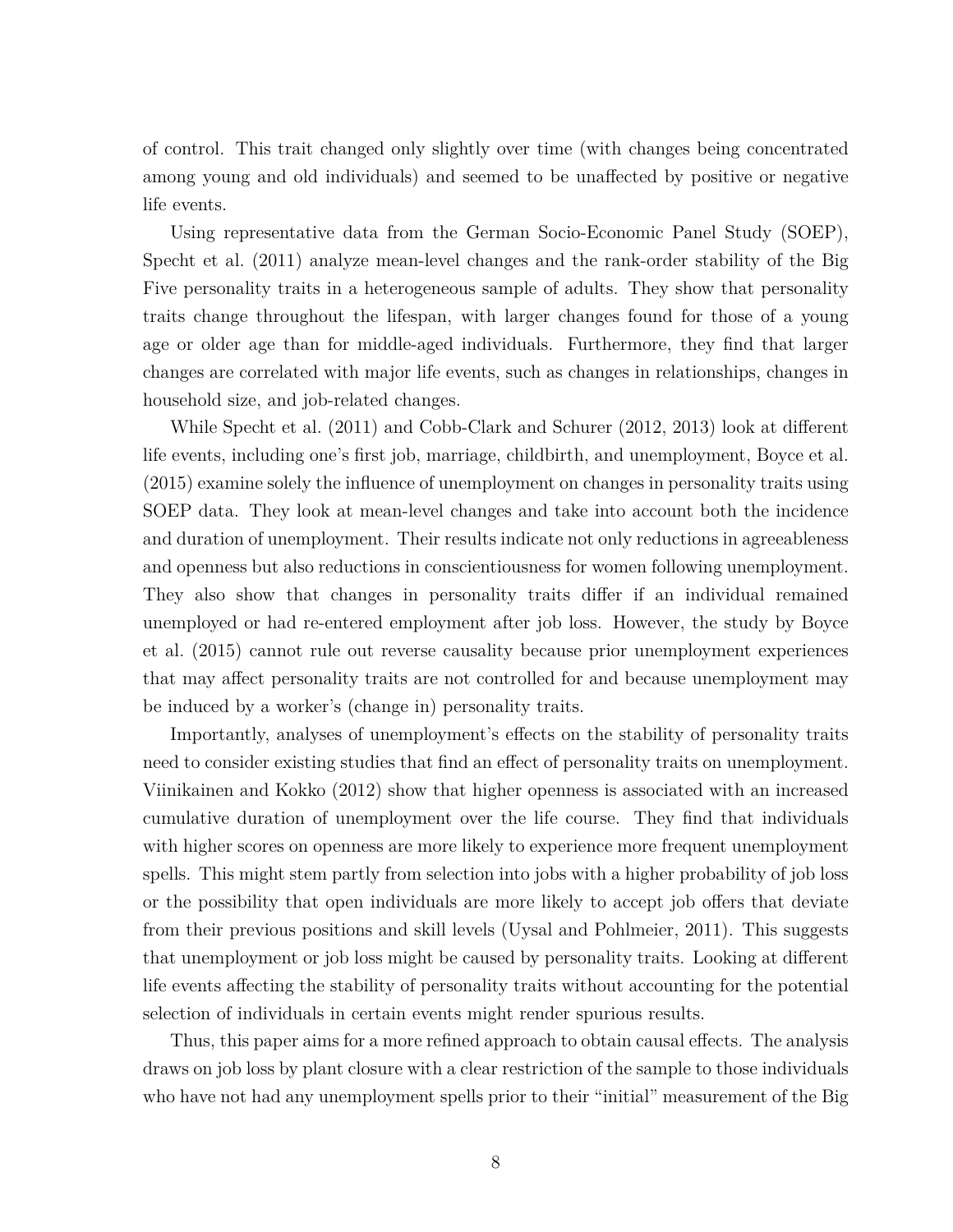Five personality trait level in our dataset. This allows us to assume that individuals follow similar trends prior the measurement of personality traits and job loss. We combine this with an advanced matching method and additional measurements of personality traits compared to the previous literature. *Ex ante*, it is not obvious how job loss due to plant closure affects personality traits. Plant closure might lead to changes in personality traits because individuals react either to anticipated labor market problems or to stress caused by the experience of loss itself. Since we examine effects using only plant closure as the cause of job termination, we are confident that reverse causality does not threaten our identification strategy. In addition, the present study looks at the differential effects of job loss on changes in personality traits by individuals' unemployment experience after plant closure to address potential endogeneity with regard to personality traits.

In summary, we complement existing studies by testing the contextual view that personality traits are also influenced by an individual's social environment and experiences throughout the life course, using a large longitudinal representative dataset and focusing on one specific event. Previous studies identified rather small or no changes in individuals' personality traits, while looking at the average stability of personality traits (Boyce et al., 2015; Cobb-Clark and Schurer, 2012; Specht et al., 2011). Average changes in the population analyzed in previous studies may have absorbed strong effects that are valid only for a fraction of the working-age population. This paper goes beyond these analyses by examining a specific subgroup of individuals, i.e., employed workers without previous unemployment experience, and by isolating one single striking event in an individual's work life, i.e., involuntary job loss.

#### **3. Data**

Our analyses are based on the nationally representative German Socio-Economic Panel Study (SOEP), the largest and longest-running household panel survey in Germany (Wagner et al., 2007), which has been carried out since 1984. The initial sample included over 12,000 respondents in about 6,000 households, with every household member aged 17 or older interviewed. Over the years, various new subsamples have been added to the survey, approximately doubling the initial sample size and limiting potential bias arising from selective attrition. The SOEP includes detailed information on demographics and socio-economic characteristics of the survey respondents, such as education, occupation, and income. Starting in 2000, the SOEP began to systematically include psychological instruments in its questionnaires.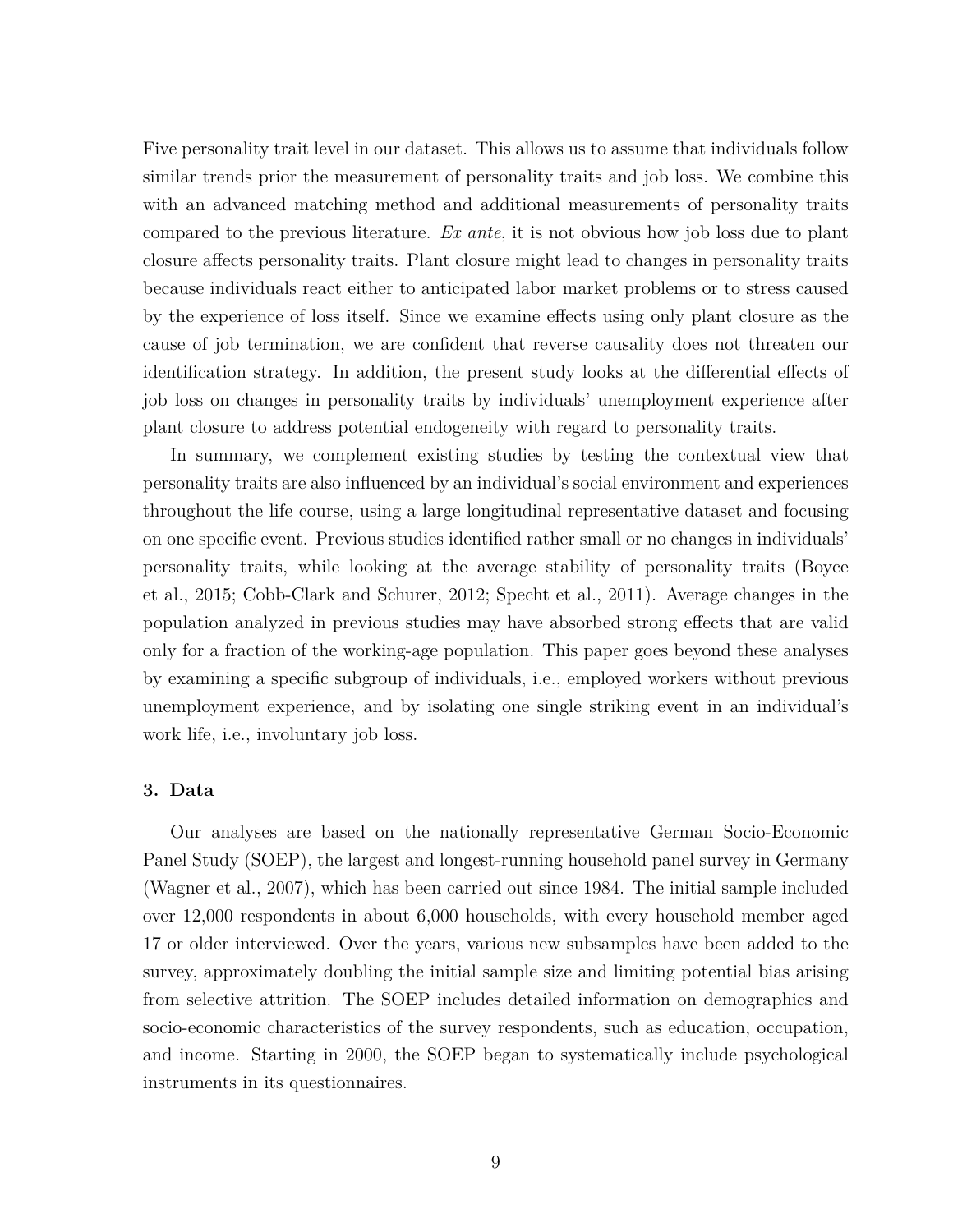#### *3.1. Personality traits*

In the SOEP, personality traits are measured using a modified version of the Five Factor Model by McCrae and Costa (1996, 1999). Items comprising the five basic psychological dimensions (Big Five) *openness to experience, conscientiousness, extroversion, agreeableness,* and *emotional stability* are included in the 2005, 2009, and 2013 SOEP waves. Since fully fledged personality tests cannot be implemented in a largescale panel survey, each respondent self-rated his or her personality based on a set of 15 questions, with three questions capturing each personality dimension (Dehne and Schupp, 2007). All questions were answered on 7-point Likert type scales (1 – "does not apply to me at all" to 7 – "applies to me perfectly"). Table 1 includes the definition of each dimension of the *Big Five* personality traits mentioned in Almlund et al. (2011). These definitions already suggest how adult personality traits might be impacted by an involuntary job loss due to plant closure. For example, the dimension *openness to experience* summarizes an individual's preference for learning new content, whereas *conscientiousness* points to an individual's ambition to take responsibility. *Extroversion* refers to individuals who enjoy interacting with their surroundings, and *agreeableness* is interpretable as a preference for cooperation. *Emotional stability* is related to the ability to handle stress efficiently.

#### [Table 1 about here]

We sum the relevant items determining each dimension of the five personality traits. The scores of the personality traits range from 1 to 7, with a higher value representing a higher score on the respective personality trait. Table A.1 shows the summary statistics of personality traits measured at 2005/2009 and 2009/2013. The means range from 4.3 (emotional stability) to 6.0 (conscientiousness), with a standard deviation of approximately one for each personality trait dimension.

Next, we show how stable personality traits are, on average, in our sample of workers over a time span of four and eight years, respectively. First, we compare mean-level changes over the observed four-year period. Panel A of Table 2 shows that, over this particular time span (measured between 2005/2009 and 2009/2013), very small changes in the mean level of all personality traits are observed. This suggests that personality traits of the analyzed population of individuals change slightly over time for the average population of workers. Even over a time span of eight years (Panel B), the Big Five measures of personality traits are relatively stable. The largest change occurs for emotional stability, for which we measure a mean-level increase of 0.08 score points (which corresponds to less than ten percent of a standard deviation) in the four-year period and of 0.14 score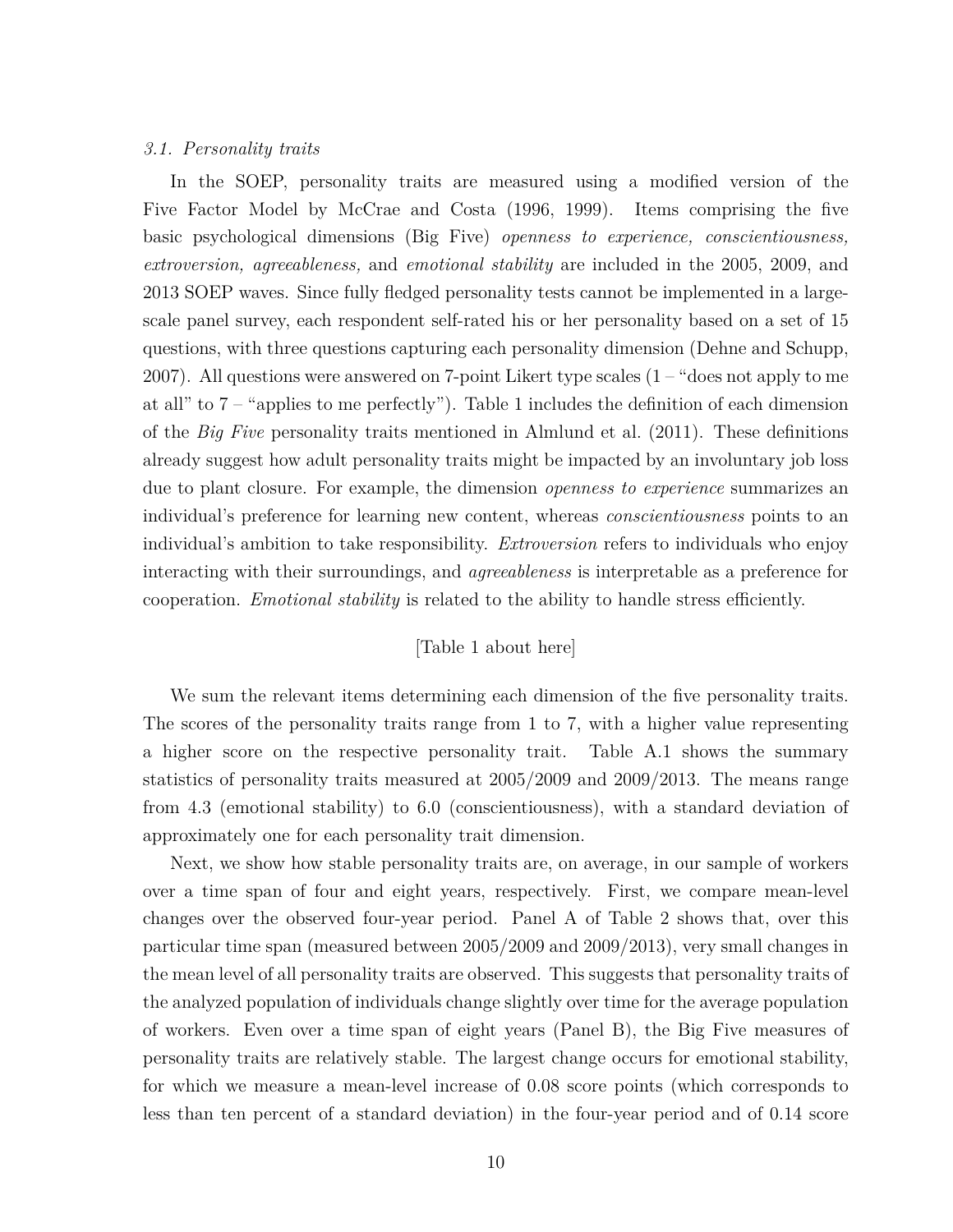points in the eight-year period.<sup>5</sup> To illustrate the distribution of change in personality traits, we show in the appendix the histogram of the mean-level change in our most stable personality trait, openness, over the four-year period (see Figure A.1). Figure A.1 shows a considerable range of both positive and negative changes in the openness score of working individuals over a four-year period. The wide distribution of values supports the hypothesis that average changes in a population may disguise effects that are valid for only a fraction of the population. Therefore, changes occurring for a specific subgroup of the working-age population might not be detectable if only looking at the overall distribution, i.e., mean-level changes.

#### [Table 2 about here]

In addition, we address the correlations between the first measurement point and the second measurement point of the Big Five personality traits. These correlations are typically high (∼ 0*.*6) (see Table A.2 in the appendix), but there is a change between the first and second measurements that remains unexplained. Thus, in our analysis of potential stability, we examine if there are other factors that may causally influence the remaining part. The time span that we consider is rather long-term over the life course, as we analyze several years between individuals' responses to the personality traits items. A short-term assessment of stability, on the other hand, looks at differences in measured personality traits after a few days or weeks (Asendorpf, 2007). We investigate a four-year period (pooled) because this allows us to address changes in or the stability of individuals' personality traits, while avoiding the development of personality traits due to aging over even longer periods.

#### *3.2. Construction of the treatment and control group*

To assess the stability of personality traits, we compare the Big Five personality traits of individuals who experience an involuntary job loss to those of individuals who remain employed for at least four years. Individuals may become unemployed due to plant closure at any time between the two survey waves in which personality traits are measured. Hence, there are two treatment periods: 2005-2009 and 2009-2013. Individuals who work in 2005/2009 and then experience job loss due to plant closure before the next measurement of personality traits enter the treatment group. Workers who lose their jobs for a reason other than plant closure during the respective time period are

<sup>&</sup>lt;sup>5</sup>The intra-individual changes of personality traits are addressed in the following analysis of how adverse life events, particularly plant closures, affect the stability of personality traits.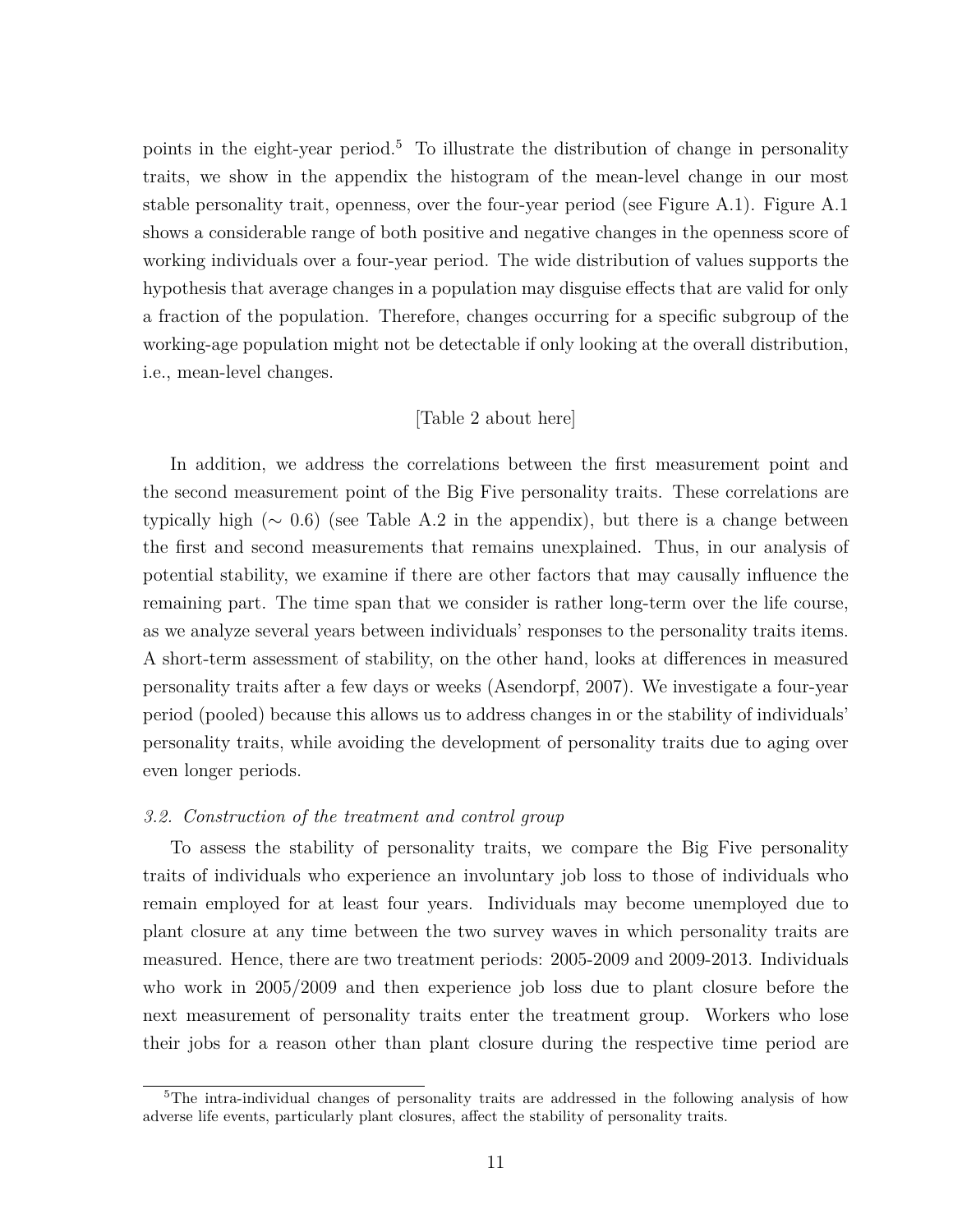removed from the sample. Thus, individuals in the control group work during the whole four-year period between the two measurements. Individuals in the treatment group lose their jobs but could start working again afterwards. Therefore, individuals in the treatment group could experience multiple job losses.<sup>6</sup> In our sample, 4 percent of working individuals lose their job involuntarily in the observation periods, with an average duration of unemployment after plant closure equaling 3.7 months. Since the second measurement of personality traits for the treatment group occurs after plant closure, the treatment effects we will estimate later on can be interpreted as an average over the job loss incidence, unemployment experience, and unemployment duration. As we pool the two time periods, an individual can be included in the sample once or twice. If a person is included in the control group in the first period, she can be part of either the control group or the treatment group in the second period. However, if the person is included in the treatment group in the first period, she can be in the sample for the second period only if she experienced no unemployment spell after her job loss.<sup>7</sup>

#### [Figure 1 about here]

Figure 1 provides an overview of our sample construction and depicts at what points in time we measure plant closure and personality traits. We argue that plant closure is less likely to be endogenous in the context of personality traits even if some individuals with favorable personality traits may change jobs before the plant closure takes place. We use plant closure as an event to assess the stability of personality traits for two reasons. First, the treatment group comprises all individuals who report a job loss due to plant closure within a survey year, which includes early leavers or job changers, as well as those with longer unemployment duration. This is in line with Schwerdt (2011), who points out that, for administrative data, early job leavers of plant closures should be included in the treatment group. Given the results of Schwerdt (2011), we further distinguish our results of job loss on personality traits by using the experience of unemployment in the heterogeneity analysis. This allows us to identify a potential cost of job loss with regard

 $6$ On average, individuals in the treatment group experience 1.25 job losses over the 2005 to 2009 period, so multiple job loss is relatively rare.

<sup>7</sup>Since our sample is restricted to individuals who participate in at least two surveys in which personality traits are measured, our estimates may be biased due to selectivity into the sample. However, Richter et al. (2014) show that personality has minor effects on panel attrition. They find only very small negative effects of openness on panel dropout. Furthermore, their correlations refer to levels of personality measures, and not to changes, which we are interested in. However, we keep in mind the possibility that unfavorable personality changes may lead to higher attrition, which would imply that we may underestimate the effects of job loss on personality traits.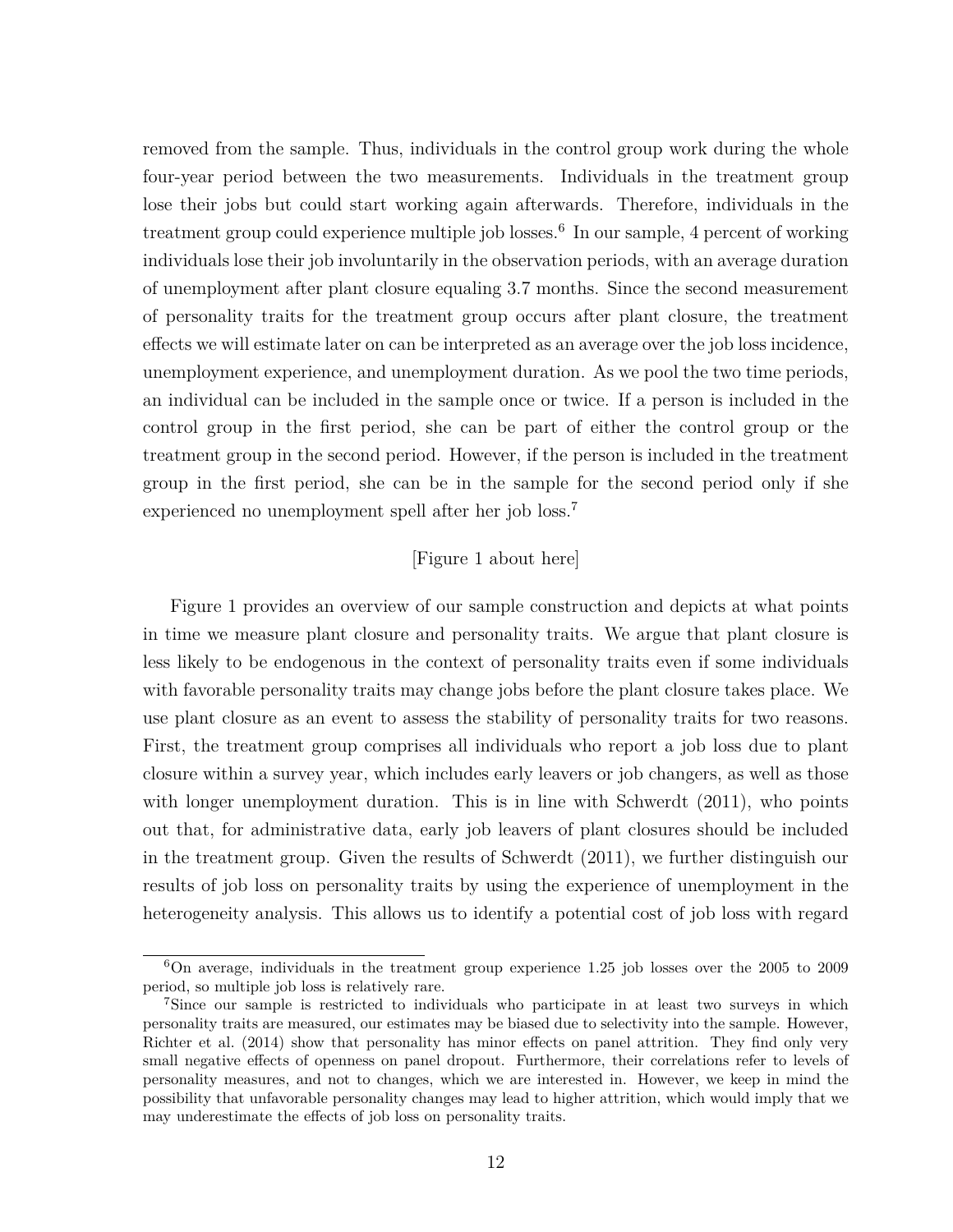to changes in personality traits. Second, we see no differences in the personality trait dimensions measured prior to job loss by treatment status (see Table 3).

Table 3 shows a first descriptive comparison of personality traits between the control group and the treatment group after job loss. The personality trait openness differs by the experience of plant closure, as individuals experiencing a job loss have a higher level of openness than individuals who remain employed. The raw comparisons of means suggest that individuals who experience an involuntary job loss are 0.19 score points (approximately 17 percent of a standard deviation) more open to a new experience after job displacement.

#### [Table 3 about here]

#### *3.3. Sample selection*

As mentioned above, both treatment and control groups only include workers in regular employment at the time of the first personality trait measurement. This leads to a starting sample of 8,816 observations. Furthermore, we include only individuals without previous (i.e., prior to the first personality trait measurement in 2005/2009) unemployment experience. This ensures that there are no differences in personality traits by plant closure in individuals' starting level of the Big Five. This restriction further reduces the sample size. In a next step, we restrict the sample to individuals aged between 18 and 60 years, as personality traits are likely to be more malleable for very young and old age groups. In addition, individuals outside this age group are very unlikely to work or experience plant closure in Germany. Similarly, civil servants and self-employed persons are excluded from the sample. For civil servants, plant closure as a reason for job loss is implausible, whereas it is highly likely to be endogenous for the self-employed. Thus, these observations are dropped from the sample. Lastly, a number of observations are dropped due to item-nonresponse in the conditioning variables.<sup>8</sup> This restriction to non-missing information on all outcome measures and the relevant conditioning variables leads to a final sample size of 3,904 observations.<sup>9</sup>

#### *3.4. Conditioning variables*

The set of variables used to match persons without job loss to those with job loss is crucial for the identification strategy. We choose our conditioning variables based on

<sup>8</sup>Only 658 individuals were dropped due to item-nonresponse.

<sup>&</sup>lt;sup>9</sup>In the fixed effects models, this becomes more strict as the conditioning variables have to be available both pre- and post-treatment, reducing the sample size to 3,450 observations.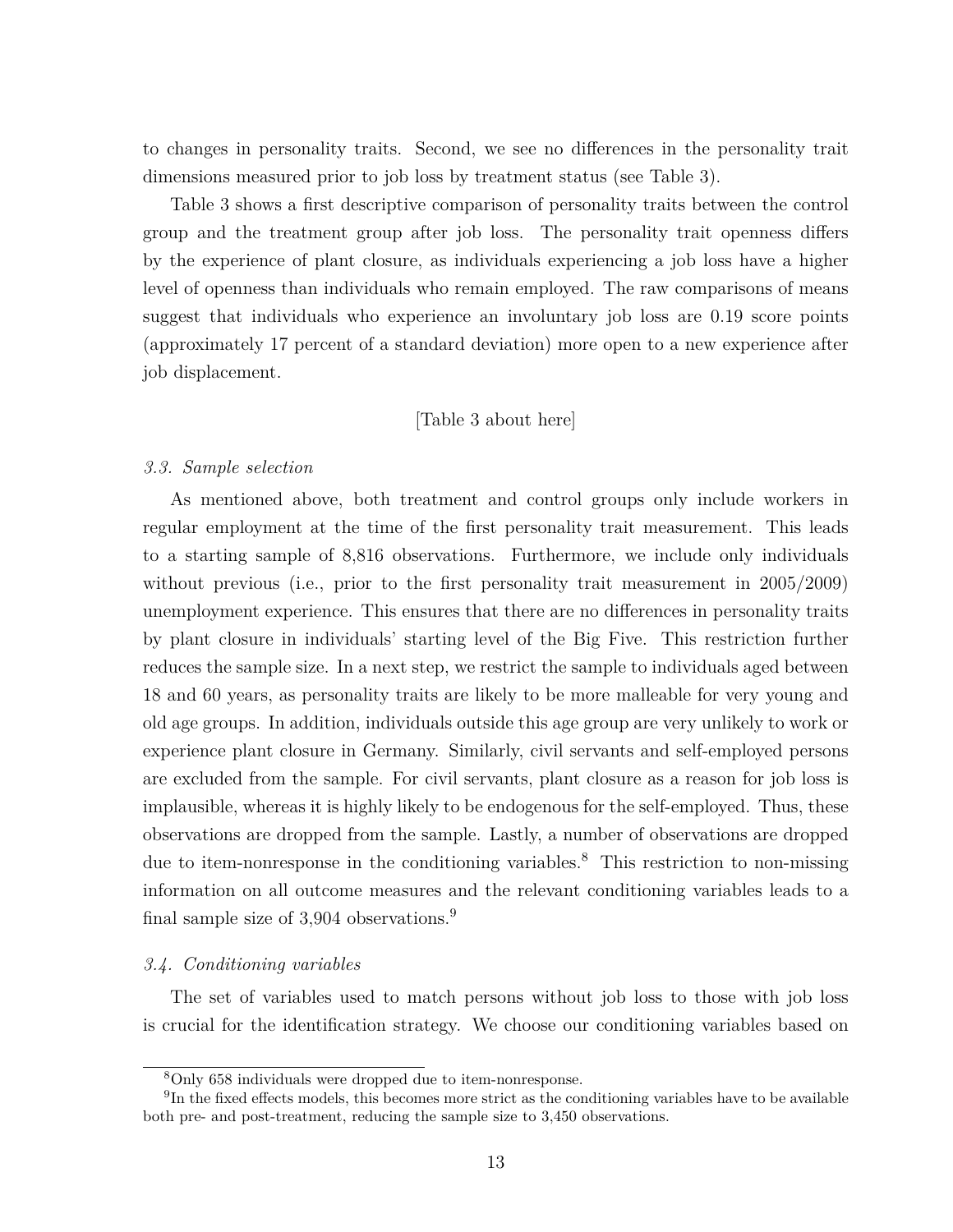other empirical studies investigating the effect of job loss (among others, for example, Marcus, 2013, 2014; Oreopoulos et al., 2008; Peter, 2016; Rege et al., 2011, 2009). All variables used are taken from the pretreatment interview in 2004 or 2008, respectively, and depict individual, household, and regional characteristics prior to involuntary job loss. These variables describe individuals' labor market history, their education, and their demographic characteristics. In addition, we match on indicators for each survey period and the different SOEP subsamples. Table A.3 in the appendix contains the full list of conditioning variables. In all regression-adjusted matching models, we include all control variables that are likely to affect both personality traits and plant closure. Due to the panel structure of our data, we account for the starting level of personality traits, i.e., traits prior to job loss, measured in either 2005 or 2009. Hence, we can compare individuals with similar personality traits. Moreover, in some waves, the SOEP includes information on often-unobserved variables, meaning that we can, for example, match on subjective well-being measures, including satisfaction with ones' health, as well as on perceived job security, industry sectors, and county-level unemployment rates prior to job loss.

Table 4 shows the means of selected conditioning variables prior to personality measurement for both treatment and control groups. Column 1 depicts the means of the unmatched control group and compares those to the means of the treatment group shown in column 2. The similarity between treatment and control groups is assessed by testing the mean differences (column 3). Table 4 presents all relevant variables except for survey and subsample indicators. Table A.3 in the appendix provides information for all conditioning variables and further compares the means of the unmatched control group with the means of the control group reweighted by entropy balancing,; i.e., with the matched control group. The similarity between treatment and control groups is shown by the standardized bias. The standardized bias (SB) depicts the percentage difference of the sample means in the treatment and the control groups before and after matching and is a percentage of the square root of the average of the sample variances in both groups  $(SB_s = 100 \cdot \frac{\overline{s_1} - \overline{s_0}}{\sqrt{\frac{1}{2}(\sigma_{s_1}^2 + \sigma_{s_0}^2)}}$ , where  $\overline{s_1}$  and  $\overline{s_0}$  are the means of treatment and control groups, respectively, and  $\sigma_{s_1}^2$  and  $\sigma_{s_0}^2$  the corresponding variances.<sup>10</sup> Moreover, Table 4 illustrates that the work experience of individuals who lose their jobs due to plant closure differs in several aspects. For instance, treated individuals have less full-time work

<sup>&</sup>lt;sup>10</sup>Table A.3 shows that, after matching, the control group has the same mean as the treatment group for all variables and the standardized bias equals zero for all relevant characteristics.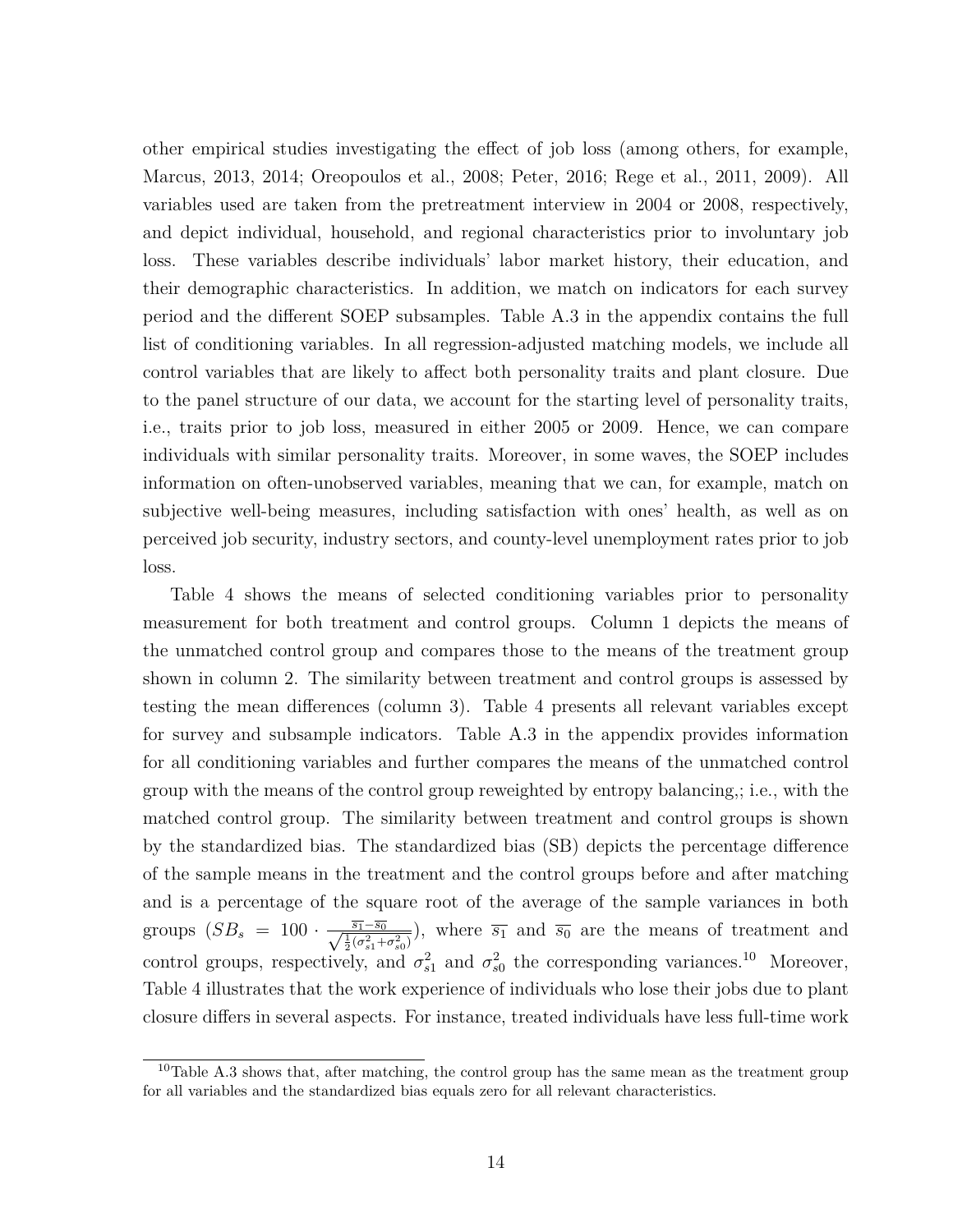experience on average, work less often in large firms, and work less often in the service sector. Furthermore, they more often have a migration background, on average have fewer years of schooling, and are more likely to worry about their job security. All in all, this shows that individuals experiencing plant closure live in more insecure circumstances. However, we can take into account all the above-mentioned characteristics in our models. If, in addition to the conditioning variables, other unobserved factors influence personality traits and the probability to experience job loss due to plant closure, we are able to assess their necessary impact by the method proposed by Oster (2013), as described in section 6.

#### [Table 4 about here]

#### **4. Empirical strategy**

We aim to identify the stability of personality traits in light of an adverse economic shock. We investigate the effect of involuntary job loss by plant closure on personality traits. Our identification strategy combines matching with individual's "initial level" of personality traits prior to job loss. Equation 1 illustrates the relationship of involuntary job loss on personality traits by controlling for individuals' "initial level" of personality traits:

$$
Y_{1,i} = \beta_0 + \beta_1 T_i + \beta_2 Y_{0,i} + X_i' \beta_3 + \varepsilon_i \tag{1}
$$

where  $Y_{1,i}$  denotes the individual's *i* personality traits measured after the treatment to in 2009/2013, *T<sup>i</sup>* is defined as binary treatment variable that equals 1 if an individual loses her job due to plant closure between 2005 and 2009 or 2009 and 2013, respectively,  $Y_{0,i}$ comprises the individual's *i* personality traits measured prior treatment in 2005/2009, and  $X_i$  is the vector of conditioning variables. In most specifications, we control for individuals' starting personality traits  $(Y_{0,i})$  in order to assess changes in personality traits.

The most straightforward method to estimate  $\beta_1$  is ordinary least squares (OLS), if the selection on observables assumption is fulfilled, i.e., all variables related to both plant closure and personality traits have to be included in the analysis. Furthermore, for estimates to be consistent, OLS requires that the relationship between involuntary job loss and personality traits be linear, an assumption that cannot be easily verified. Lastly, OLS requires homogenous treatment effects over the population. The treatment effect identified by OLS is weighted by the variance of the treatment within subgroups,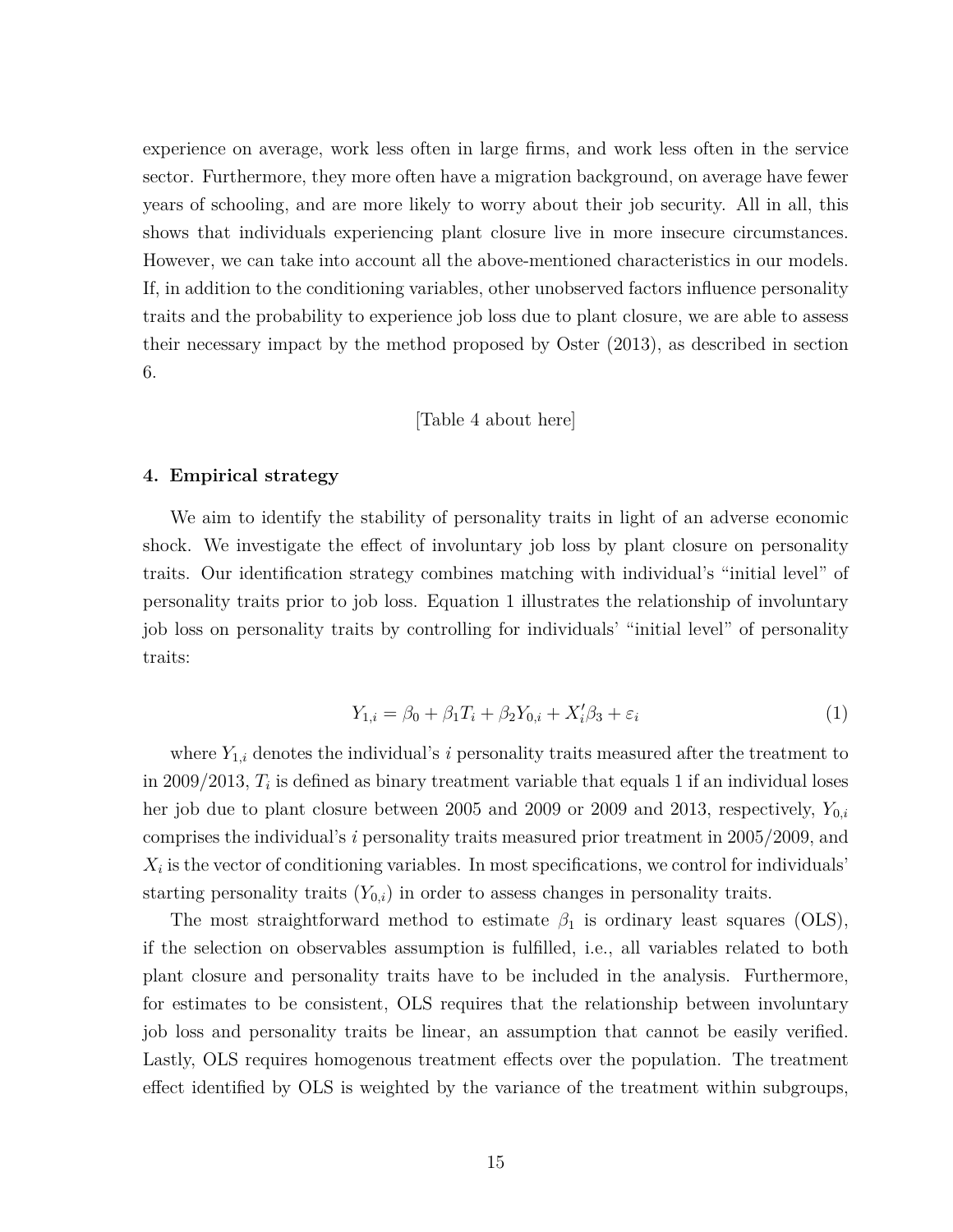yielding a weighted average that is not our parameter of interest (see, for example, Cobb-Clark and Crossley, 2003). Similar to OLS, matching is based on the assumption that all relevant variables that influence both personality traits and involuntary job loss are observed. Matching allows us to identify heterogeneous treatment effects, as well as an average treatment effect on the treated (see Equation 2 below).

We apply a rather novel matching estimator: entropy balancing (Hainmueller, 2012). We examine individuals' personality traits before and after plant closure and compare those who lose their jobs (treatment group) to those who remain employed (control group). Entropy balancing enables us to make the control group similar to the treatment group, as it re-weights the control group, i.e., those employees without an involuntary job loss, so that they have the same mean and variance for all included variables as the treatment group.<sup>11</sup> This technique is more efficient than propensity score matching, as it never renders a worse balance between treatment and control groups.<sup>12</sup> Moreover, entropy balancing selects the weighting scheme in which the weights deviate as little as possible from uniform weights. Entropy balancing also spares the iteration process needed by propensity score methods. It is not necessary to estimate the propensity score, check for covariate balance and readjust the propensity score model to achieve a better balance. Finally, compared to other matching applications, entropy balancing balances not only the mean of variables but also their variance or higher moments. Figure A.2 and Table A.3 in the appendix depict the advantage of entropy balancing over other matching methods, as treated and controls have absolutely identical means on all conditioning variables after matching with entropy balancing, as the standardized bias is very close to zero percent (shown in Figure A.2 and column 5 of Table A.3).

However, like propensity score matching, the estimates from entropy balancing also refer to a subpopulation of the sample. This is similar to the common support assumption with propensity score matching, albeit the sample used by entropy balancing is less restrictive. We can interpret estimates from entropy balancing as causal only if the set of conditioning variables includes all covariates that simultaneously affect involuntary job loss due to plant closure and post-job loss personality traits. The utilization of rich and longitudinal data provides us with observations of individuals' personality traits after job loss as well as four years prior. In addition, we specify whether individuals are employed full-time or part-time prior to job loss. This way, we compare individuals with

<sup>11</sup>We use the Stata command *ebalance* provided by Hainmueller and Xu (2013).

 $12$ It also reduces the covariate imbalance for all variables compared to the raw difference (see Table A.3) in the appendix). In addition, it is fully non-parametric and does not rely on functional form assumptions.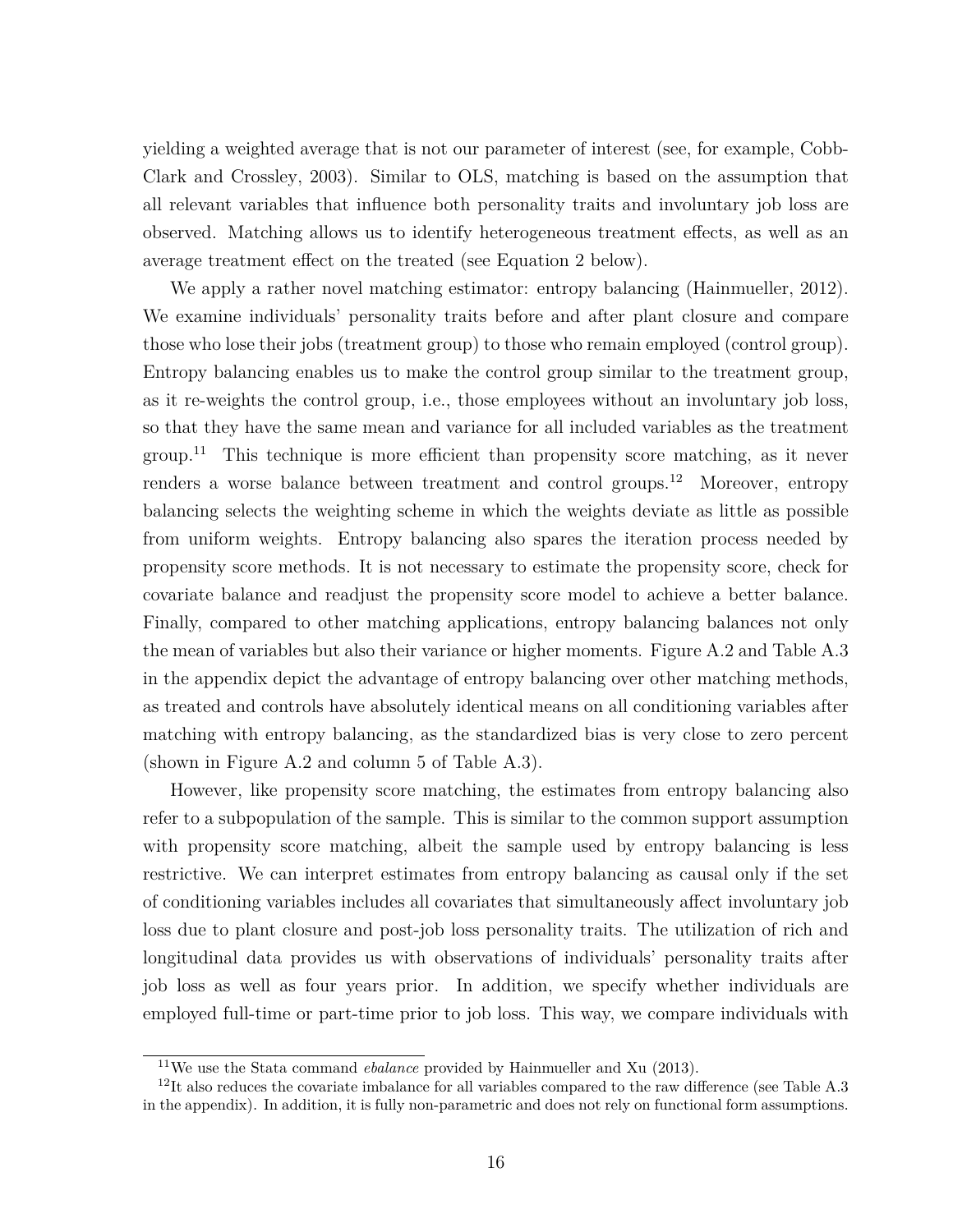similar employment trajectories before plant closure. We also include information that is often unobserved in other datasets, such as individuals' job security. Family, socioeconomic, and demographic characteristics, such as education levels, income, and family composition, are also accounted for through a large set of variables. Finally, we add regional indicators and industry sector information to capture disparities in economic conditions. In short, our matching strategy relies on an extensive set of observables to capture work conditions prior to job loss.

We estimate the effect of job loss due to plant closure on personality traits using weights obtained from entropy balancing and controlling for the set of conditioning variables. This regression-adjusted matching approach increases the precision of the estimation, as conditioning variables help to explain the variance in the outcome. Equation 2 shows the average treatment effect of the treated (ATT):

$$
ATT = \sum_{t \in T} W_t \left[ (Y_{1t} - x_t \hat{\beta}) - \sum_{c \in C} W_{t,c} (Y_{0c} - x_c \hat{\beta}) \right]
$$
 (2)

where  $W_{t,c}$  is the weight placed on individual *c* of the control group to be comparable to individual *t* of the treatment group and includes the weight obtained from entropy balancing.  $W_t$  equals one in the estimation of the ATT for members of the treatment group.

We balance treatment and control groups with and without  $Y_{0,i}$  for each personality trait dimension separately. Thus, the weight  $W_{t,c}$  re-weights individuals based on their starting level of personality traits and without this initial level. Furthermore, we control for factors that might increase the probability of job loss; for example, we include previous employment experience, further general characteristics, and regional factors, as well as county-level unemployment rates. Standard errors are clustered at the level of the individual, as they could enter the model twice (see Section 3.2).

Our estimation strategy relies on the assumption that all relevant factors influencing involuntary job loss and personality traits are observed. Thus, omitted variable bias remains a threat to identification. Although we already include levels of personality traits prior to job loss, we further test the robustness of our results by using the method proposed by Oster (2013, 2016). While all relevant conditioning variables originate from the period prior to treatment and the prior measurement of individuals' "initial" level of personality traits, other events might simultaneously occur in the four-year period and might be correlated with both personality trait levels and job loss. Because a subset of such events, e.g., changes in household composition or different health conditions, is likely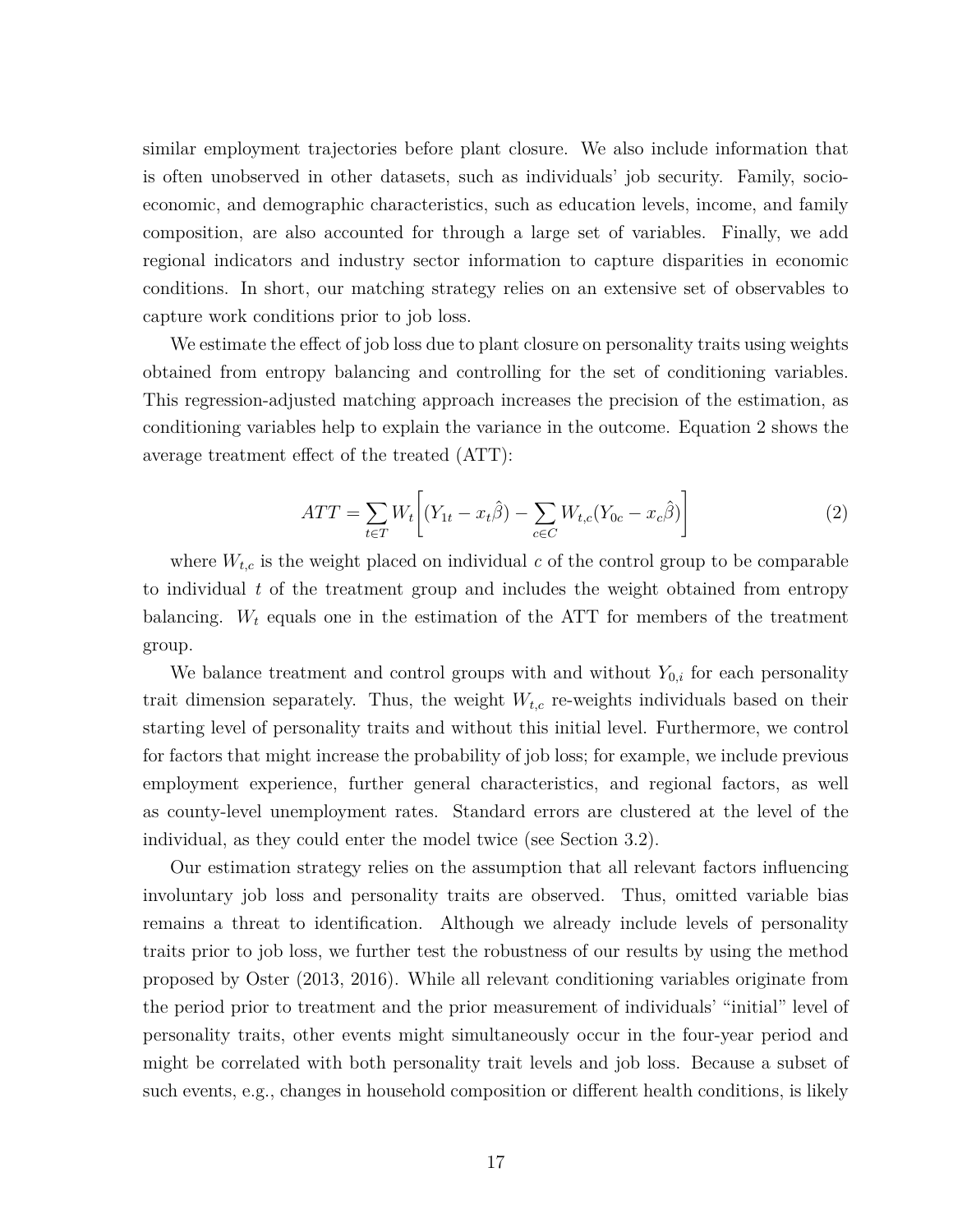to be affected by the treatment and, hence, would not be an optimal control variable, we use the method of Oster (2013, 2016) instead. This method allows us to estimate how much influence unobserved factors might have. In addition, we further address intraindividual changes in personality traits and estimate a panel fixed effects model.

#### **5. Results**

After having shown the descriptive findings on the stability of personality traits in Section 3 for the average worker in our sample, we now turn to differences between subgroups of workers who do or do not experience job loss. To begin with, Table 5 shows that individuals who experience an involuntary job loss have significantly higher scores on openness and, to a lesser extent, on emotional stability.

The first column reports the coefficient of involuntary job loss using matching with a full set of controls in addition to time and state fixed effects. The pattern already evident in Table 3 is confirmed: individuals who experience plant closure become more open on average. Furthermore, there is a marginally significant effect on emotional stability. After job loss, persons seem to be more emotionally stable, which Table 3 does not show. On the other hand, Table 3 shows that individuals have slightly lower means in emotional stability prior to job loss, so the effect in Table 5 could also be a mechanical result of matching without taking into account levels before job loss, meaning that the slight pretreatment differences in emotional stability are reversed. Our second specification seeks to rule out such problems by also matching on the pretreatment levels of personality traits. Results are reported in the second column of (Table 5) and still suggest that personality traits are not entirely stable, as involuntary job loss changes an individual's "openness'.<sup>13</sup> The coefficient on emotional stability is no longer significant but has the same magnitude as the pretreatment differences shown in Table 3.

As a last model, we examine an individual-level fixed effects model. The results are displayed in column 3 of Table 5. The influence of job loss on openness is still statistically significant, thus indicating that this personality trait changes, but we lose some efficiency.<sup>14</sup> In this specification, the coefficient for emotional stability is close to zero, indicating that some time-invariant unobserved effects are responsible for the significant positive result obtained in column 1 of Table 5.

<sup>&</sup>lt;sup>13</sup>For the sake of brevity, we do not show the full tables including all coefficients even if some of the additional regressors have statistically significant effects on the personality trait measures. For example, openness is higher for females and increases with age, firm size, education, and life satisfaction.

<sup>&</sup>lt;sup>14</sup>This is both due to the diminished sample size and the different choice of model.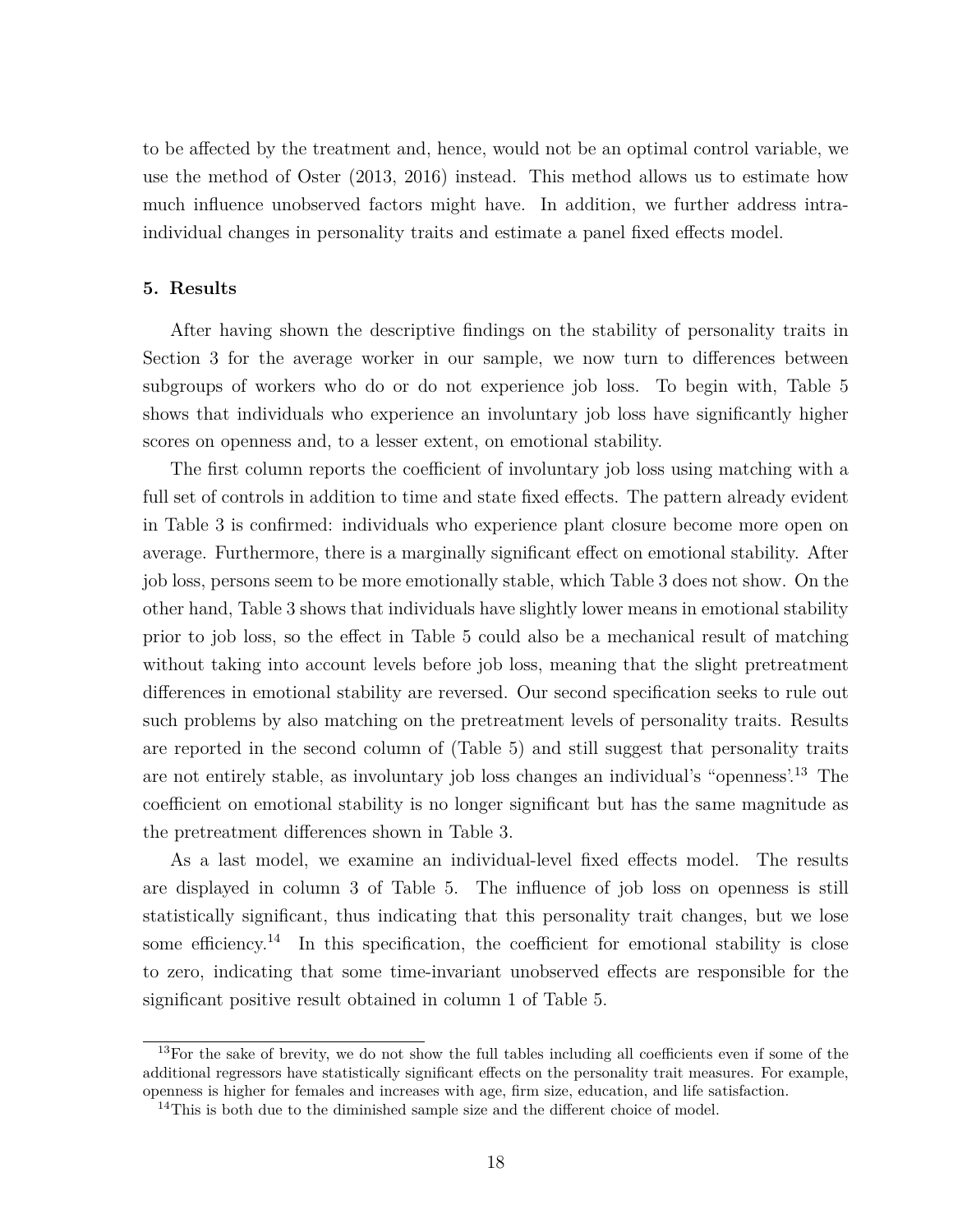#### [Table 5 about here]

#### *Heterogeneous effects*

Different types of workers may show different reactions to a job loss. For example, there may be variation in the response to the treatment according to qualification: low-skilled displaced workers may worry about finding a new job, whereas high-skilled displaced workers may be more resilient or even enjoy a job interruption if they are confident that they will easily regain employment. This means that the personality traits of different types of workers may be affected differently by shocks.<sup>15</sup> It may even be the case that contrary effects for different subgroups may offset each other, hence leading to zero findings for the whole sample, i.e., disguising the causal effects of involuntary job loss on personality.

In a first step, we investigate heterogeneous effects by educational attainment. If highly educated individuals have different strategies for coping with the exogenous shock of job loss (e.g., different search strategies), education level could influence the relationship between involuntary job loss and personality changes. We distinguish individuals by the years of schooling they attained. If they attained 13 or more years, we label them as higheducation individuals; if they attained less, we label them as low-education individuals $^{16}$ . We perform entropy balancing separately for each subgroup, e.g., the group of higheducation individuals with involuntary job loss are compared to nearly similar individuals without job loss based on the set of pre-determined conditioning variables.

Table 6 shows that the effect of increased openness after job loss is only statistically significant for individuals with a comparatively high level of education (columns 1 and 2). Only highly educated individuals become more open after losing their jobs. We interpret this result as evidence for adaption to the new reality of having to find a new job, which seems to be easier for highly educated individuals. A possible explanation would be that their qualifications are more easily applicable to jobs that are outside of their previous field of employment. In addition, education is correlated with the overall probability of quickly finding a new job and, thus, managing a smooth transition, the effect of which is depicted in columns 3 and 4 of Table 6.<sup>17</sup>

#### [Table 6 about here]

<sup>&</sup>lt;sup>15</sup>Note that the level of these personality traits might also differ by these characteristics.

<sup>&</sup>lt;sup>16</sup>In the German context, this leaves a relatively large group of individuals who took up vocational training after 10 years of schooling.

<sup>&</sup>lt;sup>17</sup>See Table A.4 in the appendix for the correlation between education and no unemployment experience after plant closure.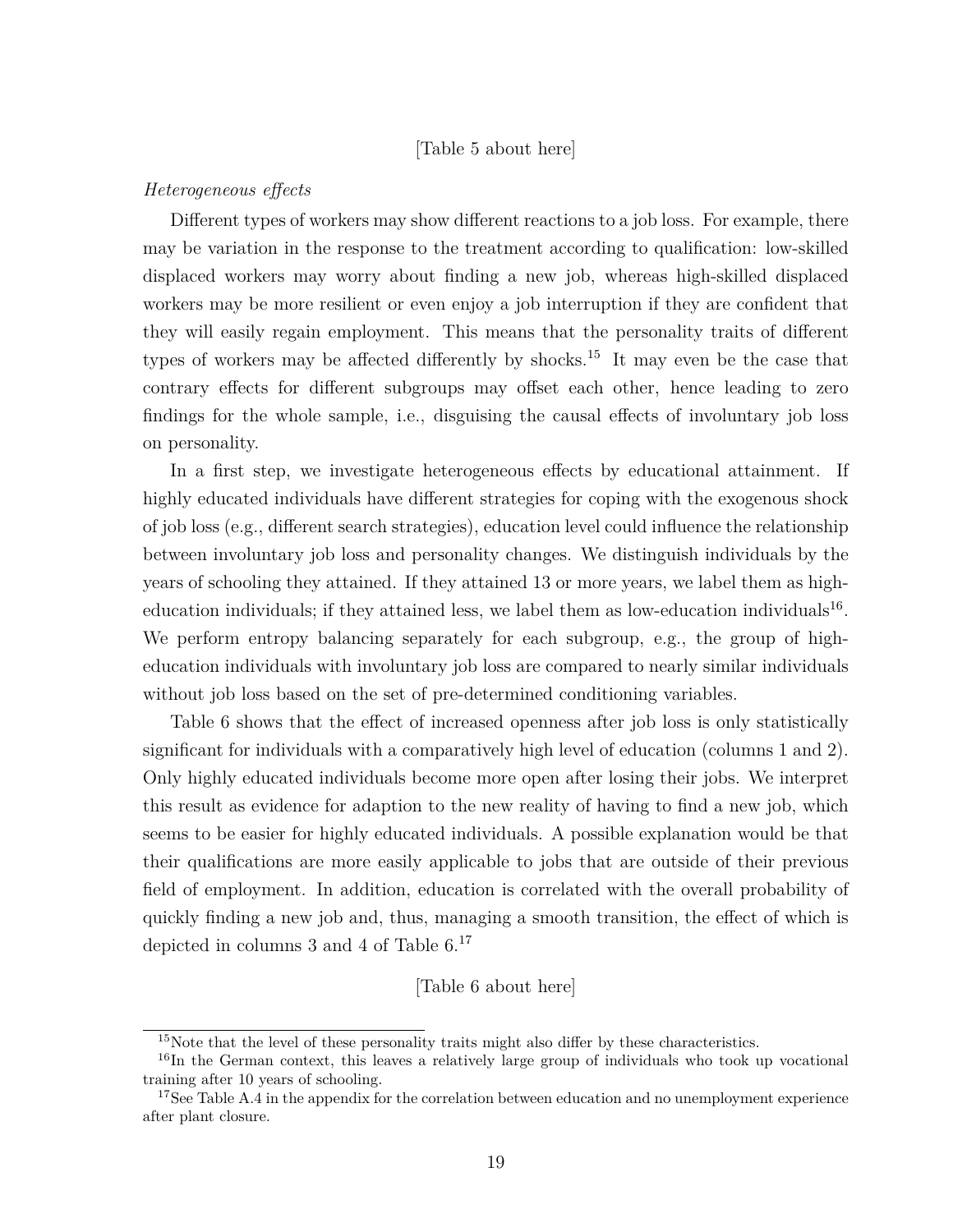Next, we differentiate our analysis by workers' unemployment experience after the involuntary job loss (Table 6, columns 3 and 4). We split the sample in two: those workers who find immediate reemployment after the job loss (no unemployment experience) and those who experience unemployment.<sup>18</sup> We find that only individuals who have not experienced any unemployment spell are, on average, more open after losing their previous jobs due to plant closure. However, experiencing unemployment after involuntary job loss may be endogenous, and therefore, we cannot determine whether this interaction effect with experienced unemployment is truly causal. Although it is reasonable that individuals may change their personalities after experiencing a successful "switch" in jobs, another possibility would be that only a positive selection of individuals (who have higher openness scores directly after job displacement) manage a smooth transition to another job. One argument against this second explanation is that the regional unemployment rate for individuals who make the smooth transition is significantly lower than for individuals who do not (again, see Table A.4 in the appendix). In this case, dismissed workers in regions with low unemployment are more likely to manage a smooth transition, regardless of their personality traits directly after job displacement, and they become more open because they were able to find a new job and may have to adapt to the new job environment.<sup>19</sup> In any case, not managing a direct job-to-job transition means that applicants with some unemployment experience have slightly less desirable non-cognitive skills than successful job searchers but no different personality traits than those who remained in their jobs.

To check the robustness of this result, we redefine no unemployment experience in a way that also includes short unemployment spells after a job loss. Some dismissed workers may find a job not directly after but rather shortly after the job loss or may even know at the time of the plant closure that they would be able to start at a new firm after a short employment break. Hence, we additionally define re-employment after one month of unemployment as direct job-to-job transition without unemployment experience. The group of dismissed workers with such a short unemployment spell is very small (less than 5 percent), and our findings are virtually unchanged.

<sup>&</sup>lt;sup>18</sup>In our sample, 71 percent of high-educated individuals have an immediate job after displacement, whereas this figure is 52 percent for the low-educated.

<sup>&</sup>lt;sup>19</sup>In general, mobility in Germany is very low; this implies that workers are less likely to move to another labor market with better conditions directly after job loss. Thus, we presume that dismissed individuals become more open after experiencing a successful transition to another job.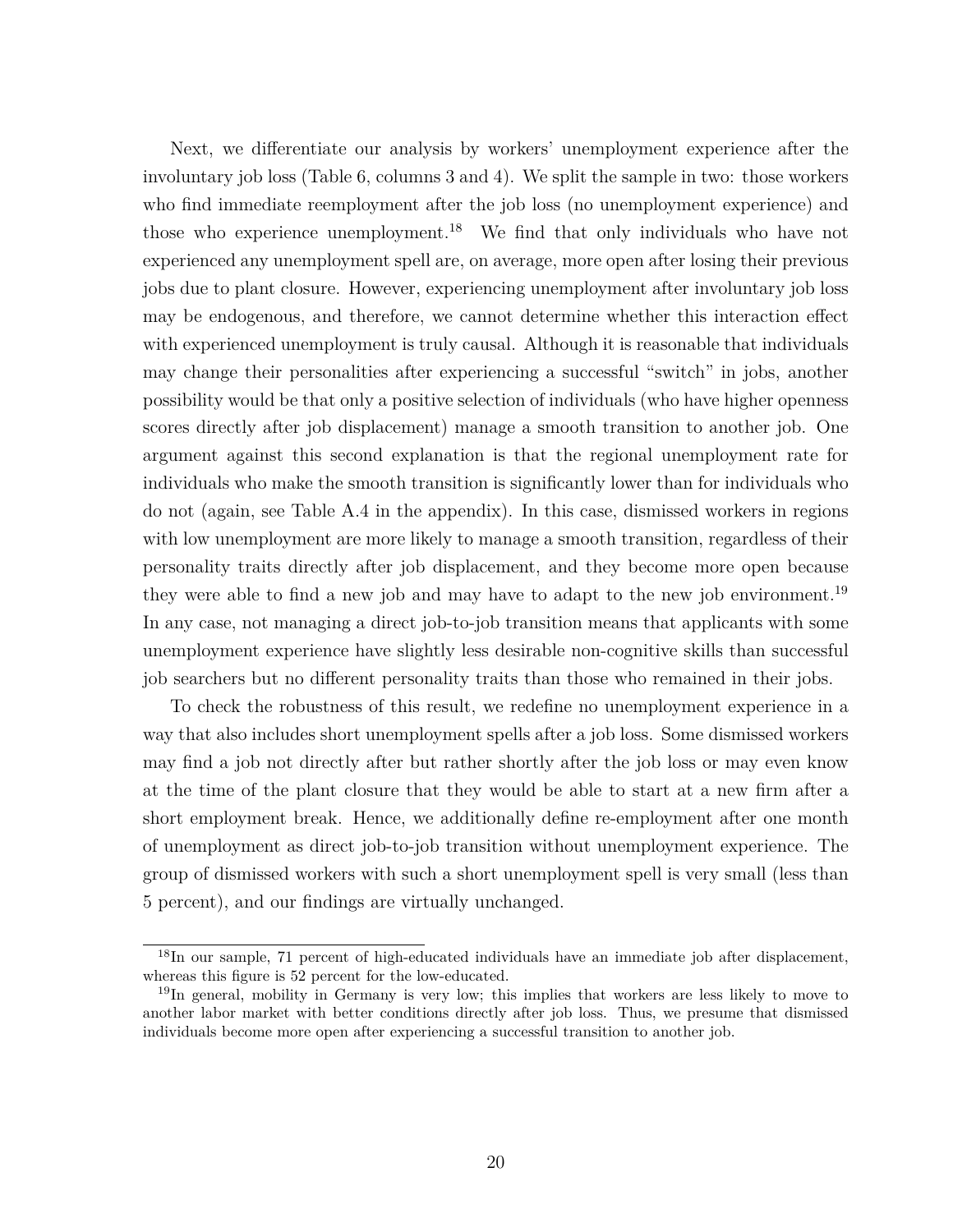#### *Dynamics*

An additional question is whether openness changes permanently or if the effect of job loss is transitory. While we cannot provide detailed analyses on this question, we can provide some descriptive evidence. Since personality traits are measured only every four years in our dataset, we cannot show the individual trajectories of personality traits directly before and after job loss. However, as job loss occurs at different points in time, independent of the personality trait measurement, we can show mean-levels of personality traits of the treated population relative to job loss. In other words, we look at the levels of personality traits of all individuals whose personality traits were measured, e.g., three years prior to job loss, then of all individuals whose personality traits were measured two years prior job loss and so forth to those whose personality traits were measured some years after job loss. Since the timing of the personality trait measurement is exogenous to job loss, the data constitutes a repeated cross-section. Figure 2 displays the means of openness relative to job loss. Previous to job loss, means do not change over the years. Thus, there is also no evidence of an anticipation effect. At the measurement directly after job loss (labeled "1 year" in the graph), openness is higher, but over the subsequent years, it tends to decrease again.<sup>20</sup>

[Figure 2 about here]

#### **6. Robustness Checks**

First, we address the robustness of our results regarding our choice of specification. Table 7 presents the results of these tests. In column 2 of Table 7, we also report the results of OLS regressions as a benchmark case. In this model specification, we find that job loss leads to a significant increase in individuals' openness, as well as to greater emotional stability. Furthermore, we also address issues related to the specification of the treatment itself. Although we restrict our sample to individuals who have not experienced any job loss or unemployment before the first measurement of the Big Five personality traits, we perform a falsification test. We examine if a job loss that occurs between 2009 and 2013 affects individuals' Big Five personality traits measured in 2005, i.e., one of the starting levels of individuals' personality traits in our sample. In doing so, we restrict the sample to individuals who participated in the survey over the eight-year period, i.e., answered

<sup>&</sup>lt;sup>20</sup>In line with the results of our analyses, the dynamics for the other four personality traits relative to job loss are nearly flat and show no significant increase or decrease between one year before job loss and one year after.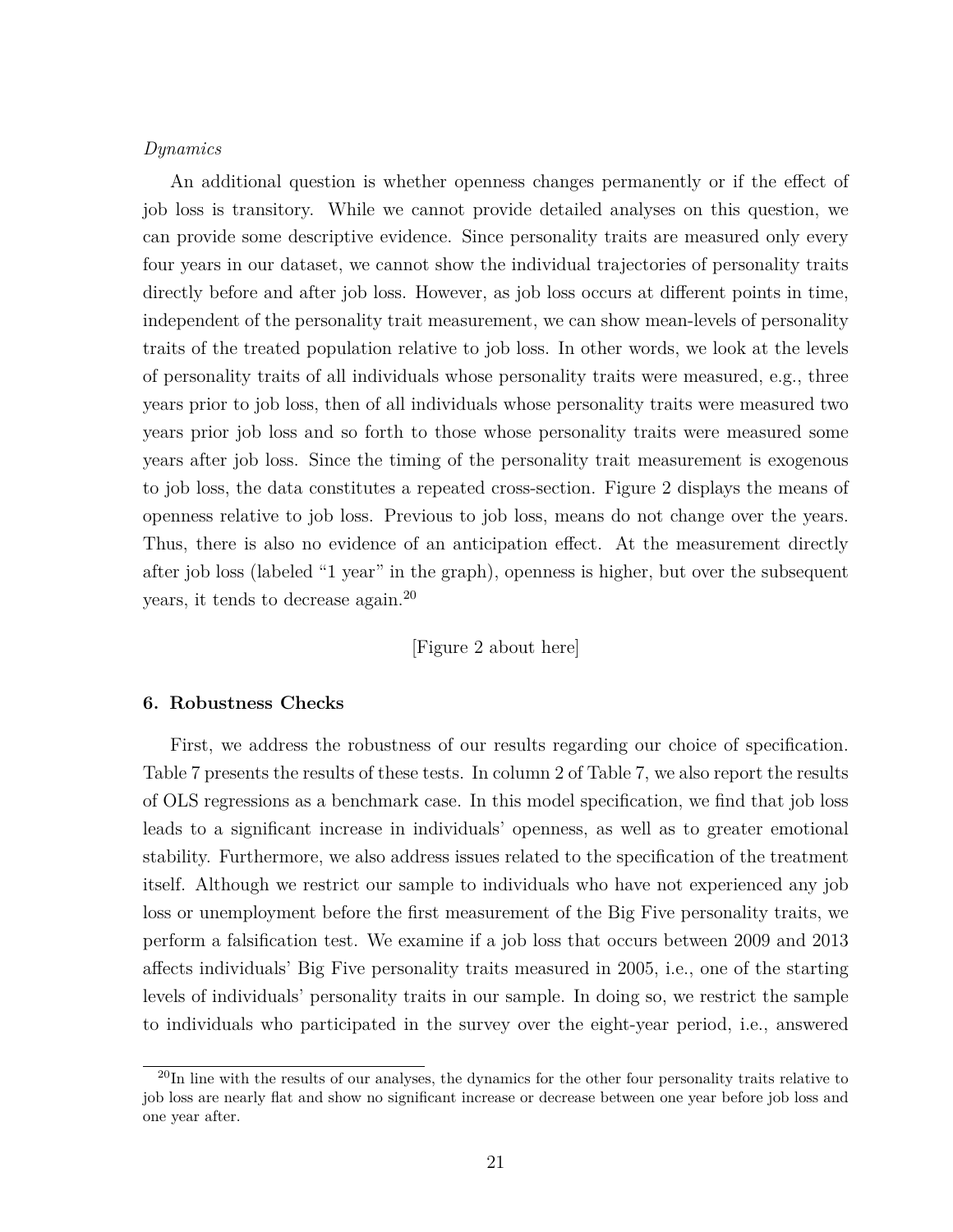the Big Five battery in 2005 and provided employment trajectories from 2005 until 2013. The sample size drops from 3,904 to 1,660 observations. However, the main sample requirement is still valid for this sub-sample, as these individuals have not experienced any unemployment spells prior 2005. The placebo regression allows us to provide credibility to the use of matching and its selection on observables assumption, since we cannot directly test if we include all relevant variables that influence changes in personality traits and the probability of job loss. When we estimate this placebo treatment, we find no effect on individuals' personality traits. For all personality trait dimensions, the effect is insignificant and close to zero (see column 3 in Table 7). This supports the descriptive finding that, prior to job loss, personality traits are similar for both treatment and control groups, meaning that they follow a similar trend before treatment.

#### [Table 7 about here]

Another possibility to test the plausibility of the assumption of no relevant selection on unobserved factors is the method proposed by Oster (2013, 2016). As pointed out in the empirical strategy, other events could occur simultaneously to job loss between the measurements of personality traits. Examples are changes in household composition, changes in relationships, or changes in health conditions. These events could be affected by the treatment and, hence, may not be optimal control variables. Since we cannot be sure that we control for all relevant variables, we assess the size of the potential influence of omitted variables that would explain the obtained effects of job loss on the change of personality traits using the method by Oster  $(2013, 2016)$ . <sup>21</sup> This method exploits the fact that the bias from observed factors informs to some extent about the bias of unobserved factors by assuming proportionality of the two biases. Estimating movements in coefficients and R-squared, this method allows us to identify how large the explanatory power of unobserved variables would have to be to render the estimated treatment effect insignificant. A desirable result would be that the power of any unobserved factors would have to be very large for this to happen. Oster (2013) advances the method suggested by Altonji et al. (2005) to estimate the bias of unobserved factors. The method in Altonji et al. (2005) examines differences of coefficients between models to identify this bias. However, the method does not take into account movements in the R-squared. Since we realize that unobserved factors may potentially affect both the selection into plant closure

 $21$ We are nonetheless aware that this task is difficult and the applied method only hints at the potential bias of unobserved factors.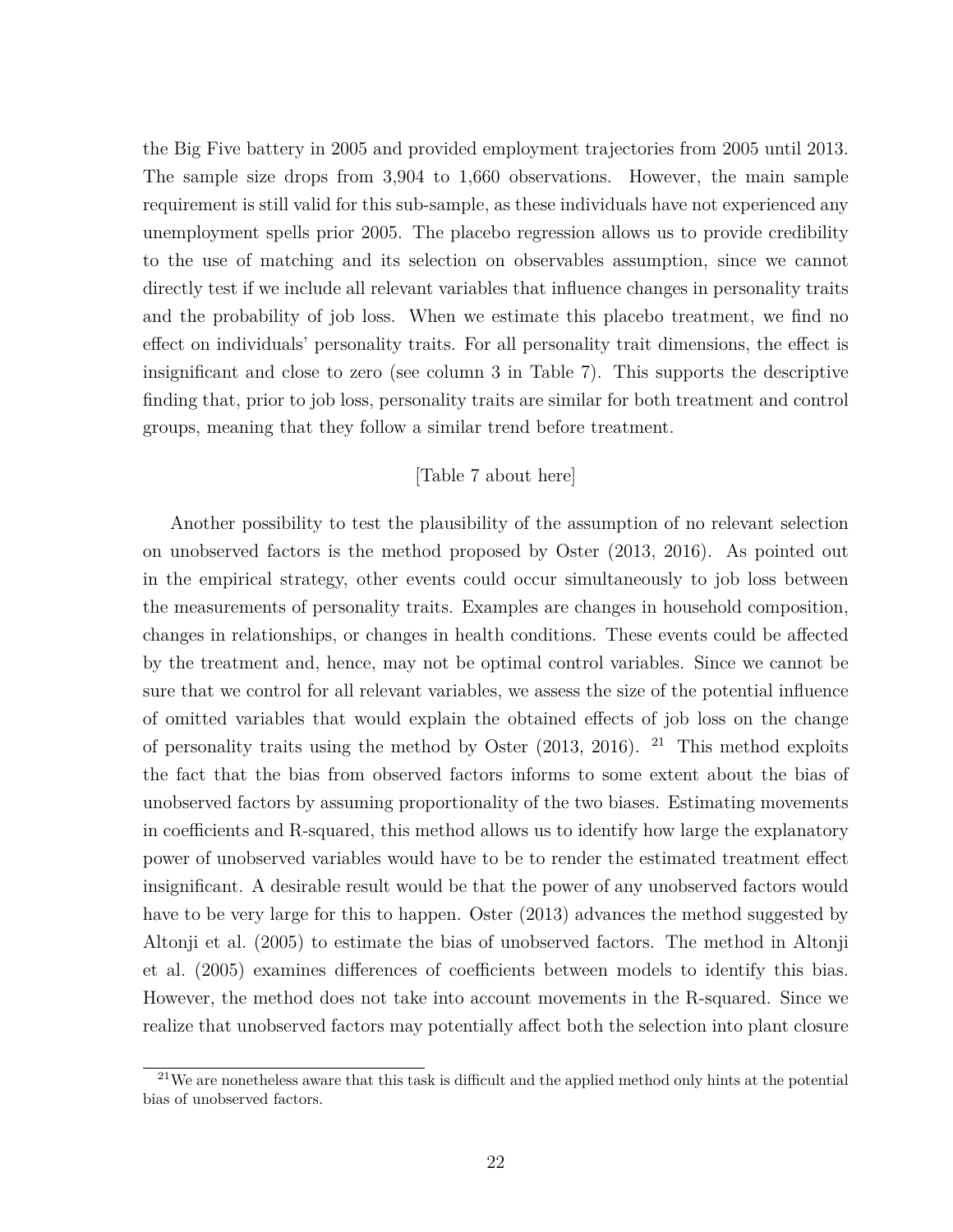and our outcome variables, we investigate the sensitivity of our results with respect to this dimension.

Table 8 shows that estimating the treatment effect by controlling for only year and state fixed effects (column 1), compared to regression-adjusted matching (column 2), yields similar effect sizes. This is a first indication that our results are unlikely to be driven by omitted variable bias. However, simply comparing coefficients in different specifications is not sufficient to assess the stability of our treatment effects. Oster (2013) points out that comparing differences in coefficients cannot detect the quality of the control variable; hence, it is necessary to consider the corresponding movement in R-squared when adding further control variables to assess their quality.

In order to identify the potential impact of omitted variable bias, we calculate the R-squared from a hypothetical regression of the outcome on the treatment, observed and unobserved variables. In general, this hypothetical R-squared equals one, which suggests that the outcome can be fully explained by the treatment variable and a complete set of controls (consisting of observed and unobserved factors). Besides assuming that this hypothetical R-squared equals one, Oster (2013) proposes a rule of thumb to estimate the equivalent R-squared*max* of the specific outcome used. Furthermore, we calculate the suggested value of proportionality ( $\delta$ ) for which our treatment effect equals zero ( $\beta$ =0) with an assumed R-squared*max*=2.2\*R-squared*estimated*. In her paper, Oster argues that the results are robust to omitted variable bias if  $\delta$ >1.

For our main specification, we find a  $\delta$  equal to 5.5 for openness.<sup>22</sup> This indicates that the selection on unobserved variables would have to be nearly six times as important as the included control variables to render the effect of involuntary job loss equal to zero. For the other personality trait dimensions, our estimates of  $\delta$  are all  $> 1$ , except for the dimension emotional stability. This indicates that the estimates of job loss influencing the stability of the "openness" personality trait are robust to omitted variable bias. The same is valid for the other personality traits that remain unchanged after job loss: conscientiousness, extroversion, agreeableness, and emotional stability. Together with the results from the fixed effects model above, we conclude that there is no causal effect of involuntary job loss on emotional stability, but there is one on openness. Importantly, the identified set  $\beta$ ,  $\hat{\beta}'(\text{min}2.2^*\text{R-squared}_{estimated}, 1, 1)]$  for job loss on openness does not include zero. The bias-adjusted coefficient is only slightly smaller in magnitude than the controlled effect. Thus, our findings can be considered robust against omitted variables. In the Appendix,

<sup>&</sup>lt;sup>22</sup>The estimates of  $\delta$  and the identified set are calculated using the Stata command *psacalc* provided by Oster (2013).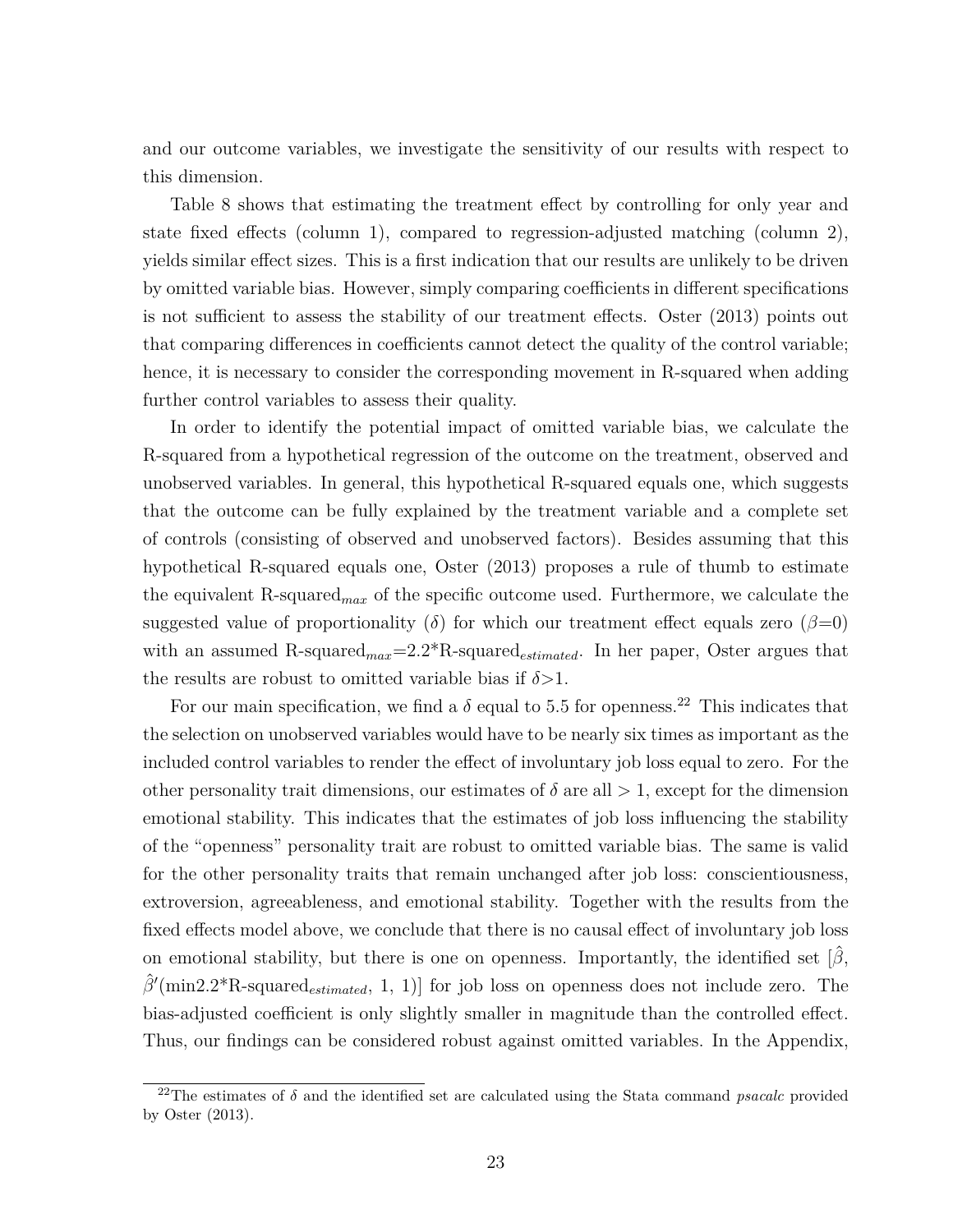we also provide estimates of  $\delta$  and the identified set comparing the basic and main models without controlling for the personality trait levels prior to job loss in both specifications (Table A.5). The results remain similar to those shown in Table 8.

#### [Table 8 about here]

#### **7. Conclusion**

This paper analyzes whether personality traits are stable over a time span of almost a decade for a sample of working individuals. Moreover, we specifically look at changes in personality traits after a major adverse life event: involuntary job loss. To analyze whether a job loss causally impacts an individual's personality traits, we restrict our sample to employed workers who have never been unemployed before and focus on involuntary job loss due to plant closure. Using data from the German Socio-Economic Panel Study (SOEP), which provides three measures of personality traits over a time span of eight years, we apply entropy balancing matching and panel fixed effects.

Our findings show that the Big Five measures of personality traits are relatively stable for the average population of workers, even over a time span of eight years. The largest change occurs for emotional stability, for which we measure a mean-level increase of nearly ten percent of a standard deviation over the four-year period and a slightly higher increase over the eight-year period. Using regressions with and without pre-treatment personality traits and regression-adjusted matching, we find that job loss due to plant closure leads to higher scores on the personality trait dimension of openness. This finding is entirely driven by workers with higher levels of educational attainment, i.e., those who have a college degree, and those who are immediately employed after the job loss, i.e., those who do not experience unemployment following the job loss (job-to-job transition).

Given the richness of the data, a large set of confounding variables can be used to find nearly identical pairs. However, it is still possible that some individual characteristics that are difficult to measure may lead to job loss. Thus, we estimate a fixed effects model to control for unobserved heterogeneity, and we assess the robustness of our results to omitted variable bias by applying a novel method proposed by Oster (2013). According to these analyses, our findings on the effect of involuntary job loss on personality traits are robust to omitted variable bias. Moreover, when examining a placebo treatment as a falsification test, we find no effect on individuals' personality traits.

The finding that job loss significantly increases an individual's openness score contrasts previous findings that identify no change in personality traits after life events such as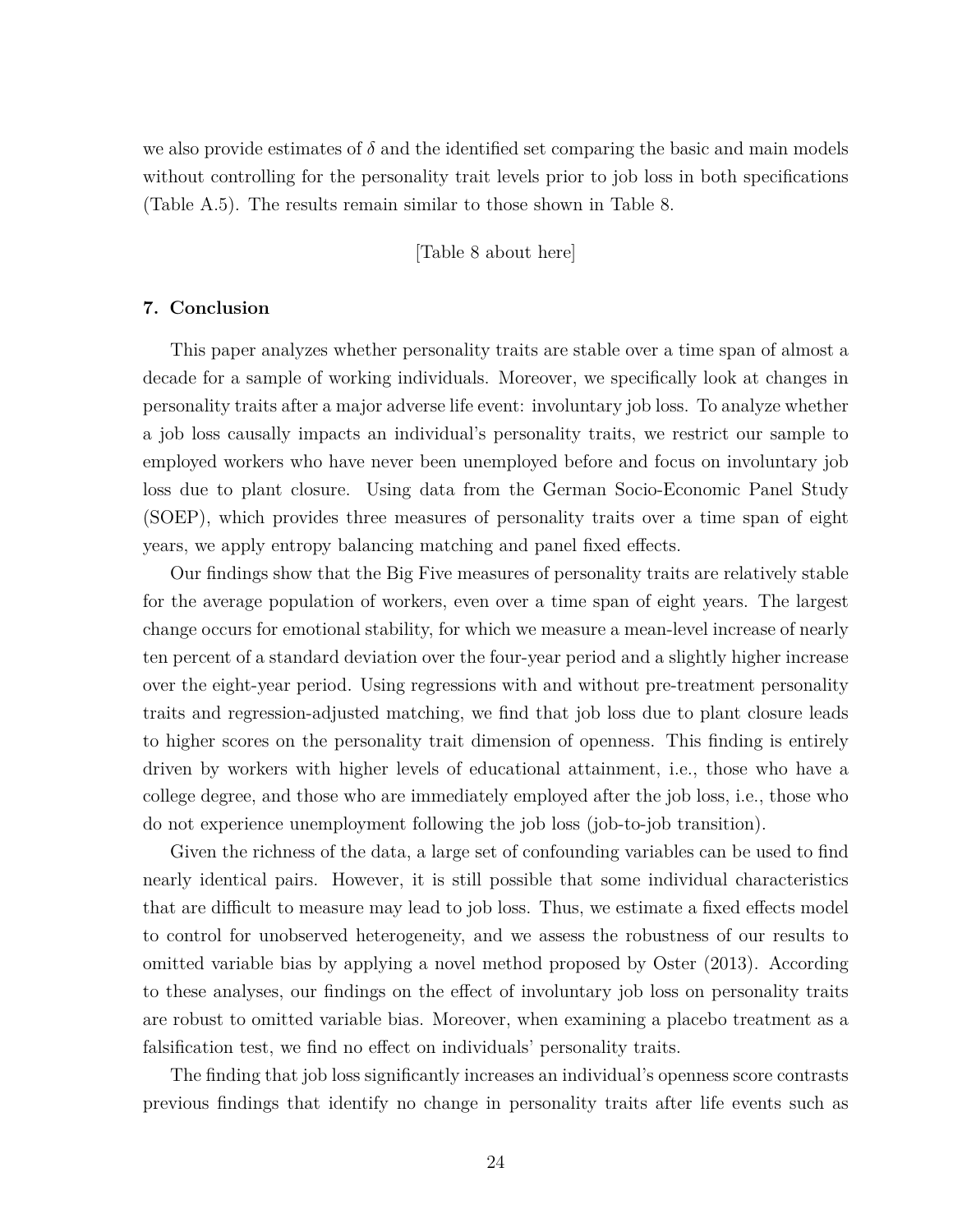unemployment, divorce, and marriage (Boyce et al., 2015; Cobb-Clark and Schurer, 2012, 2013; Specht et al., 2011). However, unlike previous studies, we restrict our sample to working individuals without any unemployment experience and focus on an exogenous life event, and therefore, we are able to identify causal effects. Furthermore, this paper looks at moderating factors, namely, education and reemployment, and in addition to OLS controlling for pretreatment personality trait levels, we use entropy balancing and a method to address omitted variable bias, which allows us to account for selection both on observables and on unobservables.

While the finding that involuntary job loss is associated with a positive change in openness may seem counterintuitive, we explain in more detailed analyses how a negative shock such as job loss can have a seemingly positive outcome: The effect is driven by individuals who experienced job loss due to plant closure but who had no subsequent unemployment spell. In other words, the effect results from a forced job change due to plant closure, after which reemployed individuals had to adapt to new job environments. Furthermore, we find this effect only for individuals with above-average educational attainment, which is again related to positive employment prospects after job loss. Apart from the positive effect on openness, the other personality traits remain nearly unchanged after involuntary job loss.

By analyzing the stability of personality traits in-depth, our paper adds to three strands of the literature. First, we contribute to studies on the stability of personality traits based on longitudinal data (Cobb-Clark and Schurer, 2012; Specht et al., 2011) by showing that the findings of stability over the whole population may disguise differential effects for individuals with different experiences in working life. Hence, we point to the importance of looking at heterogeneous changes in different subsamples. Second, we add to the economics literature on wage determination, which traditionally treats noncognitive skills and other unobserved factors as time-invariant. Our contribution to this literature is that we show that personality traits can, in fact, be malleable, which means the assumption of time-invariant unobserved skills in wage estimations must be treated with caution. While this assumption seems reasonable for the average worker, our findings point to time-variant personality traits of some groups of displaced workers. Third, our findings contribute to the strand of literature on state dependence in unemployment, even if we are not able to offer an explanation for state dependence. Displaced workers who do not immediately regain employment do not seem to change their personality traits in a negative way.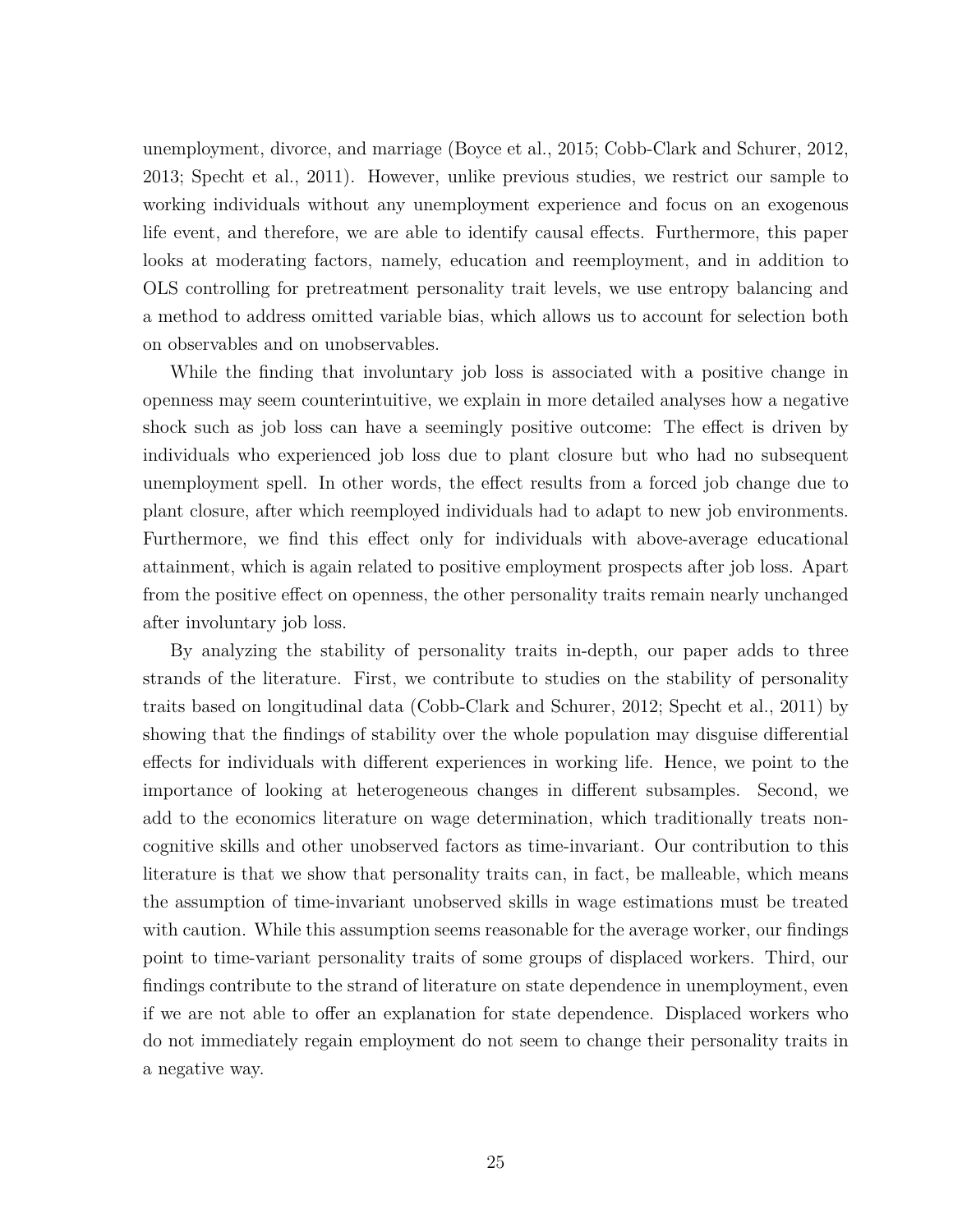We conclude that researchers in economics and related disciplines should consider that personality traits are not completely stable for all individuals. Studies analyzing the impact of personality traits on educational and labor market outcomes should utilize personality traits measured prior to the desired outcome to avoid reverse causality or simultaneity bias; in addition, they should ensure that the initial levels of personality traits are unaffected by factors related to the desired outcome. This paper demonstrates that the stability of personality traits cannot be assumed for the entire working-age population.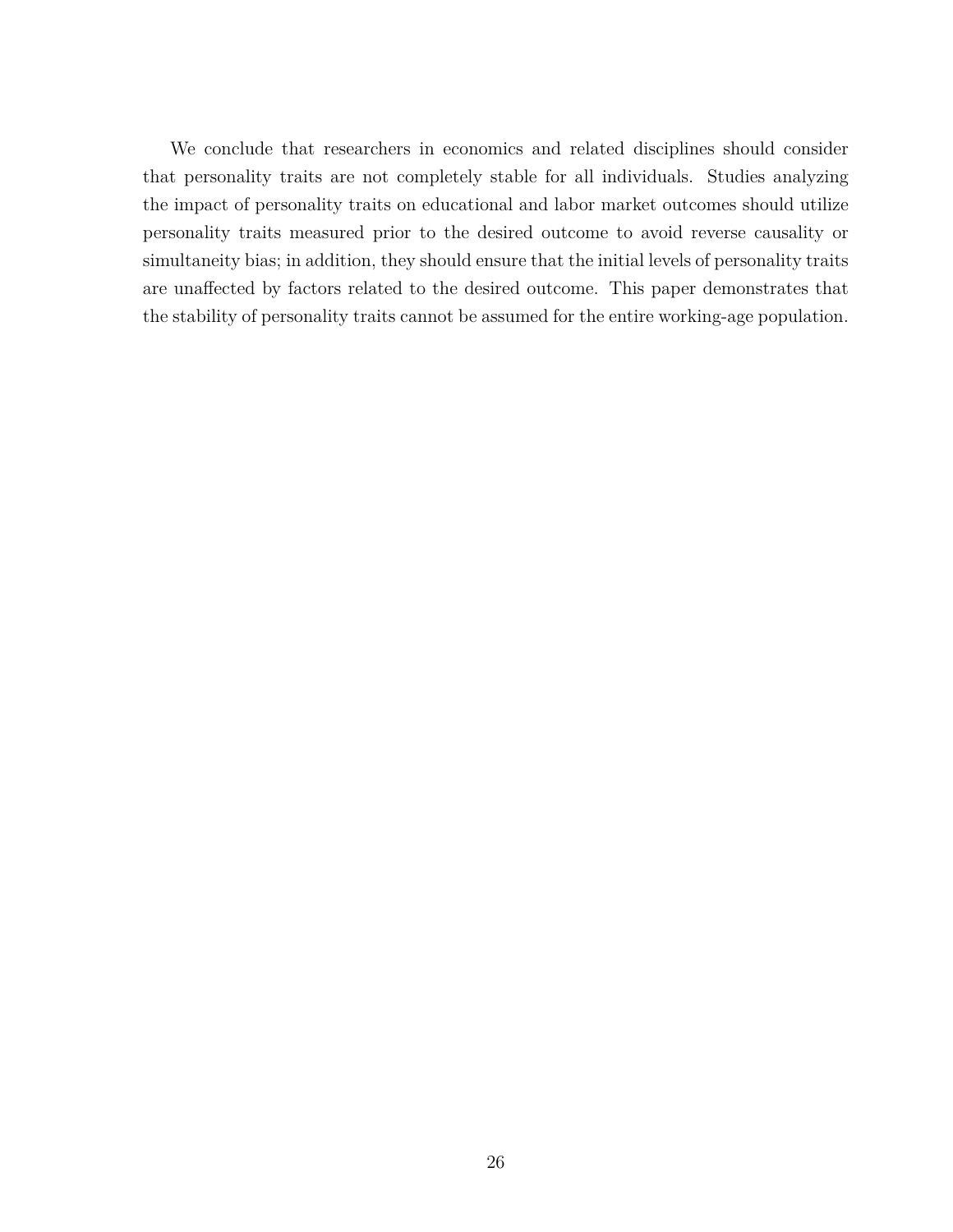#### **References**

- Abraham, K. G., Haltiwanger, J. C., Sandusky, L. K., Spletzer, J. R., 2016. The consequences of long term unemployment: Evidence from matched employer-employee data. IZA Discussion Paper No. 10223, IZA, Bonn.
- Almlund, M., Duckworth, A. L., Heckman, J., Kautz, T., 2011. Personality Psychology and Economics. In: Hanushek, E. A., Machin, S., Wössmann, L. (Eds.), Handbook of the Economics of Education. No. 4. North Holland, Amsterdam, pp. 1–181.
- Altonji, J. G., Elder, T. E., Taber, C. R., 2005. Selection on observed and unobserved variables: Assessing the effectiveness of catholic schools. Journal of Political Economy 113, 151–184.
- Asendorpf, J. A., 2007. Psychologie der Persönlichkeit. Heidelberg: Springer.
- Borghans, L., Duckworth, A. L., Heckman, J., ter Weel, B., 2008. The economics and psychology of personaltiy traits. Journal of Human Resources 43, 972–1059.
- Boyce, C. J., Wood, A. M., Daly, M., Sedikides, C., 2015. Personality change following unemployment. Journal of Applied Psychology 100 (4), 991–1011.
- Charles, K. K., Stephens, Jr, M., 2004. Job displacement, disability, and divorce. Journal of Labor Economics 22 (2), 489–522.
- Clark, A., Diener, E., Georgellis, Y., Lucas, R. E., 2008. Lags and leads in life satisfaction: a test of the baseline hypothesis. Economic Journal 118 (529), F222–F243.
- Cobb-Clark, D., Crossley, T., 2003. Econometrics for evaluation: An introduction to recent developements. The Economic Record 79 (247), 491–511.
- Cobb-Clark, D., Schurer, S., 2012. The stability of big five personality traits. Economics Letters 115 (1), 11–15.
- Cobb-Clark, D., Schurer, S., 2013. Two economists' musings on the stability of locus of control. Economic Journal 123, 358–400.
- Dehne, M., Schupp, J., 2007. Persönlichkeitseigenschaftennlichkeitsmerkmale im Soziooekonomischen Panel (SOEP): Konzept, Umsetzung und empirische Eigenschaften. Research Notes No. 26, DIW Berlin, Berlin.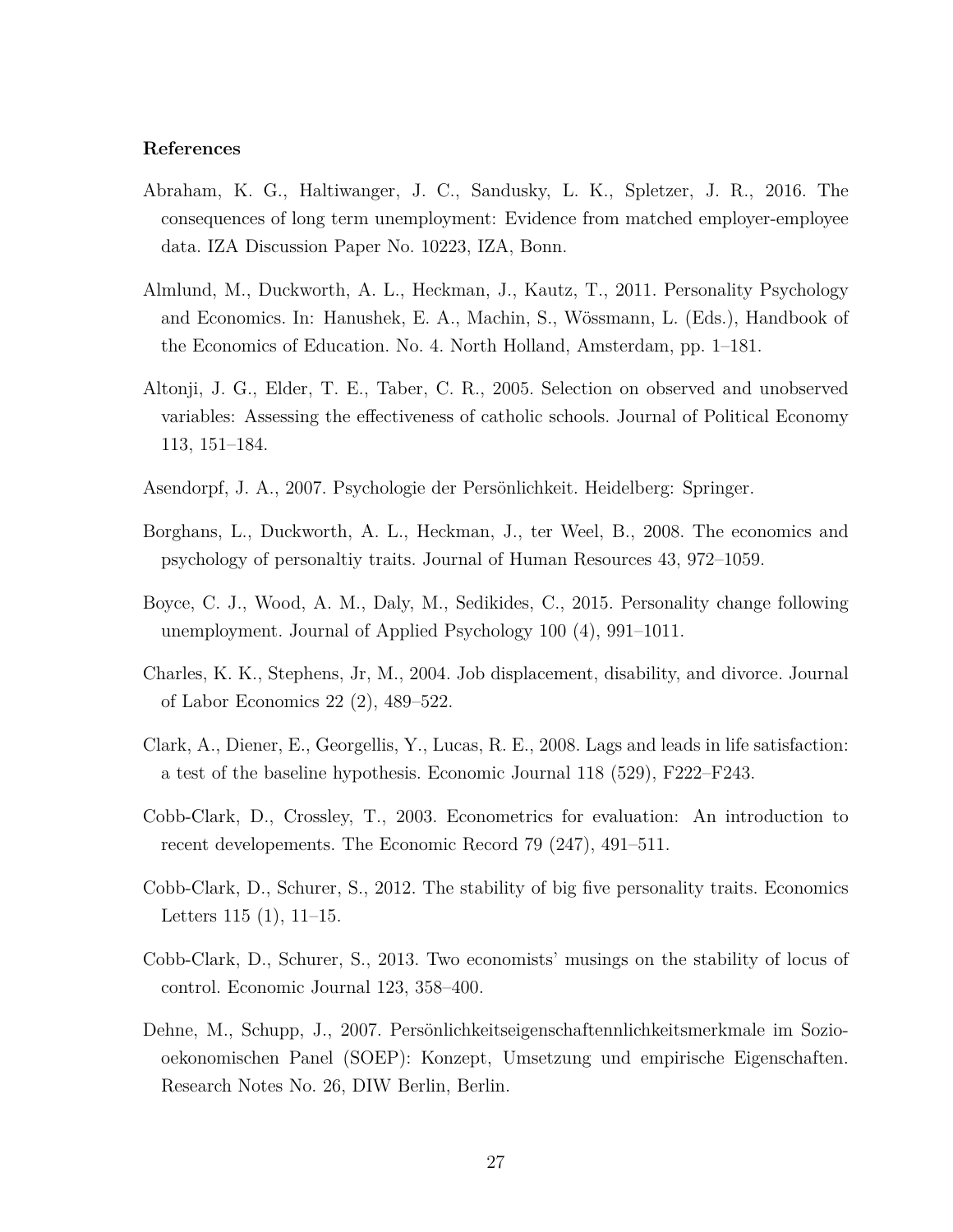- Hainmueller, J., 2012. Entropy balancing: A multivariate reweighting method to produce balanced samples in observational studies. Political Analysis 20 (1), 25–46.
- Hainmueller, J., Xu, Y., 2013. Ebalance: A stata package for entropy balancing. Journal of Statistical Software 54 (7), 1–18.
- Heckman, J., Pinto, R., Savelyev, P., 2013. Understanding the mechanisms through which an influential early childhood program boosted adult outcomes. American Economic Review 103 (6), 2052–2086.
- Heckman, J. J., 2011. The american family in black & white: A post-racial strategy for improving skills to promote equality. Daedalus 140 (2), 70–89.
- Heineck, G., Anger, S., 2010. The returns to cognitive abilities and personality traits in Germany. Labour Economics 17 (3), 535–546.
- Huff-Stevens, A., Schaller, J., 2011. Short-run effects of parental job loss on children's academic achievement. Economics of Education Review 30 (2), 289–299.
- Lindo, J. M., 2011. Parental job loss and infant health. Journal of Health Economics 30 (5), 869–879.
- Marcus, J., 2013. The effect of unemployment on the mental health of spouses: Evidence from plant closures in germany. Journal of Health Economics 32 (3), 546–558.
- Marcus, J., 2014. Does job loss make you smoke and gain weight? Economica 81 (324), 626–648.
- McCrae, R., Costa, P. J., 1996. Toward a new generation of personality theories: Theoretical contexts for the five-factor model. In: Wiggins, J. (Ed.), The Five Factor Model of Personality: Theoretical Perspectives. Guilford, New York, pp. 51–87.
- McCrae, R., Costa, P. J., 1999. A five-factor theory of personality. In: Pervin, L. A., John, O. (Eds.), Handbook of Personality: Theory and Research. Guilford, New York, pp. 139–153.
- McCrae, R. R., Costa, P. T., 1994. The stability of personality: Observation and evaluations. Current Directions in Psychological Science 3, 173–175.
- Mueller, G., Plug, E., 2006. Estimating the effect of personality on male-female earnings. Industrial and Labor Relations Review 60 (3), 3–22.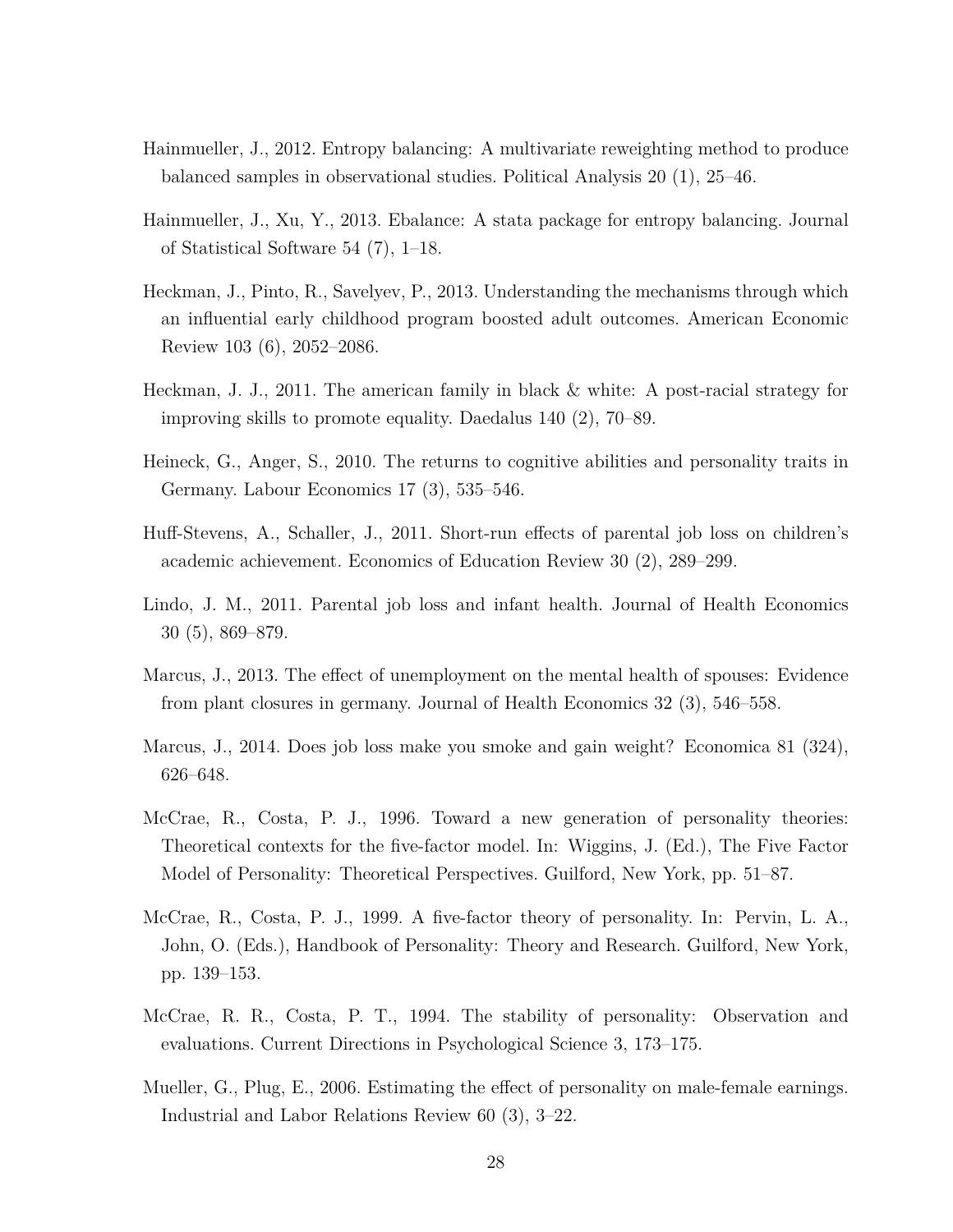- Oreopoulos, P., Page, M., Huff Stevens, A., 2008. The intergenerational effect of worker displacement. Journal of Labor Economics 26 (3), 455–483.
- Oster, E., 2013. Unobservable selection and coefficient stability: Theory and validation. NBER Working Paper No. 19054, NBER, Cambridge Massachusetts.
- Oster, E., 2016. Unobservable selection and coefficient stability: Theory and validation. Journal of Business Economics and Statistics *forthcoming*.
- Peter, F., 2016. The effect of involuntary maternal job loss on children's behaviour and non-cognitive skills. Labour Economics 42, 43–63.
- Rege, M., Telle, K., Votruba, M., 2011. Parental job loss and children's school performance. The Review of Economic Studies 78 (3), 1–28.
- Rege, M., Votruba, M., Kjetill, T., 2009. The effect of plant downsizing on disability pension utilization. Journal of the European Economic Association 7 (4), 754–785.
- Richter, D., Koertner, J., Sassenroth, D., 2014. Personality has minor effects on panel attrition. Journal of Research in Personality 53, 31–35.
- Roberts, B. W., Walton, K. E., Viechtbauer, W., 2006. Patterns of mean-level changes in personality traits across the life course: A meta-analysis of longitiudinal studies. Psychological Bulletin 132 (1), 1–25.
- Schaller, J., Zerpa, M., 2015. Short-run effects of parental job loss on child health. NBER Working Paper No. 21745, NBER.
- Schwerdt, G., 2011. Labor turnover before plant closure: "Leaving the sinking ship" vs. "captain throwing ballast overboard". Labour Economics 18, 93–101.
- Specht, J., Egloff, B., Schmukle, S. C., 2011. Stability and change of personality across the life course: The impact of age and major life events on mean-level and rank-order stability of the big five. Journal of Personality and Social Psychology 101, 862–882.
- Srivastava, S., John, O., Gosling, S., J., P., 2003. Development of personality in early and middle adulthood: Set like plaster or persistent change? Journal of Personality and Social Psychology 84 (5), 1041–1053.
- Uysal, S. D., Pohlmeier, W., 2011. Unemployment duration and personality. Journal of Economic Psychology 32 (6), 980–992.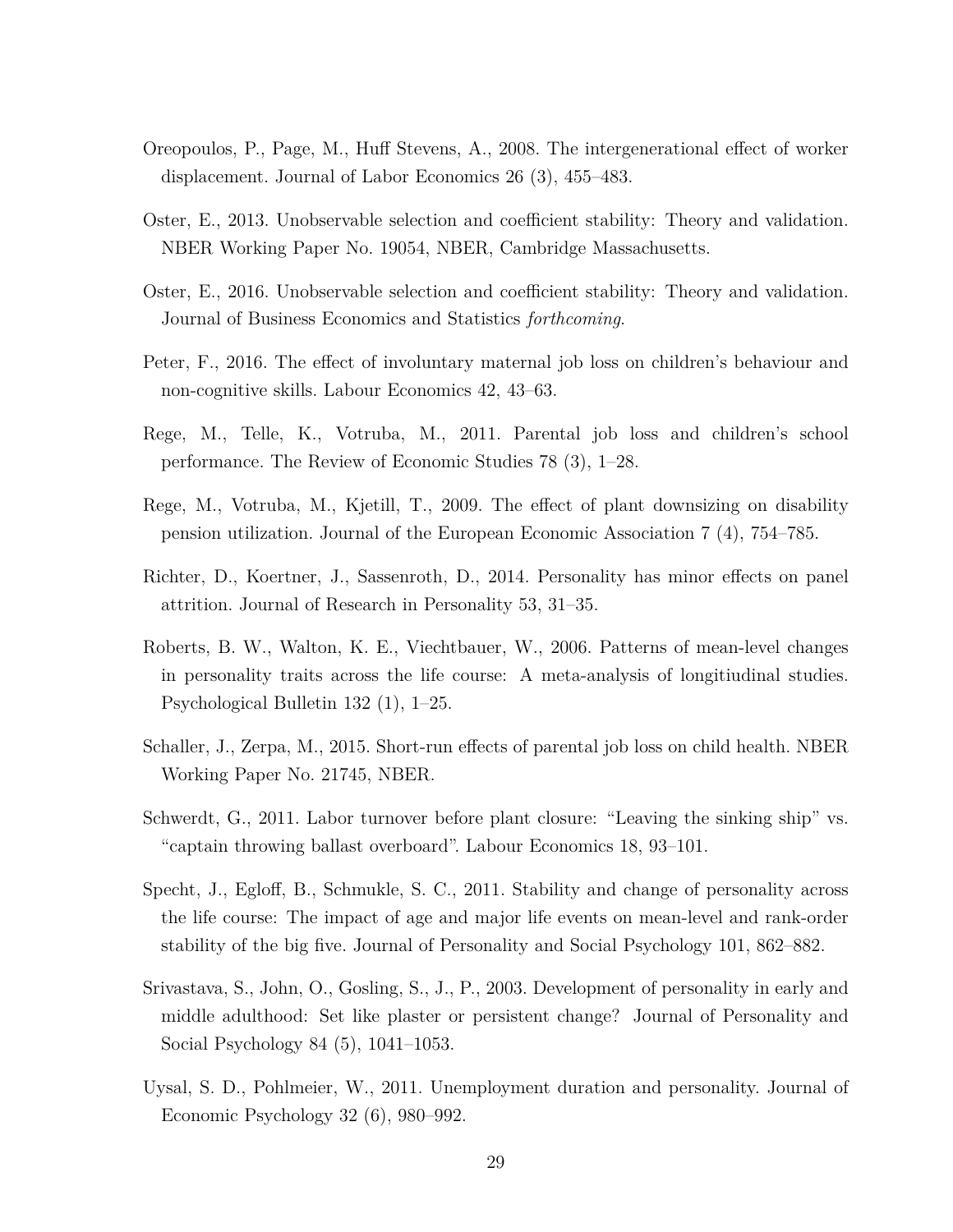- Viinikainen, J., Kokko, K., 2012. Personality traits and unemployment: Evidence from longitudinal data. Journal of Economic Psychology 33, 1204–1222.
- Wagner, G. G., Frick, J. R., Schupp, J., 2007. The german socio-economic panel study (soep) - scope, evolution, and enhancements. Schmollers Jahrbuch 127 (1), 139–169.
- Wichert, L., Pohlmeier, W., 2010. Female labor force participation and the big five. ZEW Discussion Paper 10-003, ZEW, Mannheim.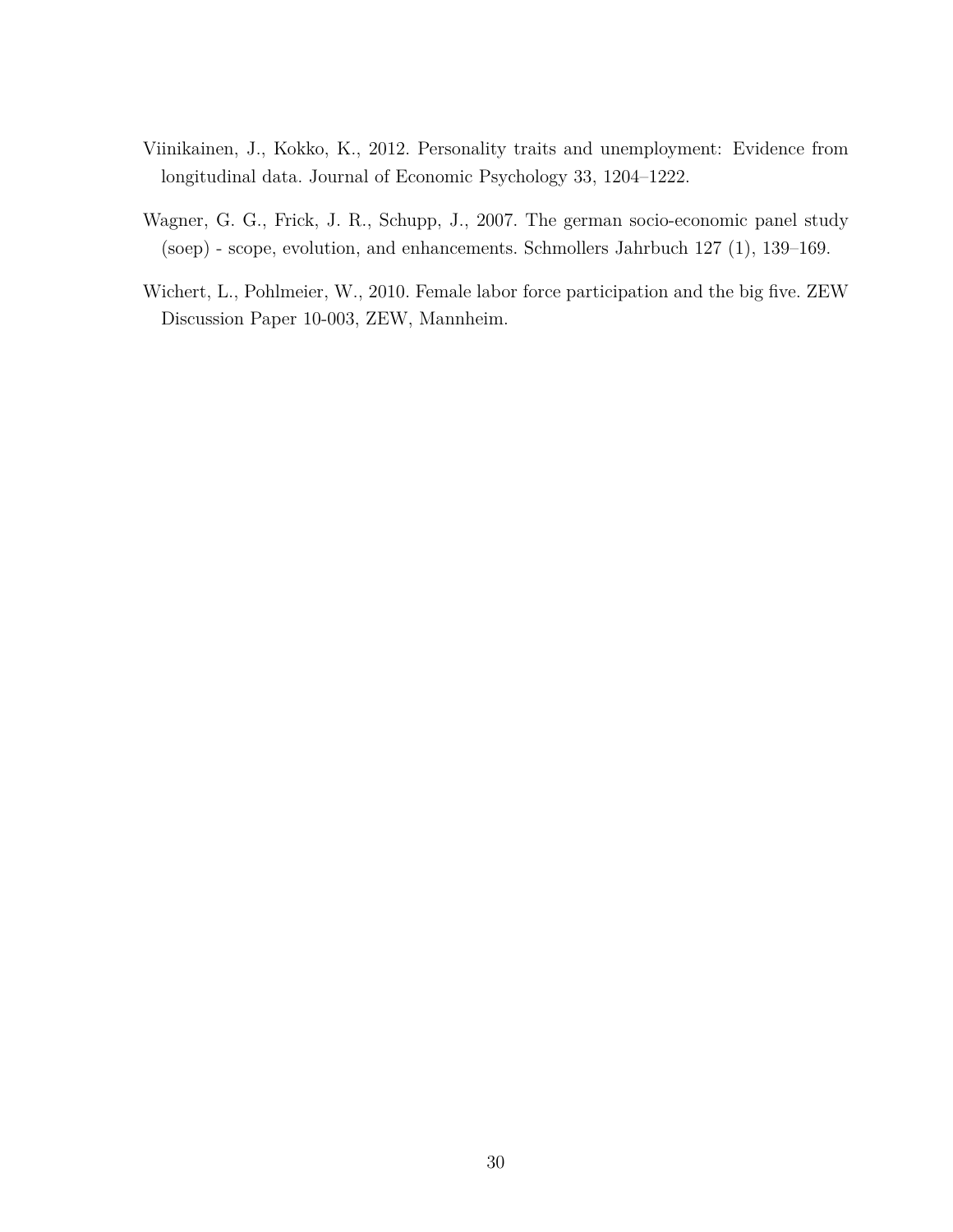#### **Tables and figures**



Figure 1: Overview of the sample construction

Figure 2: Mean levels of openness in relative time



Note: Relative time is measured in terms of time distance to job loss. The point "−3 years" shows the mean openness of all individuals who lost their jobs three years before the interview, including the personality traits question. For each relative time point, there is a different sample, as personality traits are measured only every four years and individuals experience job loss at different points in time. The scores of openness range from 1 to 7, with a higher value representing higher openness. The vertical lines indicate the 95% confidence intervals for the means at each relative time point. Source: SOEPv30 (2004-2014), own calculations.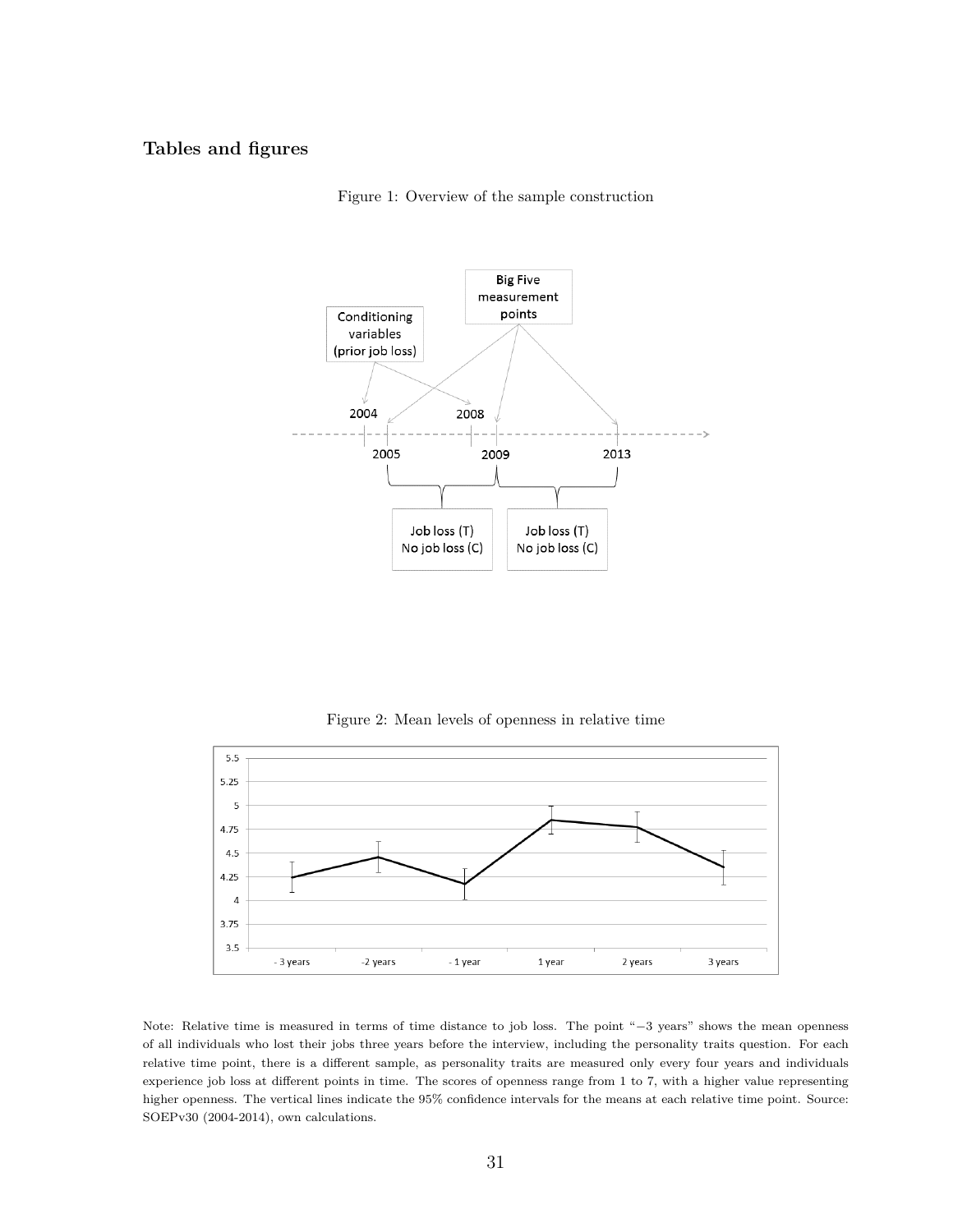| Personality Trait                 | Definition                                         |
|-----------------------------------|----------------------------------------------------|
| Openness (to Experience)          | Tendency to be open to new cultural                |
|                                   | or intellectual experiences                        |
| Conscientiousness                 | Tendency to be organized, responsible,             |
|                                   | and hardworking                                    |
| Extroversion                      | Refers to sociableness, activeness, assertiveness, |
|                                   | tendency to orientate one's energies to            |
|                                   | the outer world of people                          |
| Agreeableness                     | Tendency to act in cooperation, an unselfish       |
|                                   | manner, and flexibility                            |
| Emotional stability (Neuroticism) | Different facets of anxiety, insecurity,           |
|                                   | impulsiveness, and vulnerability                   |

Table 1: Definition of personality traits

Source: Information taken from Almlund et al. (2011).

Table 2: Mean-level changes for the population of workers

|                                                      | Mean    | Std. deviation | Percentile of the distribution |         |                  |      |      |
|------------------------------------------------------|---------|----------------|--------------------------------|---------|------------------|------|------|
|                                                      |         |                | 5th                            | 25th    | 50 <sub>th</sub> | 75th | 95th |
| Panel A: Mean-level changes over a four-year period: |         |                |                                |         |                  |      |      |
| <b>Openness</b>                                      | $-0.02$ | 1.01           | $-1.67$                        | $-0.65$ | 0.00             | 0.67 | 1.67 |
| Conscientiousness                                    | $-0.06$ | 0.81           | $-1.33$                        | $-0.33$ | 0.00             | 0.33 | 1.33 |
| Extroversion                                         | $-0.05$ | 0.92           | $-1.67$                        | $-0.65$ | 0.00             | 0.65 | 1.33 |
| Agreeableness                                        | $-0.08$ | 0.92           | $-1.67$                        | $-0.65$ | 0.00             | 0.33 | 1.33 |
| Emotional stability                                  | 0.08    | 1.06           | $-1.67$                        | $-0.65$ | 0.00             | 0.67 | 1.67 |
| Panel B: Mean-level changes over eight-year period:  |         |                |                                |         |                  |      |      |
| <b>Openness</b>                                      | $-0.04$ | 1.09           | $-1.83$                        | $-0.67$ | 0.00             | 0.67 | 1.67 |
| Conscientiousness                                    | $-0.10$ | 0.85           | $-1.67$                        | $-0.67$ | 0.00             | 0.33 | 1.33 |
| Extroversion                                         | $-0.08$ | 0.96           | $-1.67$                        | $-0.67$ | 0.00             | 0.67 | 1.33 |
| Agreeableness                                        | $-0.10$ | 0.97           | $-1.67$                        | $-0.67$ | 0.00             | 0.33 | 1.33 |
| Emotional stability                                  | 0.14    | 1.12           | $-1.67$                        | $-0.67$ | 0.00             | 0.67 | 2.00 |

Note: This table describes the mean-level changes of the Big Five personality traits of the population of workers who had no unemployment experience prior the first measurement of the Big Five over two time spans: 1. four-year period (Panel A) and 2. eight-year period (Panel B). Panel A depicts the mean-level change of personality traits of individuals measured either between 2005 and 2009 or between 2009 and 2013. Panel B compares the Big Five personality traits over an eight-year period comparing a sub-population of workers who provided information on the levels of their personality traits in 2005 and 2013. For the four-year period, the sample size is equal to N=3,904, and for the eight-year period, it is equal to  $N=1,754$ . The levels of the personality trait measures range from 1 to 7, with a higher value representing a higher score on the respective personality trait. Source: SOEPv30 (2004-2014), own calculations.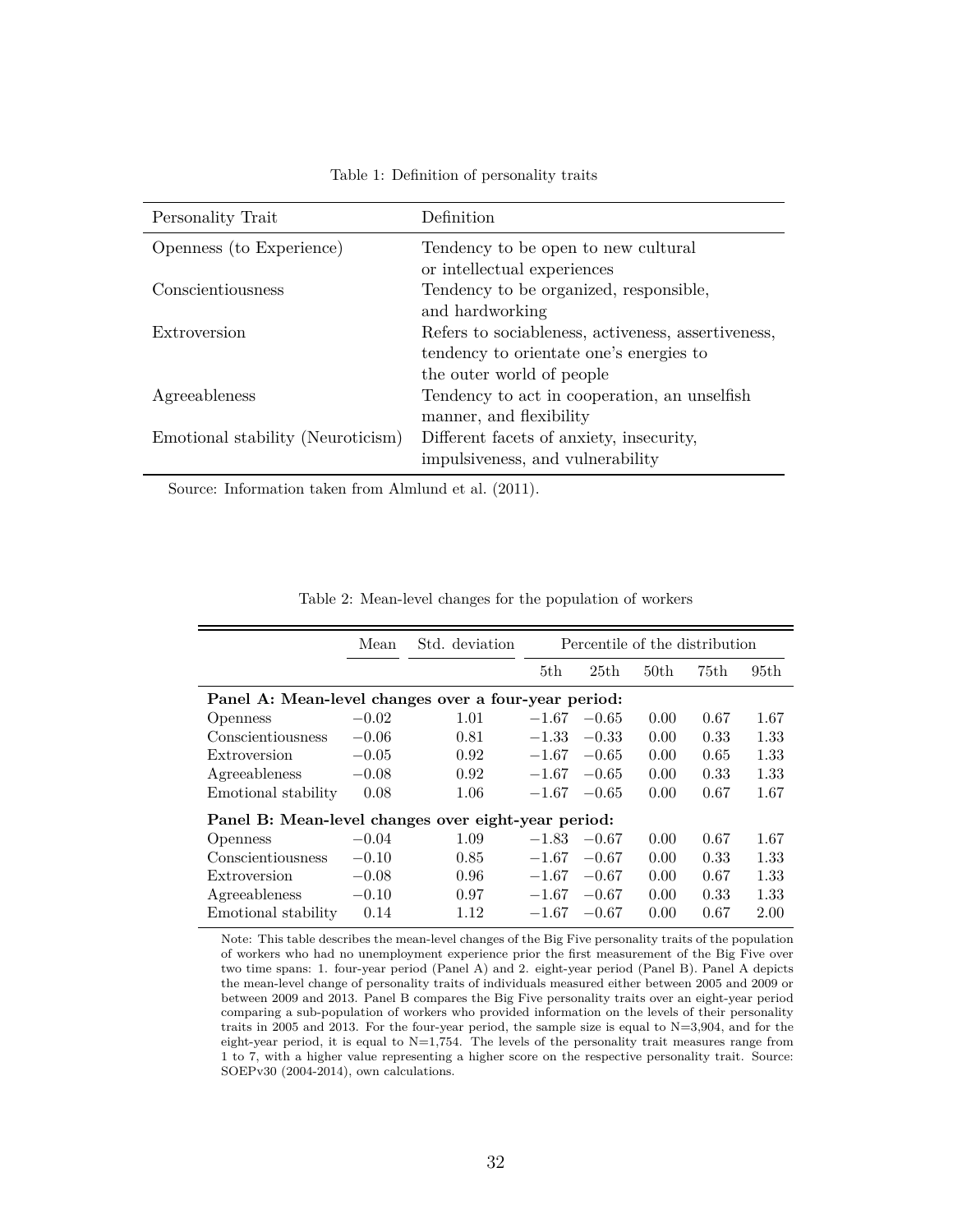|                                              | Mean                |                  |                     |  |
|----------------------------------------------|---------------------|------------------|---------------------|--|
|                                              | No<br>plant closure | Plant<br>closure | Mean<br>differences |  |
| <i>Personality traits prior to job loss:</i> |                     |                  |                     |  |
| <i>Openness</i>                              | 4.40                | 4.45             | 0.05                |  |
| Conscientiousness                            | 6.00                | 6.02             | 0.02                |  |
| Extroversion                                 | 4.79                | 4.80             | 0.01                |  |
| Agreeableness                                | 5.33                | 5.36             | 0.03                |  |
| Emotional stability                          | 4.28                | 4.20             | $-0.08$             |  |
| <i>Personality traits post-job loss:</i>     |                     |                  |                     |  |
| <i>Openness</i>                              | 4.38                | 4.57             | $0.19**$            |  |
| Conscientiousness                            | 5.94                | 5.98             | 0.04                |  |
| Extroversion                                 | 4.74                | 4.80             | 0.07                |  |
| Agreeableness                                | 5.25                | 5.33             | 0.07                |  |
| Emotional stability                          | 4.36                | 4.34             | $-0.02$             |  |
| $\overline{N}$                               | 3736                | 168              | 3904                |  |

Table 3: Overview of personality traits and selected conditioning variables by involuntary job loss

Note: This table describes the outcome variables of the treatment and control groups measured at two points in time, either 2005/2009 (before job loss) and 2009/2013 (after job loss). The first column presents the means for the control group and the second those of the treatment group. Column three shows the mean differences. The scores of the personality traits range from 1 to 7, with a higher value representing a higher score on the respective personality trait. Source: SOEPv30 (2004-2014), own calculations. Significance level:  $* p < 0.10$ ; \*\*  $p < 0.05$ ; \*\*\*  $p < 0.01$ .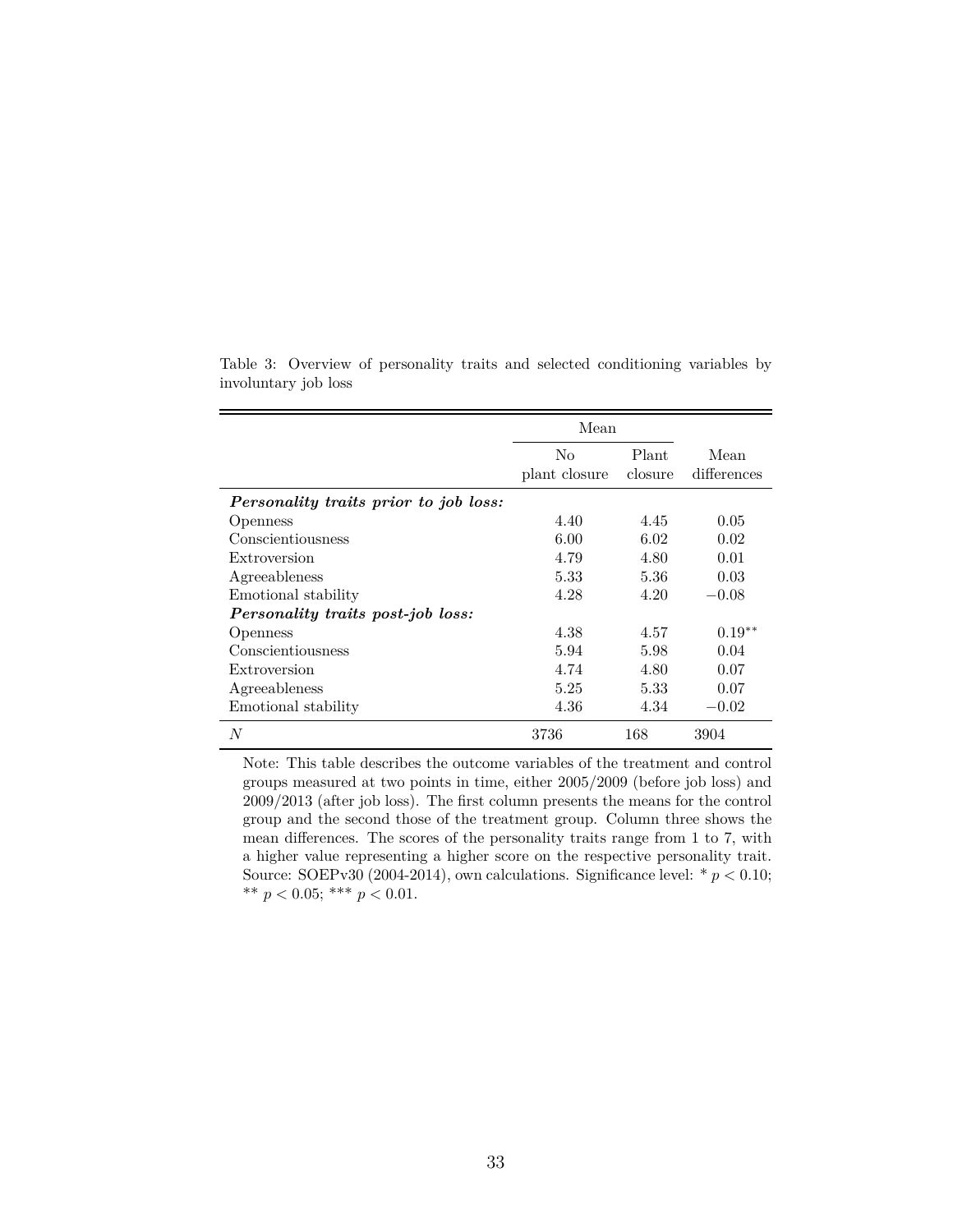|                                               | Mean           |         |             |
|-----------------------------------------------|----------------|---------|-------------|
|                                               | N <sub>o</sub> | Plant   | Mean        |
|                                               | plant closure  | closure | differences |
| Individual characteristics prior to job loss: |                |         |             |
| Age                                           | 43.07          | 43.14   | 0.07        |
| Female                                        | 0.44           | 0.50    | 0.06        |
| Migration background                          | 0.14           | 0.20    | $0.06**$    |
| Married                                       | 0.69           | 0.73    | 0.04        |
| Number of children                            | 0.94           | 0.89    | $-0.05$     |
| Single                                        | 0.09           | 0.08    | $-0.01$     |
| Household income (in 1000)                    | 3.30           | 3.02    | $-0.28*$    |
| Urban                                         | 0.48           | 0.46    | $-0.01$     |
| $Region (East=1)$                             | 0.24           | 0.24    | $-0.01$     |
| Regional unemployment rate                    | 9.51           | 9.70    | 0.19        |
| Years of schooling                            | 12.71          | 12.46   | $-0.25$     |
| Vocational degree                             | 0.77           | 0.70    | $-0.07**$   |
| College degree                                | $0.25\,$       | 0.20    | $-0.05$     |
| Life satisfaction                             | 7.19           | 7.16    | $-0.03$     |
| Health satisfaction                           | 2.36           | 2.49    | $0.14***$   |
| Work experience                               |                |         |             |
| Year full time                                | 18.00          | 16.59   | $-1.41*$    |
| Tenure (in years)                             | 14.17          | 13.52   | $-0.65$     |
| Firm size                                     |                |         |             |
| Firm size $(5)$                               | 0.05           | 0.15    | $0.10***$   |
| Firm size $(5-20)$                            | 0.13           | 0.17    | 0.04        |
| Firm size $(20-200)$                          | 0.28           | 0.30    | 0.02        |
| Firm size $(>200)$                            | 0.54           | 0.38    | $-0.16***$  |
| Worries about job security                    |                |         |             |
| Low worries about job security                | 0.41           | 0.30    | $-0.10***$  |
| Medium worries about job security             | 0.45           | 0.45    | $-0.00$     |
| High worries about job security               | 0.14           | 0.25    | $0.11***$   |
| Industry sector                               |                |         |             |
| Production and industry                       | 0.37           | 0.43    | 0.06        |
| Services $w/o$ public sector                  | 0.37           | 0.45    | $0.08**$    |
| Services w/ public sector                     | 0.26           | 0.12    | $-0.14***$  |
| $\overline{N}$                                | 3736           | 168     | 3904        |

Table 4: Overview of selected conditioning variables by involuntary job loss

Note: This table describes a subset of all conditioning variables for the treatment and control groups. The first column presents the means for the control group and the second those of the treatment group. Column three shows the mean differences. Source: SOEPv30 (2004-2014), own calculations, significance level: \*  $p < 0.10$ ; \*\*  $p < 0.05$ ; \*\*\*  $p < 0.01.$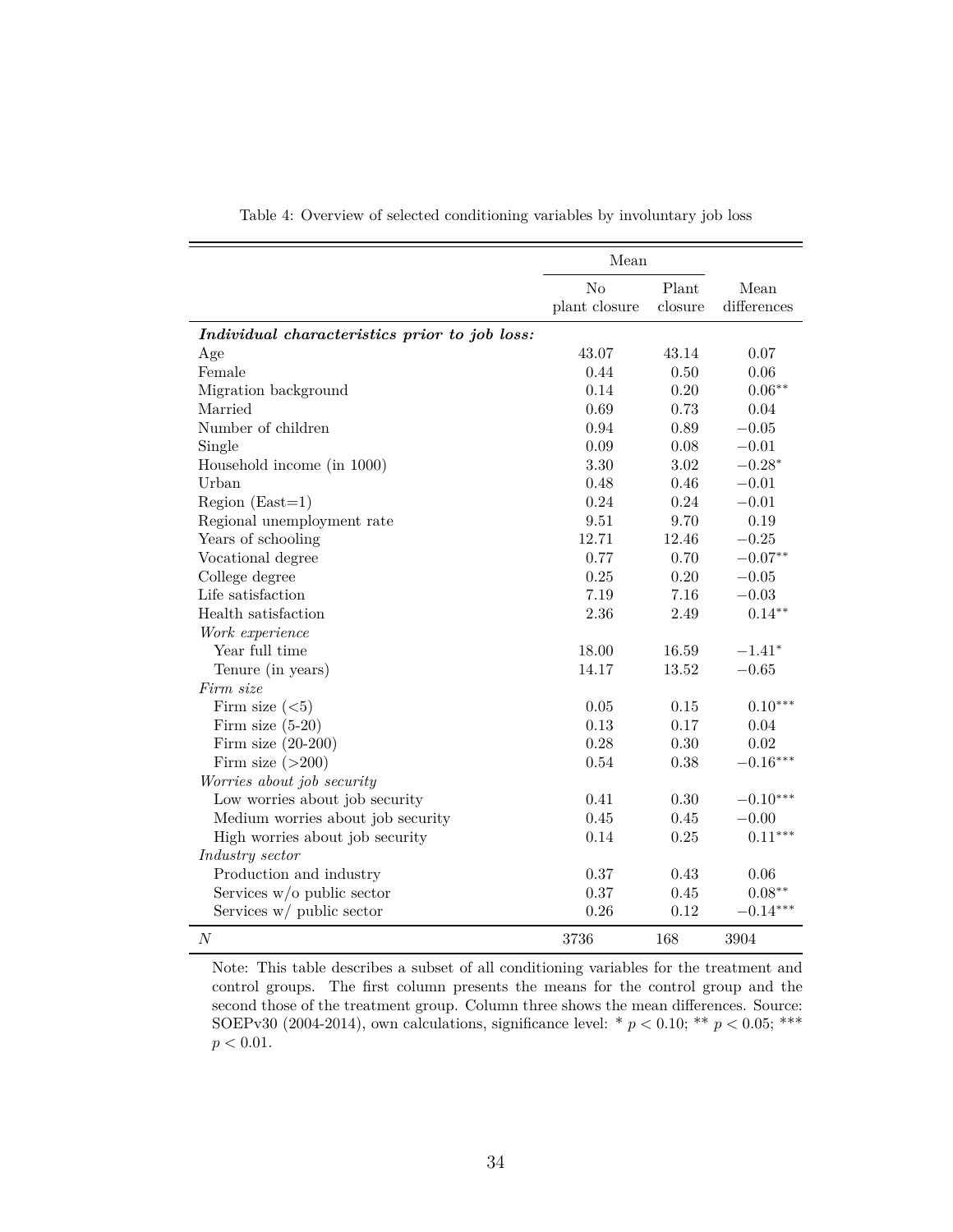|                                          | Involuntary job loss            |           |                               |  |
|------------------------------------------|---------------------------------|-----------|-------------------------------|--|
|                                          | Regression-adjusted<br>matching |           | Panel<br><b>Fixed Effects</b> |  |
|                                          | (1)                             | (2)       | (3)                           |  |
| <b>Personality</b> traits                |                                 |           |                               |  |
| Openness                                 | $0.224**$                       | $0.164**$ | $0.201*$                      |  |
|                                          | (0.093)                         | (0.078)   | (0.116)                       |  |
| $\mathbf{R}^2$                           | 0.12                            | 0.41      | 0.02                          |  |
| Conscientiousness                        | 0.029                           | 0.016     | $-0.006$                      |  |
|                                          | (0.059)                         | (0.056)   | (0.095)                       |  |
| $\mathbf{R}^2$                           | 0.14                            | 0.30      | 0.01                          |  |
| Extroversion                             | 0.064                           | 0.063     | $-0.029$                      |  |
|                                          | (0.076)                         | (0.060)   | (0.092)                       |  |
| $\mathbf{R}^2$                           | 0.10                            | 0.44      | 0.01                          |  |
| Agreeableness                            | 0.040                           | 0.047     | $-0.063$                      |  |
|                                          | (0.071)                         | (0.063)   | (0.111)                       |  |
| $\mathbf{R}^2$                           | 0.12                            | 0.32      | 0.01                          |  |
| Emotional stability                      | $0.122*$                        | 0.091     | 0.012                         |  |
|                                          | (0.073)                         | (0.065)   | (0.113)                       |  |
| $R^2$                                    | 0.21                            | 0.39      | 0.01                          |  |
| Personality traits <i>prior</i> job loss | $\rm No$                        | Yes       | Yes                           |  |
| N                                        | 3906                            | 3904      | 3450                          |  |

Table 5: The effect of involuntary job loss on personality traits

Note: Each cell depicts the effect of involuntary job loss on postjob loss personality traits. The scores of the personality trait range from 1 to 7, with a higher value representing a higher score on the respective personality trait. All regressions include time and state fixed effects. Models (1) and (2) include all conditioning variables as controls. They are labeled regression-adjusted matching models, as they depict weighted regressions utilizing the weights obtained from entropy balancing and comprise all conditioning variables as covariates. In this table, models (2) and (3) account for individuals' pre-job loss levels of personality traits. Source: SOEP v30 (2004- 2014), own calculations. Robust standard errors in parentheses, significance level: \*  $p < 0.10$ ; \*\*  $p < 0.05$ ; \*\*\*  $p < 0.01$ .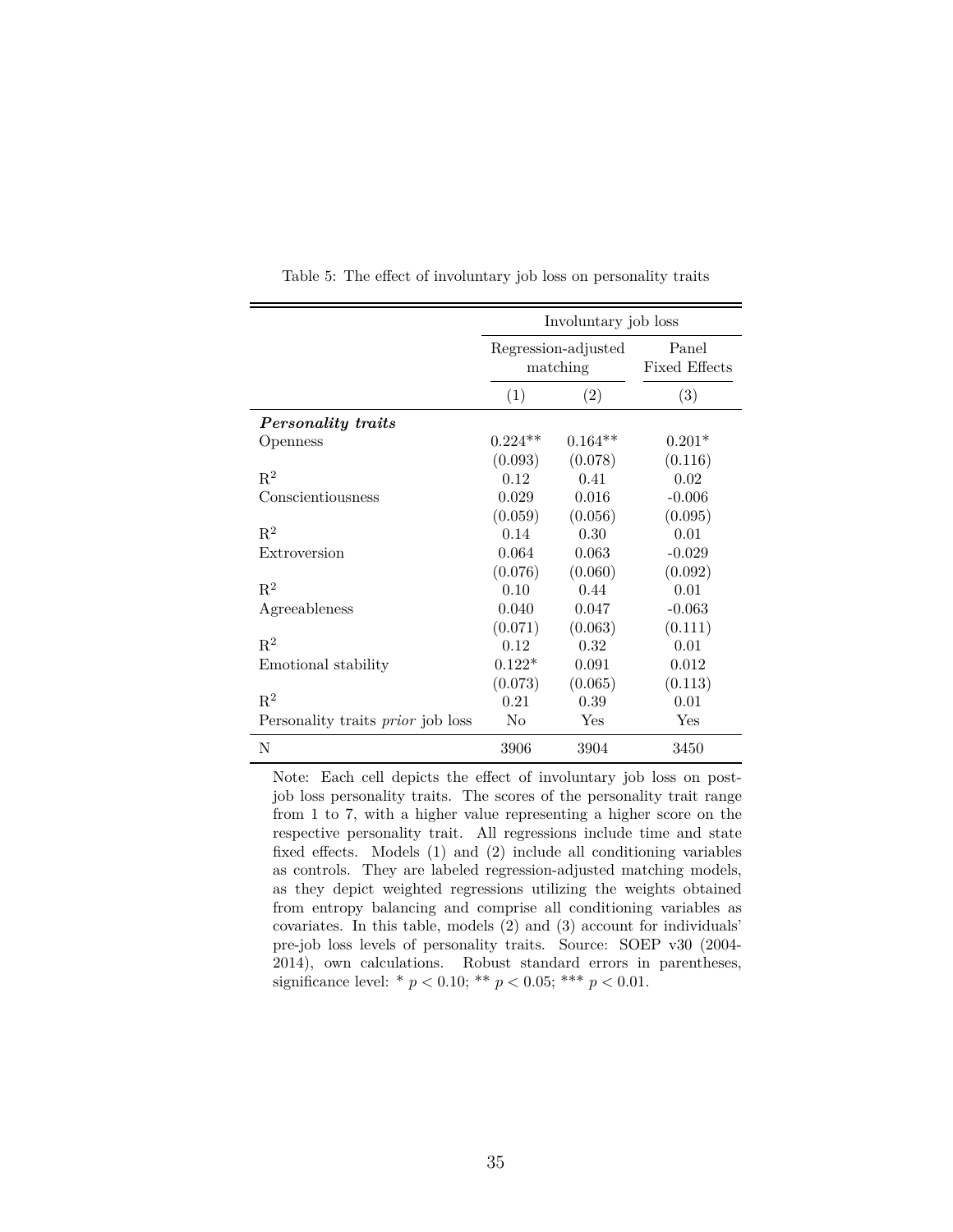|                                          | Regression adjusted matching |                      |                                   |                                 |  |
|------------------------------------------|------------------------------|----------------------|-----------------------------------|---------------------------------|--|
|                                          | Low<br>education             | High<br>education    | Job change<br>$w$ /o unempl. exp. | Job change<br>$w/$ unempl. exp. |  |
|                                          | (1)                          | $\left( 2\right)$    | (3)                               | $\left( 4\right)$               |  |
| <b>Personality traits</b>                |                              |                      |                                   |                                 |  |
| <i>Openness</i>                          | 0.069                        | $0.347***$           | $0.213***$                        | 0.111                           |  |
|                                          | (0.093)                      | (0.106)              | (0.076)                           | (0.104)                         |  |
| Conscientiousness                        | $-0.031$                     | 0.064                | 0.036                             | 0.003                           |  |
|                                          | (0.067)                      | (0.088)              | (0.063)                           | (0.079)                         |  |
| Extroversion                             | 0.071                        | 0.098                | 0.039                             | 0.065                           |  |
|                                          | (0.074)                      | (0.095)              | (0.068)                           | (0.089)                         |  |
| Agreeableness                            | 0.022                        | 0.079                | 0.032                             | 0.068                           |  |
|                                          | (0.077)                      | (0.093)              | (0.072)                           | (0.091)                         |  |
| Emotional stability                      | 0.017                        | $0.170**$            | $0.132*$                          | 0.064                           |  |
|                                          | (0.080)                      | (0.080)              | (0.070)                           | (0.093)                         |  |
| Personality traits <i>prior</i> job loss | Yes                          | $\operatorname{Yes}$ | Yes                               | Yes                             |  |
| N                                        | 2500                         | 1404                 | 3833                              | 3807                            |  |

Table 6: Heterogeneous effects of involuntary job loss on personality traits

Note: Each cell depicts the effect of involuntary job loss on post-job loss personality traits. The scores of the personality trait range from 1 to 7, with a higher value representing a higher score on the respective personality trait. All regressions include time and state fixed effects. All models include all conditioning variables as controls, as they depict coefficients obtained from regression-adjusted matching, i.e., weighted regressions utilizing the weights obtained from entropy balancing with all conditioning variables as covariates. In this table, all models control for individuals' prior-job loss levels of personality traits. Source: SOEP v30 (2004-2014), own calculations. Robust standard errors in parentheses, significance level: \*  $p < 0.10$ ; \*\*  $p < 0.05$ ; \*\*\*  $p < 0.01$ .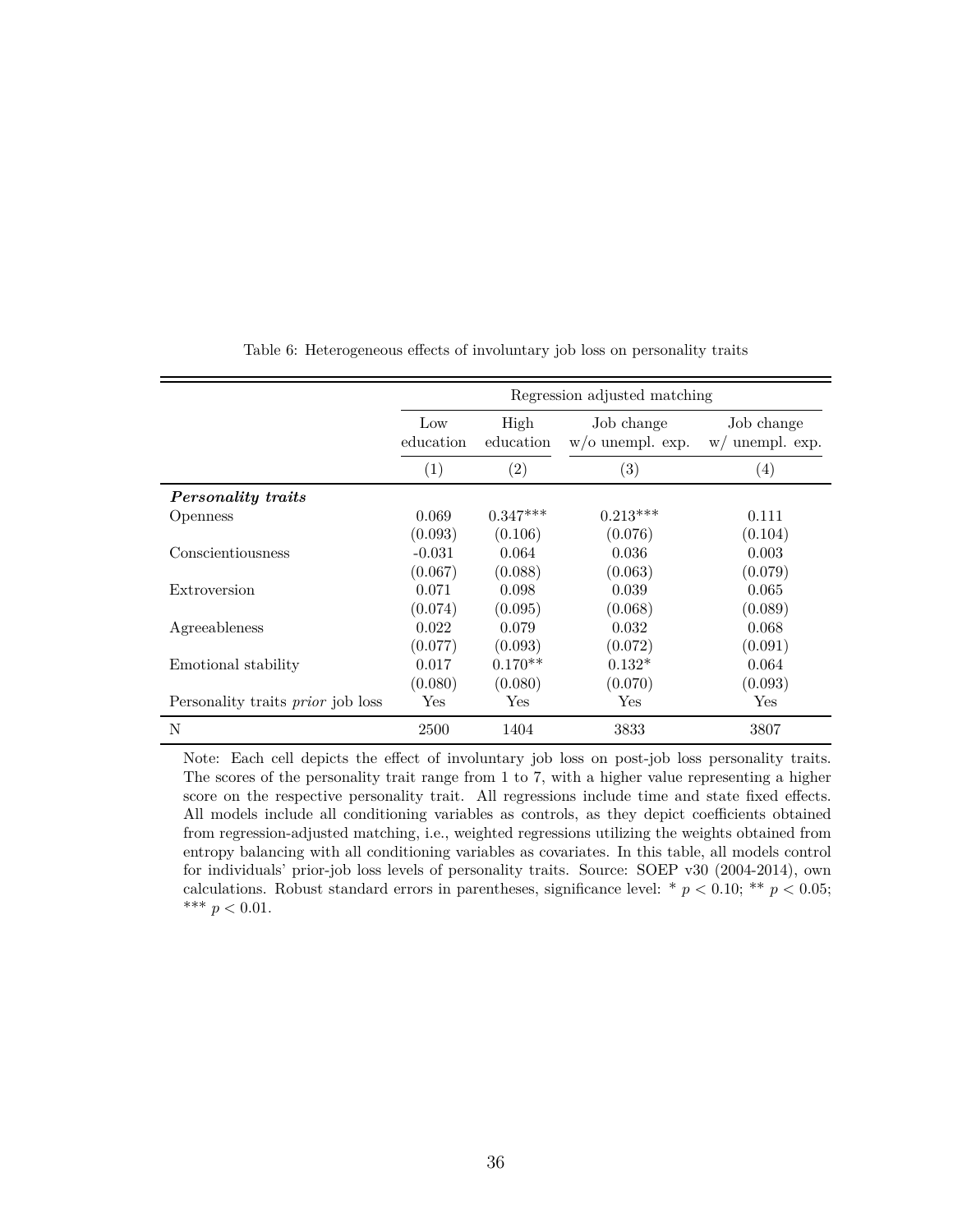|                                          | Reg.-adjusted<br>matching | Ordinary least<br>squares | Placebo<br>regression |
|------------------------------------------|---------------------------|---------------------------|-----------------------|
|                                          | (Main)                    | (2)                       | (3)                   |
| Personality traits                       |                           |                           |                       |
| Openness                                 | $0.164**$                 | $0.158*$                  | $-0.041$              |
|                                          | (0.078)                   | (0.081)                   | (0.129)               |
| $\mathbb{R}^2$                           | 0.41                      | 0.40                      | 0.10                  |
| Conscientiousness                        | 0.016                     | 0.027                     | 0.004                 |
|                                          | (0.056)                   | (0.060)                   | (0.086)               |
| $\mathbf{R}^2$                           | 0.30                      | 0.32                      | 0.08                  |
| Extroversion                             | 0.063                     | 0.056                     | 0.044                 |
|                                          | (0.060)                   | (0.064)                   | (0.115)               |
| $\mathbb{R}^2$                           | 0.45                      | 0.44                      | 0.07                  |
| Agreeableness                            | 0.047                     | 0.052                     | $-0.095$              |
|                                          | (0.063)                   | (0.068)                   | (0.096)               |
| $\mathbf{R}^2$                           | 0.32                      | 0.33                      | 0.09                  |
| Emotional stability                      | 0.091                     | $0.117*$                  | $-0.019$              |
|                                          | (0.065)                   | (0.069)                   | (0.117)               |
| $R^2$                                    | 0.39                      | 0.39                      | 0.18                  |
| Personality traits <i>prior</i> job loss | $_{\rm Yes}$              | Yes                       | No                    |
| N                                        | 3904                      | 3904                      | 1660                  |

Table 7: Sensitivity analysis on specification issues

Note: Each cell depicts the effect of involuntary job loss on post-job loss personality traits. The scores of the personality trait range from 1 to 7, with a higher value representing a higher score on the respective personality trait. All regressions include time and state fixed effects. Model (2) presents the benchmark regression obtained from ordinary least squares (OLS) and includes all conditioning variables as controls. Model (3) depicts the effect of involuntary job loss between 2009 and 2013 on individuals' personality traits measured in 2005. This model is the placebo regression of the assessed influence of plant closure on the stability of personality traits. Source: SOEP v30 (2004-2014), own calculations. Robust standard errors in parentheses, significance level: \*  $p < 0.10$ ; \*\*  $p < 0.05$ ; \*\*\*  $p < 0.01$ .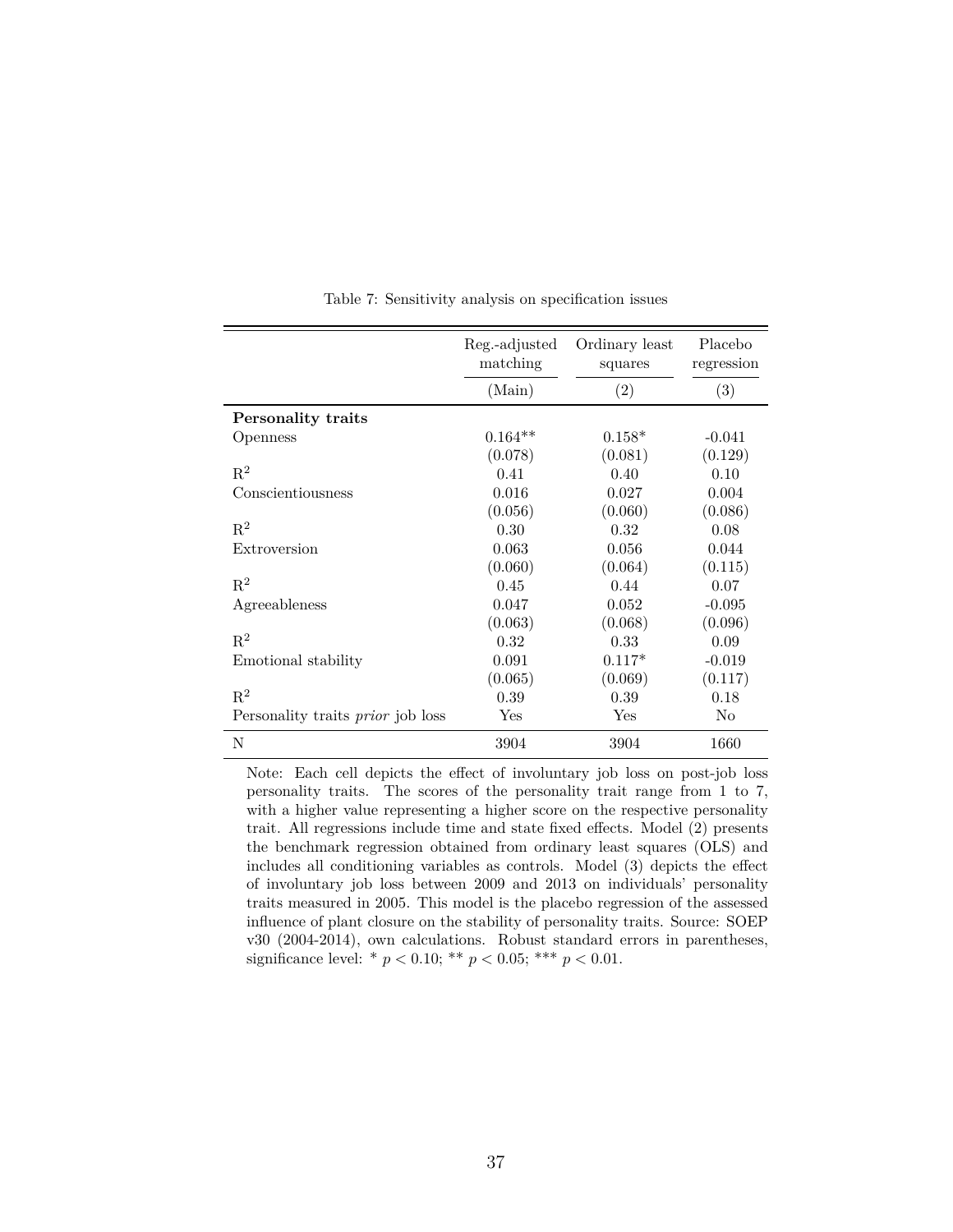|                     | Identified set of $\beta$ |           |             |             |          |                |
|---------------------|---------------------------|-----------|-------------|-------------|----------|----------------|
|                     | <b>Basic</b>              | Main      | Upper bound | Lower bound | $\delta$ | $ \delta > 1 $ |
| Personality traits  |                           |           |             |             |          |                |
| Openness            | $0.202**$                 | $0.164**$ | [0.202]     | [0.135]     | 5.5      |                |
|                     | (0.083)                   | (0.078)   |             |             |          |                |
| $\mathbf{R}^2$      | .39                       | .41       |             |             |          |                |
| Conscientiousness   | 0.038                     | 0.016     | [0.038]     | $[-0.012]$  | 0.6      |                |
|                     | (0.065)                   | (0.056)   |             |             |          |                |
| $\mathbf{R}^2$      | .31                       | .31       |             |             |          |                |
| Extroversion        | 0.066                     | 0.063     | [0.066]     | [0.060]     | 18.3     |                |
|                     | (0.067)                   | (0.060)   |             |             |          |                |
| $\mathbf{R}^2$      | .43                       | .44       |             |             |          |                |
| Agreeableness       | 0.070                     | 0.047     | [0.070]     | [0.017]     | $1.6\,$  |                |
|                     | (0.072)                   | (0.063)   |             |             |          |                |
| $\mathbf{R}^2$      | .32                       | .32       |             |             |          |                |
| Emotional stability | 0.053                     | 0.091     | [0.053]     | [0.217]     | $-0.7$   |                |
|                     | (0.078)                   | (0.065)   |             |             |          |                |
| $\mathbf{R}^2$      | .37                       | .39       |             |             |          |                |

Table 8: Estimates of involuntary job loss on personality traits with pretreatment personality traits – assessing the bias of unobservables

Note: Each cell depicts the effect of involuntary job loss on personality traits. The scores of the personality trait range from 1 to 7, with a higher value representing a higher score on the respective personality trait. All regressions include year and state fixed effects. The first column includes only the treatment variable, and the second column presents the regression-adjusted matching results. The fifth column shows how strong the influence of unobserved factors has to be (in comparison to observed controls) in order to pull the effect to zero in the adjusted matching step. Columns three and four comprise the bounds of the found treatment effect and do not include zero for any personality trait dimension besides emotional stability. In column five, the value of proportionality  $|\delta > 1|$  is depicted. The last column indicates whether  $\delta$  is greater to 1 and thus indicates a robust result to omitted variable bias according to Oster (2013). Source: SOEP v30 (2004-2014), own calculations. Robust standard errors in parentheses, significance level: \*  $p < 0.10$ ; \*\*  $p < 0.05$ ; \*\*\*  $p < 0.01$ .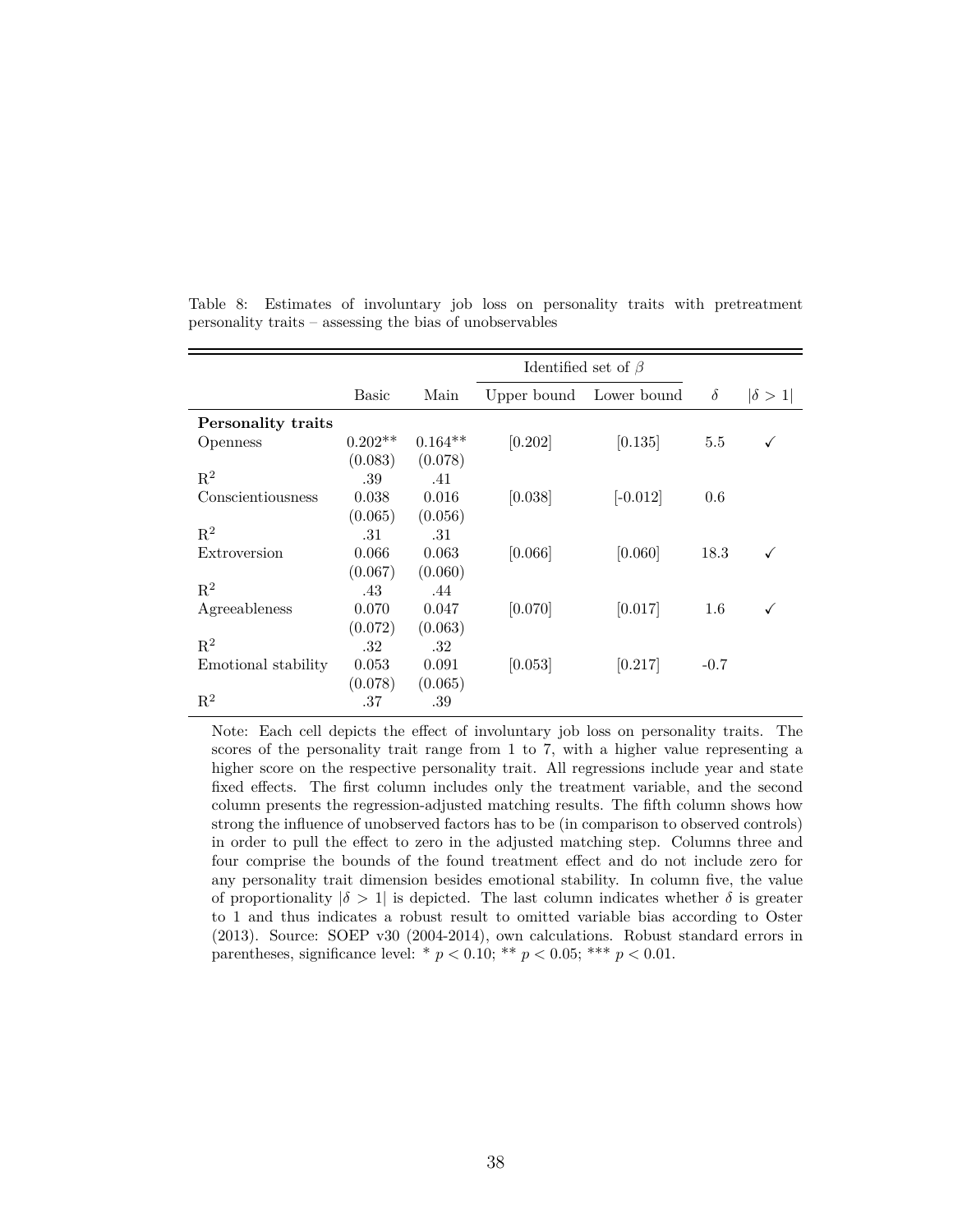### **Appendix**



Figure A.1: Histogram of the mean-level change in openness

Note: This figure shows the distribution of the mean-level change in openness over a four-year period. The mean-level change of openness over a four-year period is -0.02. The levels of openness range from 1 to 7, with a higher value representing a higher score on openness. Source: SOEPv30 (2004-2014), own calculations.

Figure A.2: Reduction in standardized bias of conditioning variables by entropy balancing



Note: In addition to the depicted conditioning variables, matching occurred based on state and time fixed effects, as well as separate dummies for the sample; see Table A.2 in the appendix for a complete list of matching variables used for entropy balancing. Source: SOEPv30 (2004-2014), own calculations.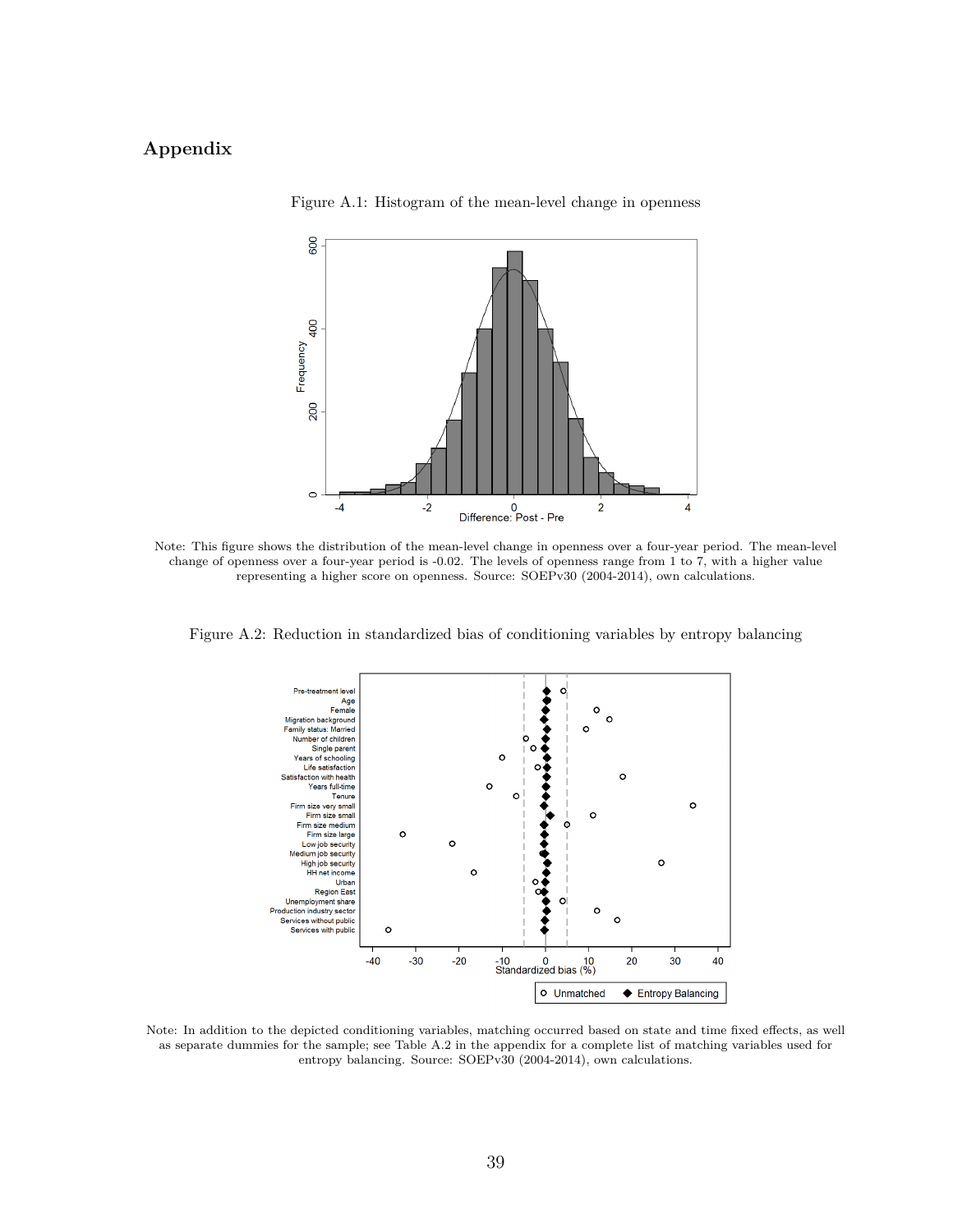| Variable                                              | Mean | Std. Dev. Min. |     | Max. |  |  |
|-------------------------------------------------------|------|----------------|-----|------|--|--|
| A. Personality traits, first measurement (2005/2009)  |      |                |     |      |  |  |
| Openness                                              | 4.41 | 1.15           |     |      |  |  |
| Conscientiousness                                     | 5.99 | 0.85           | 2.7 |      |  |  |
| Extroversion                                          | 4.79 | 1.11           |     |      |  |  |
| Agreeableness                                         | 5.34 | 0.98           |     |      |  |  |
| Emotional stability                                   | 4.28 | 1.19           |     |      |  |  |
| B. Personality traits, second measurement (2009/2013) |      |                |     |      |  |  |
| Openness                                              | 4.39 | 1.14           |     |      |  |  |
| Conscientiousness                                     | 5.94 | 0.85           | 2.3 |      |  |  |
| Extroversion                                          | 4.74 | 1.11           | 1   |      |  |  |
| Agreeableness                                         | 5.26 | 0.97           | 1.3 |      |  |  |
| Emotional stability                                   | 4.36 | 1.18           |     |      |  |  |

Table A.1: Summary statistics of personality traits 2005/2009 and 2009/2013

Note:  $N=3,904$ . This table depicts summary statistics of personality traits at two measurement points. Panel A contains initial measurements of personality traits (wave 2005 for individuals who participate between 2005 and 2009, wave 2009 for individuals who participate between 2009 and 2013). Panel B comprises measures for the second measurement point (wave 2009 for individuals with initial levels in 2005 and wave 2013 for those with initial levels in 2009). The scores of the personality trait range from 1 to 7, with a higher value representing a higher score on the respective personality trait. Source: SOEPv30 (2004-2014), own calculations.

Table A.2: Correlation of personality traits comparing the first (2005/2009) and second (2009/2013) measurement point

|                                         | Personality traits measured $2005/2009$ |                                |        |        |                                   |  |  |
|-----------------------------------------|-----------------------------------------|--------------------------------|--------|--------|-----------------------------------|--|--|
|                                         | <i>Openness</i>                         | Conscientiousness Extroversion |        |        | Agreeableness Emotional stability |  |  |
| Personality traits measured $2009/2013$ |                                         |                                |        |        |                                   |  |  |
| <i>Openness</i>                         | 0.6111                                  | 0.1004                         | 0.2673 | 0.1145 | 0.0441                            |  |  |
| Conscientiousness                       | 0.1074                                  | 0.5470                         | 0.1480 | 0.1785 | 0.0709                            |  |  |
| Extroversion                            | 0.2651                                  | 0.1591                         | 0.6515 | 0.0742 | 0.1125                            |  |  |
| Agreeableness                           | 0.0993                                  | 0.1783                         | 0.0664 | 0.5587 | 0.1094                            |  |  |
| Emotional stability                     | 0.0367                                  | 0.0932                         | 0.0867 | 0.0882 | 0.6018                            |  |  |

Note: N=3,904. This table describes the correlation of personality traits of individuals measured either between 2005 and 2009 or between 2009 and 2013. The first measurement point in the year 2005 or 2009 also marks the pre-job loss period for treated individuals. The scores of the personality traits range from 1 to 7, with a higher value representing a higher score on the respective personality trait. Source: SOEPv30 (2004-2014), own calculations.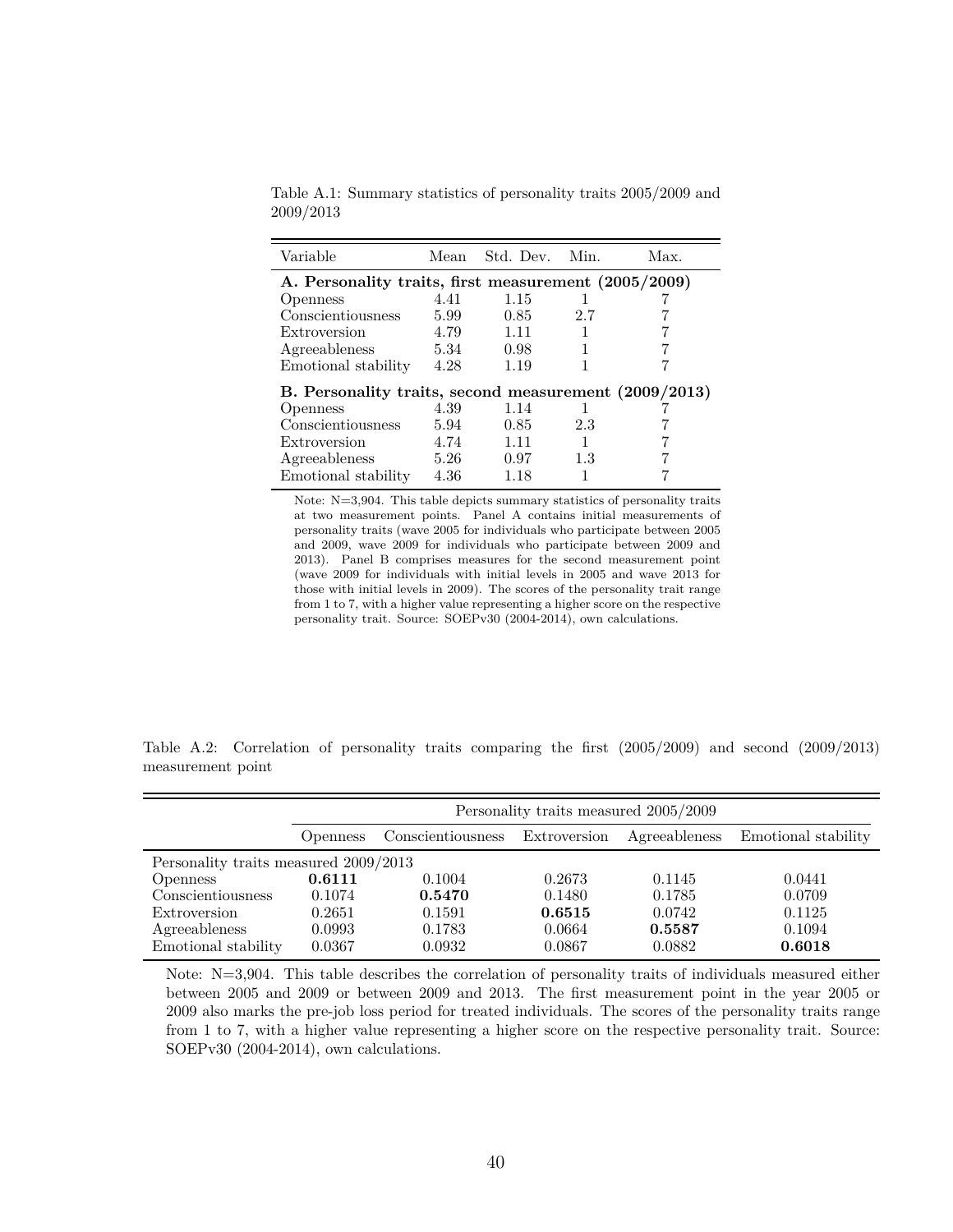|                                            | Mean<br>treated | Mean<br>controls |              | Standard. Bias $(\%)$ |                  |
|--------------------------------------------|-----------------|------------------|--------------|-----------------------|------------------|
| Variable                                   |                 | Unmatched        | Matched (EB) | Unmatched             | Matched (EB)     |
| Individual characteristics:                |                 |                  |              |                       |                  |
| Age                                        | 43.4            | 43.1             | 43.4         | 3.4                   | $-0.1$           |
| Female                                     | 0.5             | 0.4              | 0.5          | 9.4                   | $-0.1$           |
| Migration Background                       | 0.2             | 0.1              | 0.2          | 12.2                  | 0.2              |
| Family status Married                      | 0.7             | 0.7              | 0.7          | 8.6                   | 0.1              |
| Number children                            | 0.9             | 0.9              | 0.9          | $-5.9$                | $-0.1$           |
| <b>Family status Single</b>                | 0.1             | 0.1              | 0.1          | $-5.6$                | $-0.0$           |
| Years schooling                            | 12.4            | 12.7             | 12.4         | $-12.3$               | $-0.1$           |
| Life satisfaction                          | 7.1             | 7.2              | 7.1          | $-3.1$                | $-0.1$           |
| Satisfaction with health                   | 2.5             | 2.4              | 2.5          | 17.2                  | $-0.1$           |
| Working experience:                        |                 |                  |              |                       |                  |
| Years full-time                            | 16.7            | 18.0             | 16.7         | $-11.8$               | $-0.0$           |
| Tenure                                     | 13.3            | 14.2             | 13.3         | $-9.1$                | $-0.1$           |
| Firm size very small                       | 16.6            | 4.8              | 16.5         | 38.7                  | $0.2\,$          |
| Firm size small                            | 16.1            | 12.7             | 16.1         | 9.5                   | $-0.0$           |
| Firm size medium                           | 30.7            | 28.1             | 30.7         | 5.7                   | $-0.1$           |
| Firm size large                            | 36.7            | 54.4             | 36.7         | $-36.1$               | $-0.1$           |
| Low job security                           | 31.2            | 40.6             | 31.1         | $-19.7$               | 0.2              |
| Medium job security                        | 43.7            | 45.0             | 43.8         | $-2.6$                | $-0.1$           |
| High job security                          | 25.1            | 14.4             | 25.2         | 27.2                  | $-0.1$           |
| <b>HH</b> characteristics:                 |                 |                  |              |                       |                  |
| HH income                                  | 3.0             | 3.3              | $3.0\,$      | $-20.5$               | $-0.1$           |
| Urban                                      | 0.5             | 0.5              | 0.5          | 5.4                   | 0.1              |
| Region East                                | 0.2             | 0.2              | 0.2          | $-4.5$                | $-0.1$           |
| Unemployment share                         | 9.6             | 9.5              | 9.6          | 2.6                   | $-0.1$           |
| Industry sector:                           |                 |                  |              |                       |                  |
| Production industry sector                 | 42.2            | 37.0             | 42.2         | 10.7                  | $-0.1$           |
| Services without public                    | 46.7            | 37.1             | 46.7         | 19.6                  | 0.1              |
| Services with public                       | 11.1            | 25.9             | 11.1         | $-39.0$               | $-0.0$           |
| Sample:                                    |                 |                  |              |                       |                  |
| Sample A                                   | 20.6            | 25.3             | 20.6         | $-11.1$               | $-0.1$           |
| Sample B                                   | 7.0             | 3.9              | 6.9          | 13.6                  | 0.4              |
| Sample C                                   | 14.1            | 14.0             | 14.1         | 0.3                   | $-0.0$           |
| Sample D                                   | 3.0             | 3.4              | 3.0          | $-2.3$                | $-0.0$           |
| Sample E                                   | 6.0             | 3.9              | 6.0          | 10.0                  | $-0.0$           |
| Sample F                                   | 39.2            | 35.1             | 39.2         | 8.5                   | $-0.1$           |
| Sample G                                   | 7.5             | 9.7              | $7.5\,$      | $-7.8$                | $-0.0$           |
| Sample H                                   | 2.5             | 4.7              | 2.5          | $-11.9$               | $-0.0$           |
| Federal states:                            |                 |                  | 3.0          |                       |                  |
| Schleswig Holstein                         | 3.0             | 2.4              |              | 3.7                   | $-0.0$           |
| Hamburg                                    | 3.5<br>9.5      | 1.9              | 3.5<br>9.6   | 9.8<br>8.2            | $-0.0$           |
| Lower Saxony                               | 23.6            | 7.3<br>20.9      | 25.3         | 6.5                   | $-0.0$<br>$-3.9$ |
| Nordrhein Westphalia<br>Hesse              | 8.5             | 7.2              | 6.9          | 4.8                   | 6.1              |
|                                            |                 |                  | 2.0          | $-18.5$               |                  |
| Rhineland Palatine                         | 2.0<br>12.6     | 5.5<br>14.1      | 12.5         | $-4.5$                | $-0.0$<br>0.3    |
| Baden Wurttemberg                          |                 |                  |              |                       |                  |
| Bavaria<br>Berlin                          | 14.6<br>2.5     | 16.1             | 14.6<br>2.5  | $-4.3$                | $-0.0$           |
|                                            |                 | 3.6              |              | $-6.5$                | $-0.0$           |
| Brandenburg                                | 1.5<br>0.0      | 3.5<br>1.9       | 1.5<br>0.0   | $-12.7$               | $-0.0$           |
| Mecklenburg Pomerania                      |                 |                  |              | $-19.8$<br>$-6.2$     | $-0.7$           |
| Saxony                                     | 6.0             | 7.6              | 6.0          |                       | $-0.0$           |
| Saxony Anhalt                              | 6.0             | 4.0              | 6.0          | 9.4                   | $-0.0$           |
| Thuringia                                  | 6.5             | 3.9              | 6.5          | 11.9                  | $-0.0$           |
| Survey periods:<br>Survey Period 2005 2009 | 53.3            | 58.1             | 53.2         | $-9.7$                | 0.1              |
| Survey Period 2009 2013                    | 46.7            | 41.9             | 46.8         | 9.7                   | $-0.1$           |
|                                            |                 |                  |              |                       |                  |

Table A.3: Appendix: Descriptive statistics - before and after matching

Note: EB=entropy balancing. Summary statistics for treated, unmatched and matched controls. The first two columns present the means of selected variables before treatment for treated and controls. The third column displays the re-weighted control group according to entropy balancing (EB). The last two columns display a measure for the quality of the matching process, namely, the standardized percent bias: it is the difference of the sample means in the treatment and the matched control samples as a percentage of the square root of the average of the sample variance in both groups. The last column shows the standardized percent bias after matching.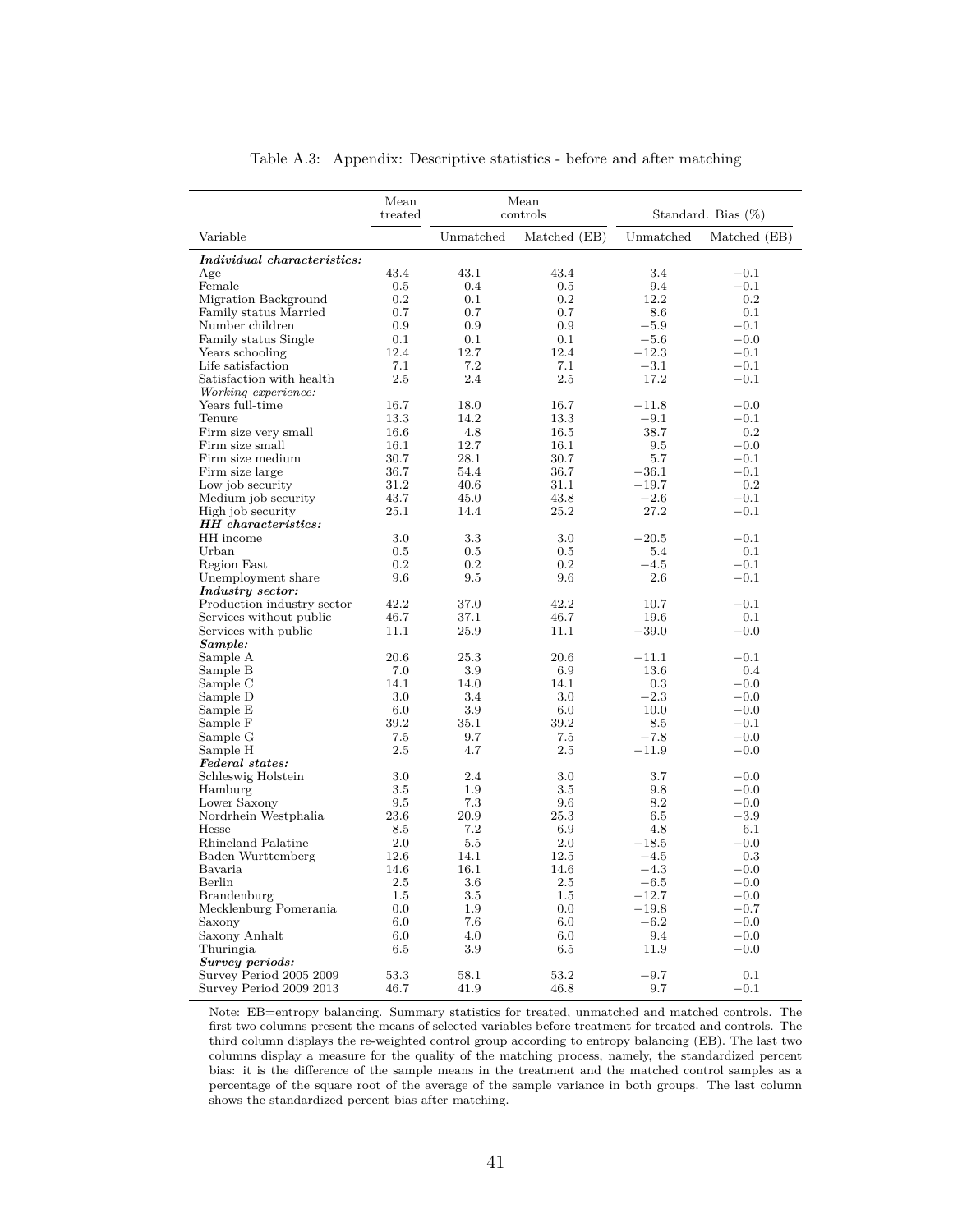|                                               | ${\it Mean}$                          |                            |                     |
|-----------------------------------------------|---------------------------------------|----------------------------|---------------------|
|                                               | Job change<br>(no unempl. experience) | Unemployment<br>experience | Mean<br>differences |
| <i>Personality traits prior to job loss:</i>  |                                       |                            |                     |
| Openness                                      | 4.51                                  | 4.37                       | 0.15                |
| Conscientiousness                             | 5.97                                  | 6.09                       | $-0.12$             |
| Extroversion                                  | 4.95                                  | 4.60                       | $0.35***$           |
| Agreeableness                                 | 5.40                                  | 5.31                       | 0.09                |
| Emotional stability                           | 4.20                                  | 4.20                       | 0.00                |
| Personality traits post-job loss:             |                                       |                            |                     |
| Openness                                      | 4.66                                  | 4.44                       | 0.22                |
| Conscientiousness                             | 5.95                                  | 6.01                       | $-0.07$             |
| Extroversion                                  | 4.87                                  | 4.72                       | 0.15                |
| Agreeableness                                 | 5.33                                  | 5.32                       | 0.01                |
| Emotional stability                           | 4.37                                  | 4.31                       | 0.06                |
| Individual characteristics prior to job loss: |                                       |                            |                     |
| Age                                           | 42.25                                 | 44.35                      | $-2.10$             |
| Female                                        | 0.55                                  | 0.44                       | 0.11                |
| Migration background                          | 0.15                                  | 0.25                       | $-0.10$             |
| Married                                       | 0.72                                  | 0.75                       | $-0.02$             |
| Number of children in HH                      | 0.91                                  | 0.87                       | 0.03                |
| Single                                        | 0.06                                  | 0.11                       | $-0.05$             |
| HH income (in 1000)                           | 3.12                                  | 2.90                       | 0.22                |
| Years of schooling                            | 12.89                                 | 11.87                      | $1.02***$           |
| Vocational degree                             | 0.67                                  | 0.75                       | $-0.08$             |
| College degree                                | 0.25                                  | 0.13                       | $0.12*$             |
| Urban/rural                                   | 0.48                                  | 0.44                       | 0.05                |
| Region $(1=East Germany)$                     | 0.19                                  | 0.31                       | $-0.12*$            |
| Regional unempl. rate                         | 9.06                                  | 10.57                      | $-1.51***$          |
| Overall life satisfaction                     | 7.11                                  | 7.23                       | $-0.11$             |
| Satisfaction with health                      | 2.47                                  | 2.52                       | $-0.05$             |
| Work experience                               |                                       |                            |                     |
| Year full time                                | 15.22                                 | 18.46                      | $-3.24*$            |
| Tenure (in years)                             | 12.89                                 | 14.39                      | $-1.50$             |
| Firm size                                     |                                       |                            |                     |
| Firm size $(5)$                               | 0.16                                  | 0.13                       | 0.04                |
| Firm size $(5-20)$                            | 0.16                                  | 0.17                       | $-0.00$             |
| Firm size $(20-200)$                          | 0.29                                  | 0.32                       | $-0.04$             |
| Firm size $(>200)$                            | 0.38                                  | 0.38                       | 0.00                |
| Worries about job security                    |                                       |                            |                     |
| Low worries about job security                | 0.36                                  | 0.23                       | $0.14*$             |
| Medium worries about job security             | 0.45                                  | 0.44                       | 0.02                |
| High worries about job security               | 0.19                                  | 0.34                       | $-0.15***$          |
| Industry sector                               |                                       |                            |                     |
| Production and industry                       | 0.38                                  | 0.49                       | $-0.11$             |
| Services $w/o$ public sector                  | 0.44                                  | 0.46                       | $-0.02$             |
| Services w/ public sector                     | 0.18                                  | 0.04                       | $0.13***$           |
| $\boldsymbol{N}$                              | 97                                    | 71                         | 168                 |

Table A.4: Overview of personality traits and selected conditioning variables for the treatment group by unemployment experience

Note: This table describes a subset of conditioning variables for the treatment group differentiated by unemployment experience after job loss. The first column presents the means for the control group and the second those of the treatment group. Column three shows the mean differences. The personality traits are also differentiated by treatment for both periods, prior to and after job loss. The scores of the personality trait range from 1 to 7, with a higher value representing a higher score on the respective personality trait. Source: SOEP v30 (2004-2014), own calculations, significance level: \*  $p < 0.10$ ; \*\*  $p < 0.05$ ; \*\*\*  $p < 0.01$ .